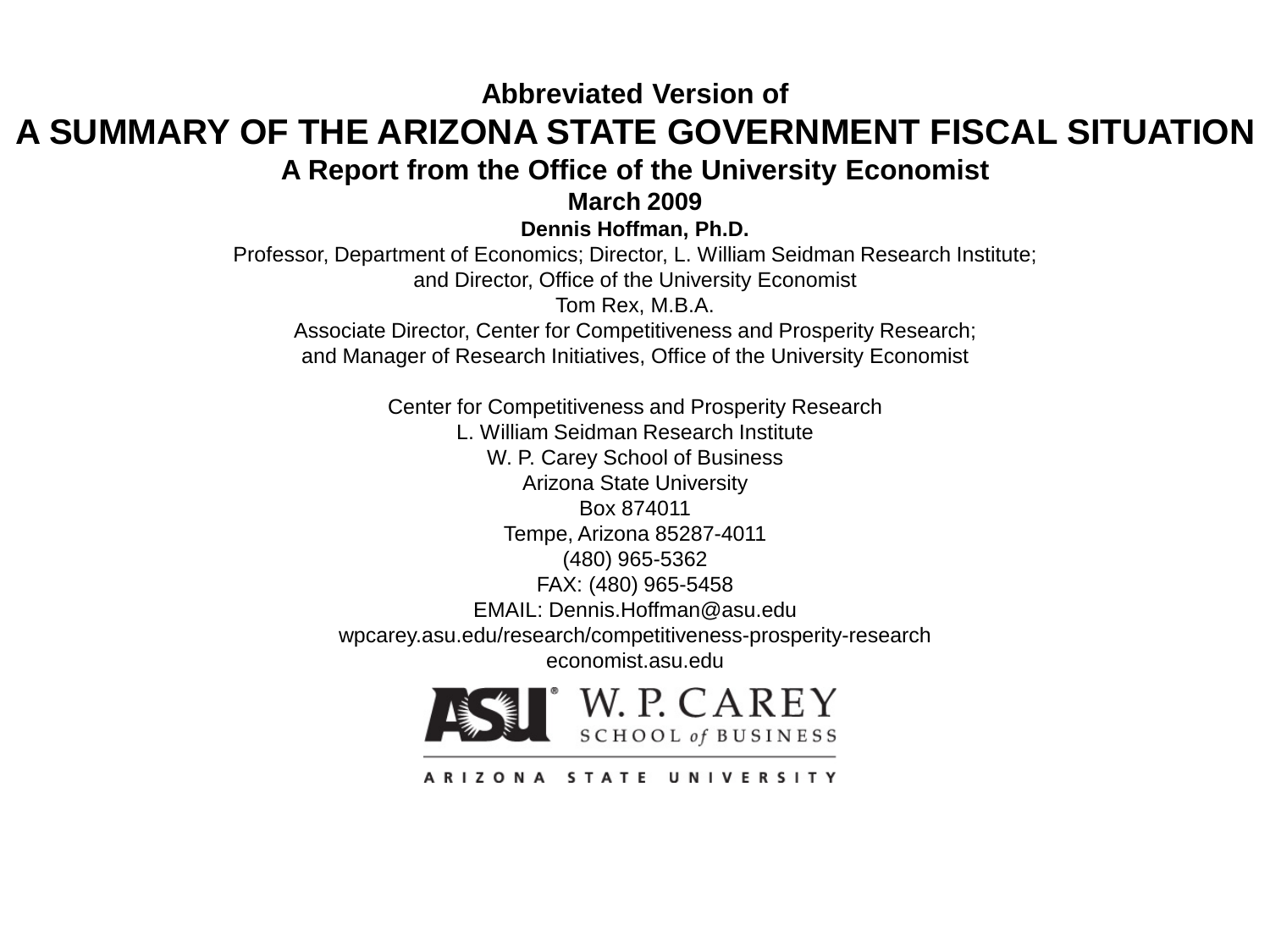# **PART I: BACKGROUND**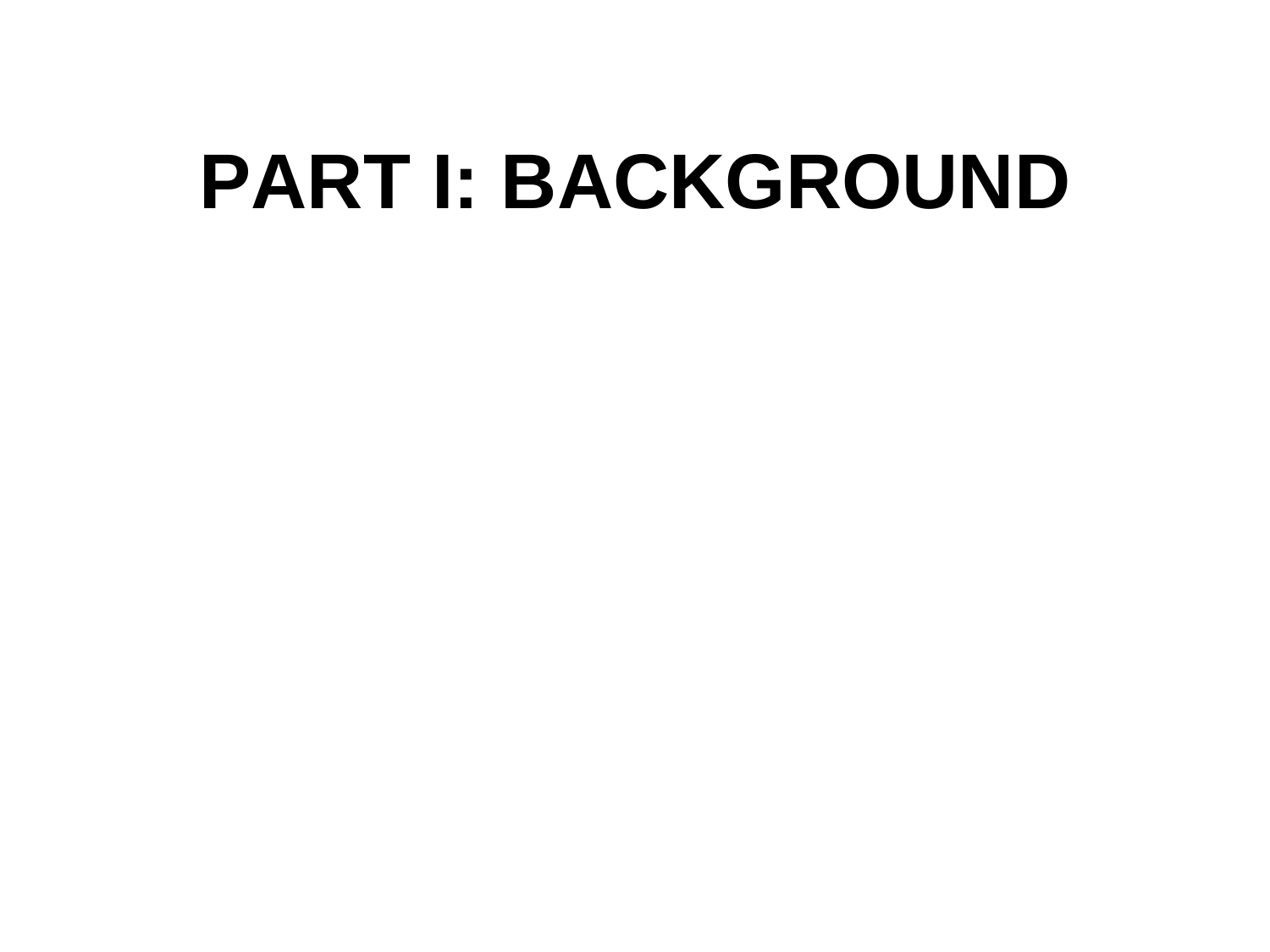# **TAXES AND PUBLIC-SECTOR SERVICES**

- Taxes are the price paid for public services.
- Many services of state and local governments impact everyone and are valued by individuals and businesses alike.
	- Examples include roads and other transportation, police and fire protection, K-12 education, water provision and sewer services, trash collection, the judicial system and the correctional system.
- **MYTH: Taxes remove money from the economy**. Government revenue is spent in much the same way as private-sector revenue, including the payment of employee wages and the purchase of materials and services from the private sector. The in-state multiplier effect is larger for public-sector spending.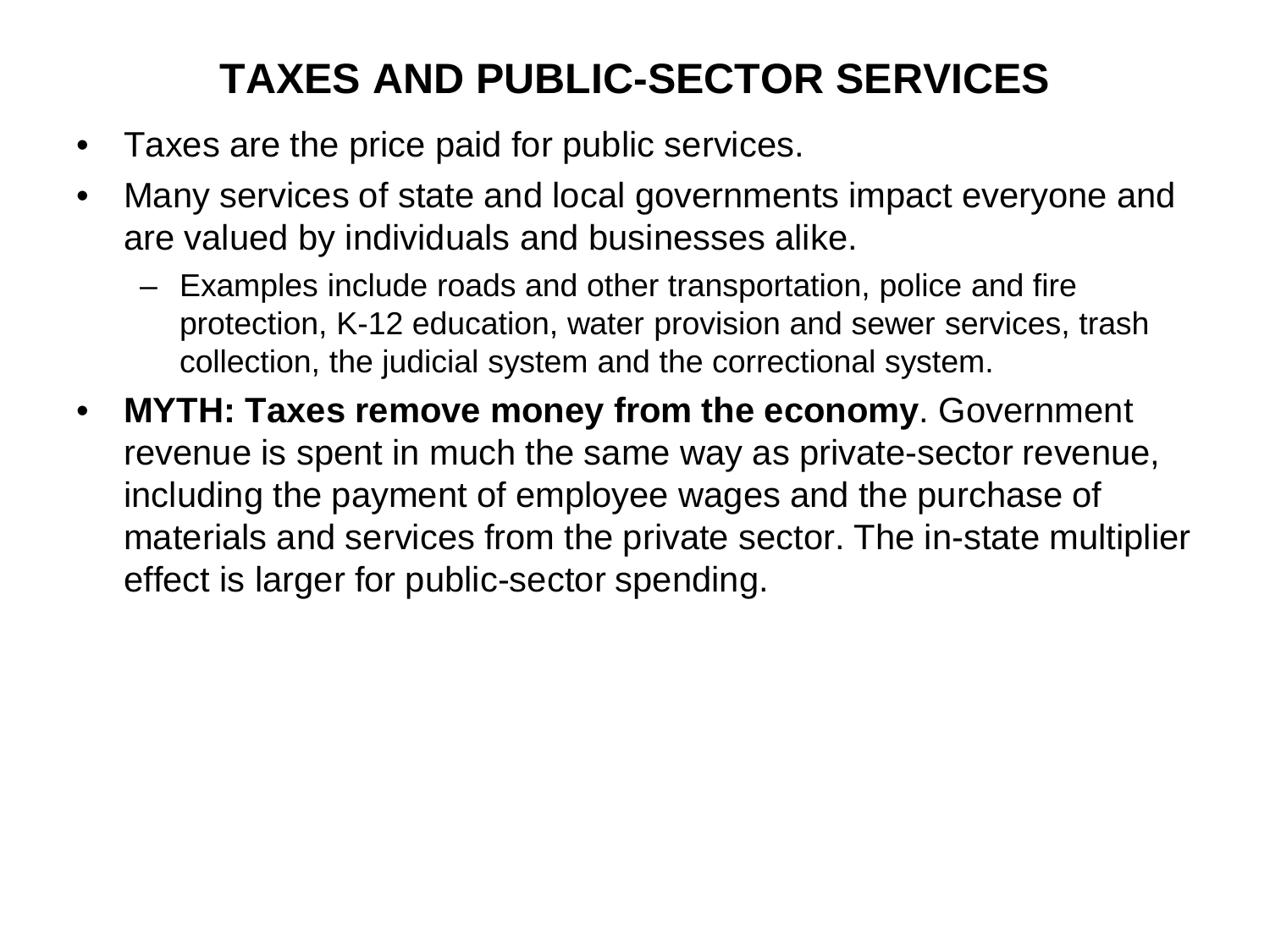#### **COUNTERCYCLICALITY OF DEMAND FOR PUBLIC SERVICES**

- In the private sector, demand for goods and services declines during a recession, causing companies to layoff employees.
- In the public sector, demand for most services does not change during a recession.
- Demand for some public services -- such as public welfare and university enrollment -- countercyclically rises during a recession.
- Thus, public spending cuts during a recession reduce the quality and/or quantity of public services.
- **MYTH: The size of government should shrink during recessions**. Most businesses experience a decline in demand for their products or services during a recession, and thus reduce the size of their workforce. However, the public sector does not experience lowered demand for its services during an economic downturn. Most government programs serve residents, who continue to require public services. Demand for some government programs, such as unemployment benefits, rises during recessions.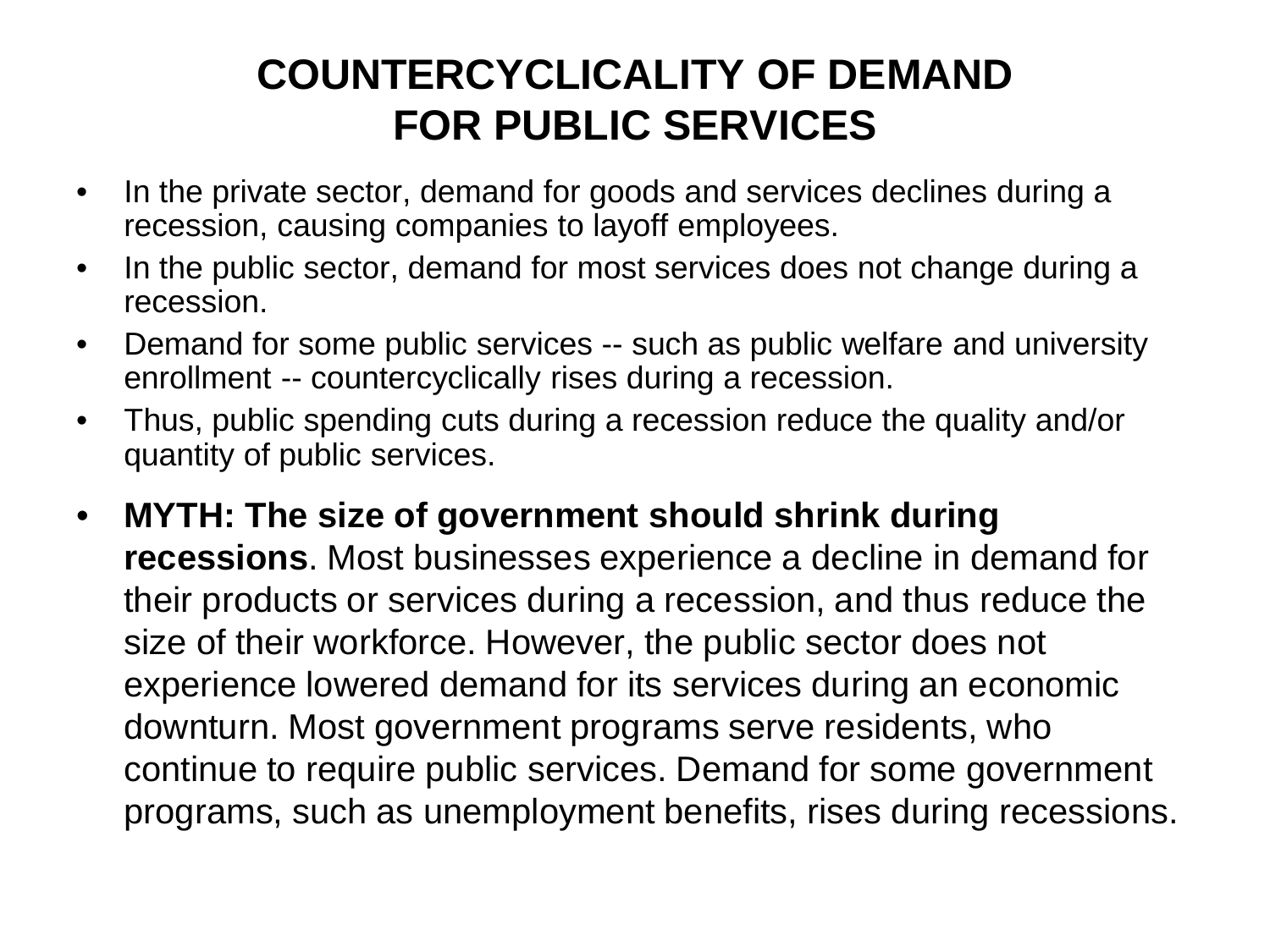# **PUBLIC SERVICES AND ECONOMIC DEVELOPMENT**

- Many public services such as education (kindergarten through graduate school) and provision and maintenance of physical infrastructure — are of key importance to businesses, particularly high-technology and other "new-economy" companies.
- Tax reductions financed by cutting education, infrastructure spending, and other services valued by businesses will have a negative effect on economic performance.
- **MYTH: Reduced government size is good for the economy**. The public sector provides numerous services, many of which are valued by the private sector. Education and the physical infrastructure are of particular importance to businesses. Taxes are the price paid for these services and need to be evaluated relative to the public programs they fund.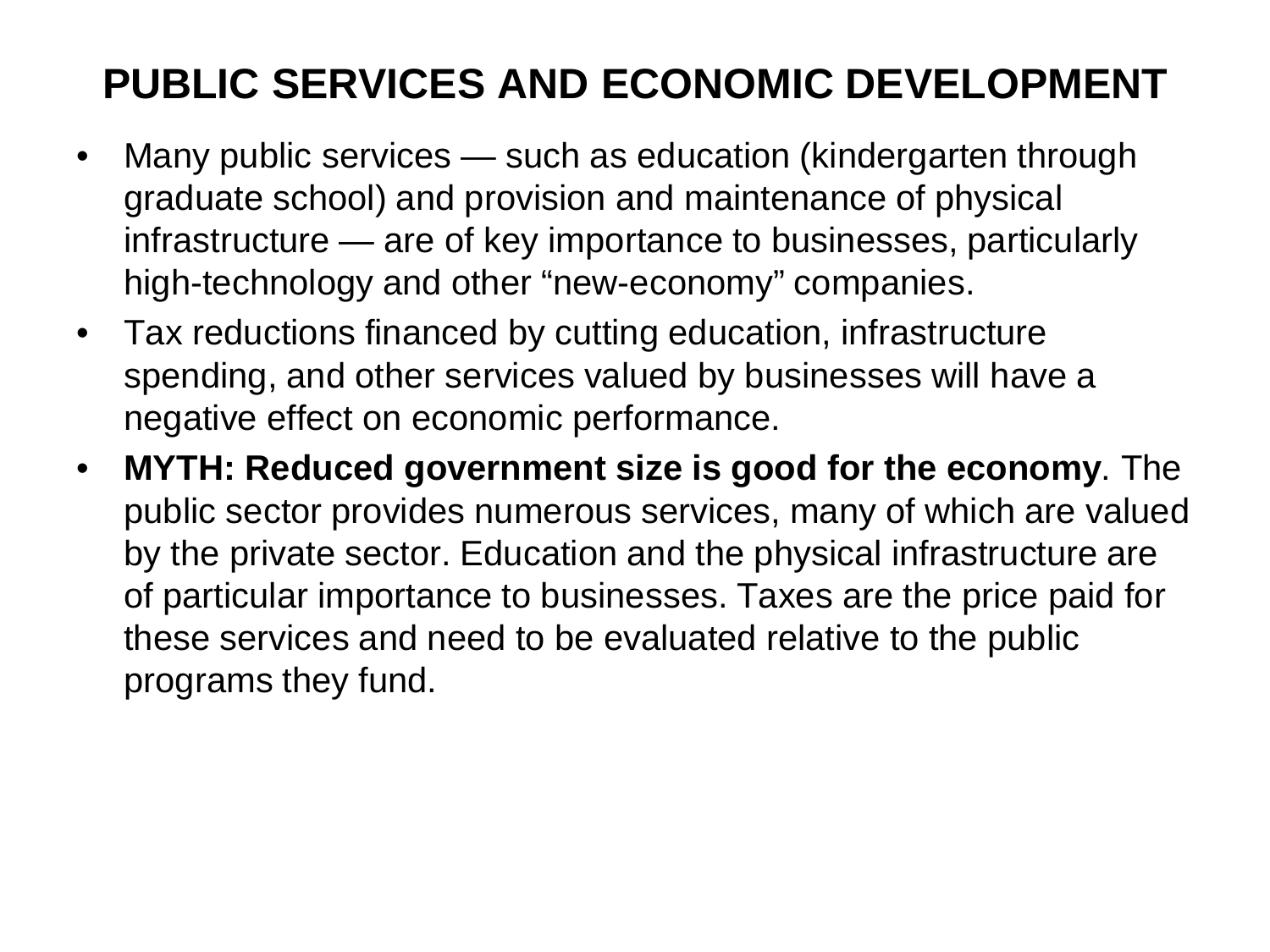# **SIZE OF STATE AND LOCAL GOVERNMENT TAXES**

- According to the Tax Foundation, all state and local government taxes — including those paid by businesses — account for less than 10 percent of income nationally, with the share in Arizona lower at 8.5 percent.
- Despite the attention given to taxes, tax payments are a small expense for most businesses.
	- All state and local government taxes and most federal government taxes — social security and payroll taxes, unemployment insurance taxes, excise taxes, import and tariff duties, business license and privilege taxes, and the environmental tax — account for only a little more than 2 percent of operating income of all businesses.
- **MYTH: State and local government taxes are a major expense.** Total taxes collected by all state and local governments in Arizona are less than the taxes the federal government collects from Arizonans. For businesses, state and local government taxes typically are less than 2 percent of operating income — less than officers' compensation.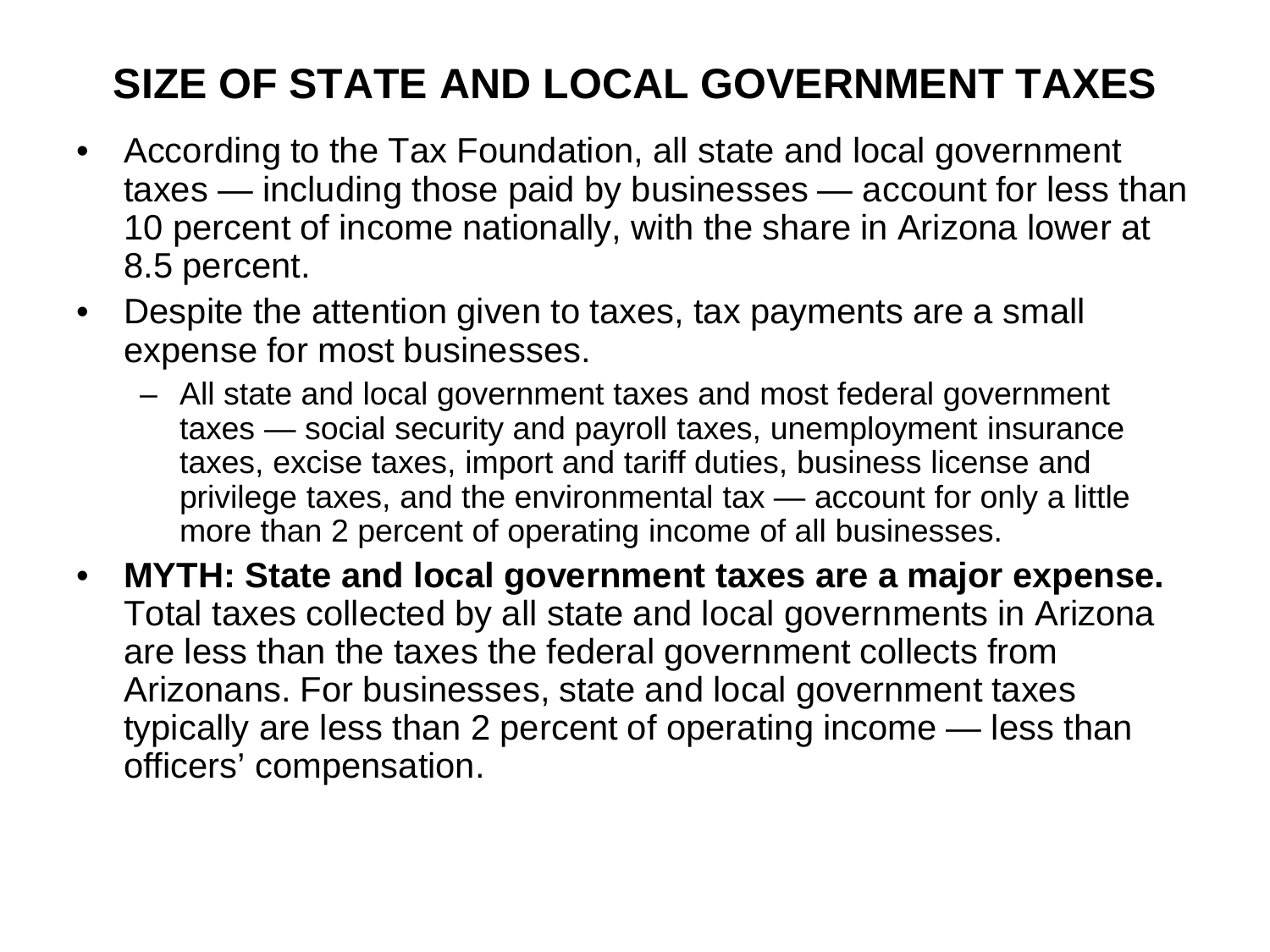# **TAXES, PUBLIC REVENUE AND ECONOMIC GROWTH**

- The bulk of the modern literature indicates that state and local government taxes have only a small effect on economic growth.
	- State and local government taxes are not that significant an expense to either households or businesses.
	- Taxes merely represent the price paid for government services consumed, with many state and local government services of high value to individuals and businesses alike.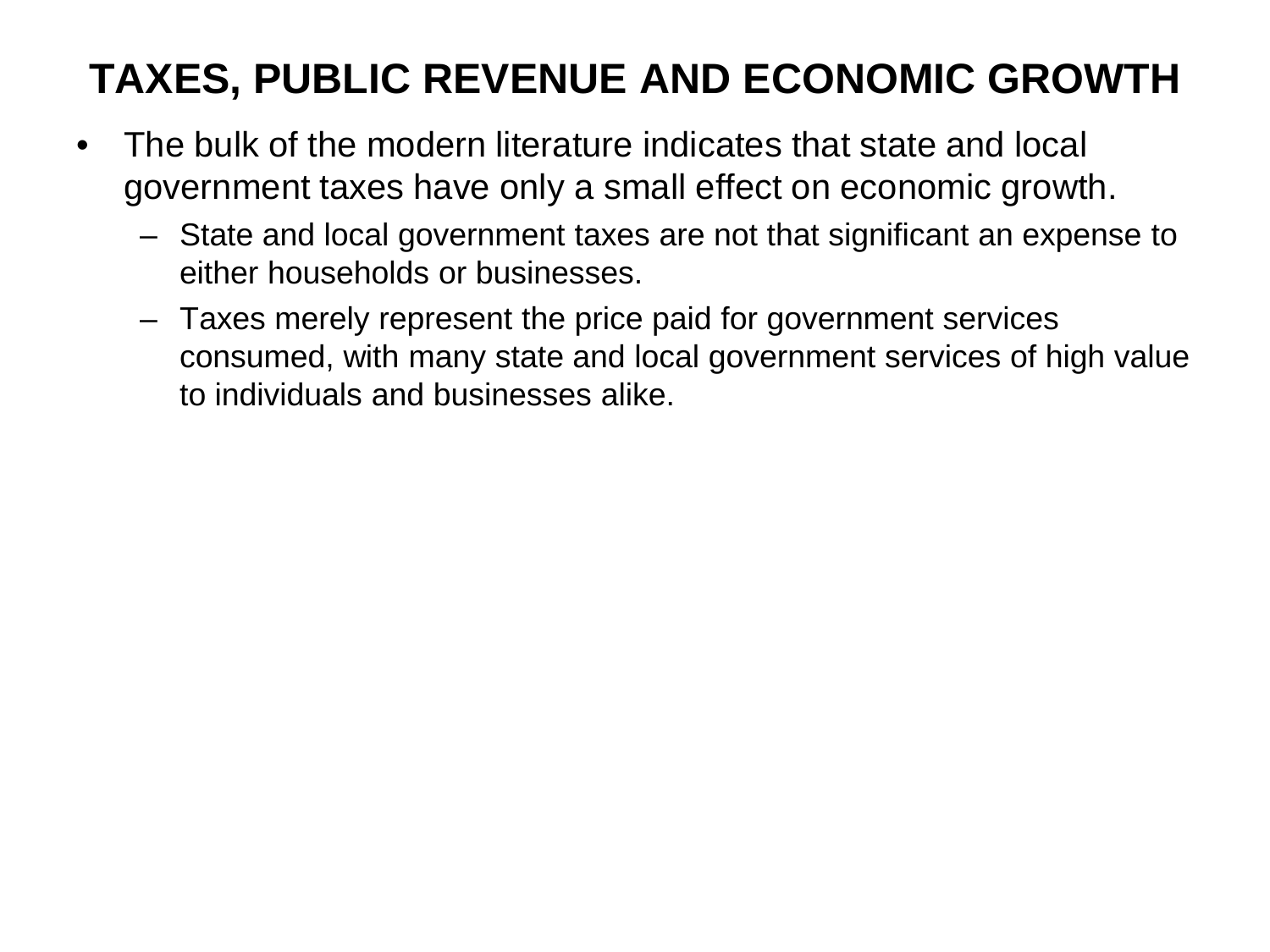# **LAFFER CURVE AND SUPPLY-SIDE ECONOMICS**

- A single tax rate produces the greatest government revenue: the revenue-maximizing rate (RMR).
	- The RMR is the rate that allows sufficient investment in public amenities that foster economic growth without imposing tax burdens that stifle growth.
- The relationship between tax rates and revenue collected follows a curve (the Laffer Curve).
	- The difficulties in real-world application of this relationship are to identify the tax rate that constitutes the RMR, and to describe the exact shape of the curve.
- For a tax cut to result in a positive effect on economic growth and government revenue, the existing tax rate must be higher than the RMR.
- Proponents of limited government erroneously argue that tax rates are always above the RMR and reduced taxation is always better.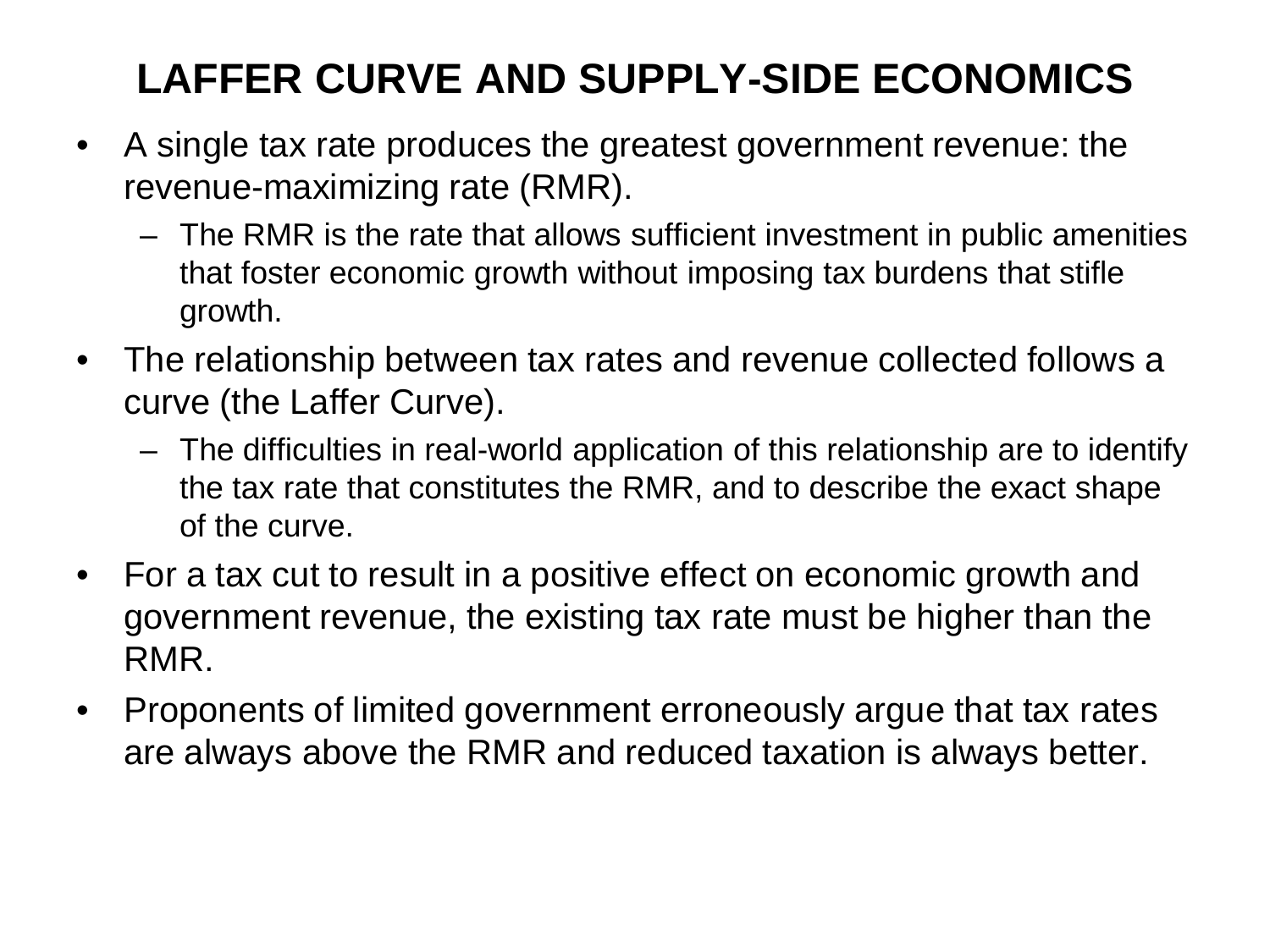# **TAX CUTTING IN ARIZONA: CONCEPTUAL BASIS**

- When state government began to reduce the tax burden in 1993, Arizona's overall state and local government tax burden already was less than the national average and lower than it had been in the late 1970s, based on the Tax Foundation's measure of tax burden.
	- Thus, Arizona was not generally in a position to benefit from a series of tax cuts, either in terms of enhanced government revenue or economic performance.
- For a net positive effect on government finance to be realized from reducing taxes, a region must have underutilized resources (high unemployment and high commercial and industrial vacancy rates).
	- Arizona has had neither high unemployment rates nor high commercial/industrial vacancy rates.
	- Thus, even assuming that tax cuts in Arizona had an effect on economic growth, the requirement of excess capacity is not met in order for a net benefit to accrue.
	- Thus, even if public revenue increased, the need for public spending also would have risen.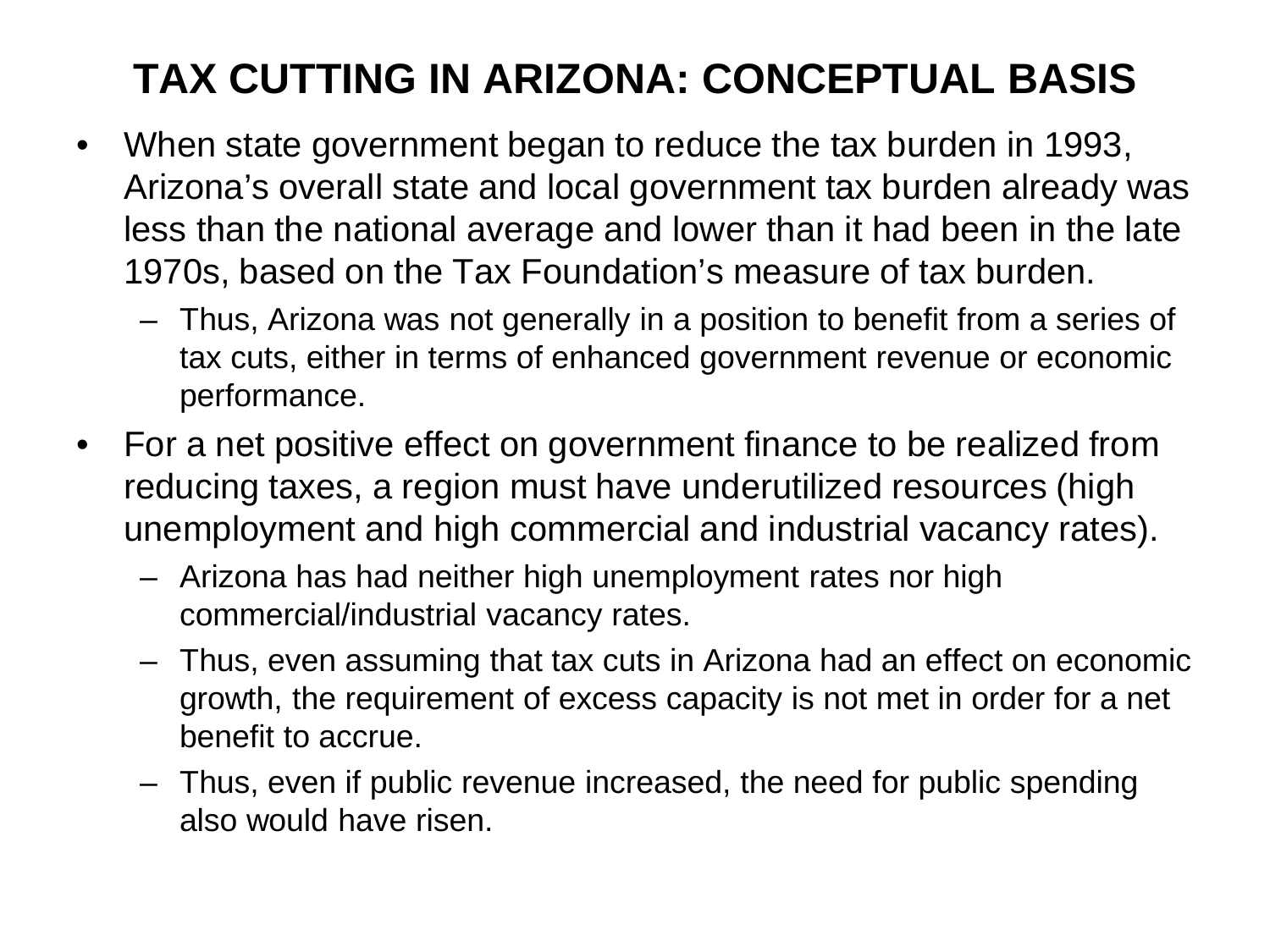# **TAX CUTTING IN ARIZONA: CONCEPTUAL BASIS**

- Most of the taxes cut in Arizona since the early 1990s have been taxes applied to individuals that already were lower than the national norm.
	- Using the Laffer Curve, this suggests that the individual tax cuts in Arizona should have decreased, not increased, government revenue.
- The corporate income tax rate was relatively high before tax cuts were implemented.
	- While these tax cuts might have generated a Laffer Curve effect, the magnitude of any benefit would be small given the very small scale of the tax cuts from the perspective of the size of all business expenses.
	- With most of these cuts occurring at a time of a booming Arizona economy, any economic stimulus created by the cuts would have resulted in an increase in the importation of labor to the state and thus a rise in government expenditures.
- Thus, the size, nature and timing of the tax cuts in Arizona, combined with the conceptual basis for supply-side economics, suggest that little positive effect either on government revenue or on economic growth should have occurred as a result of these cuts.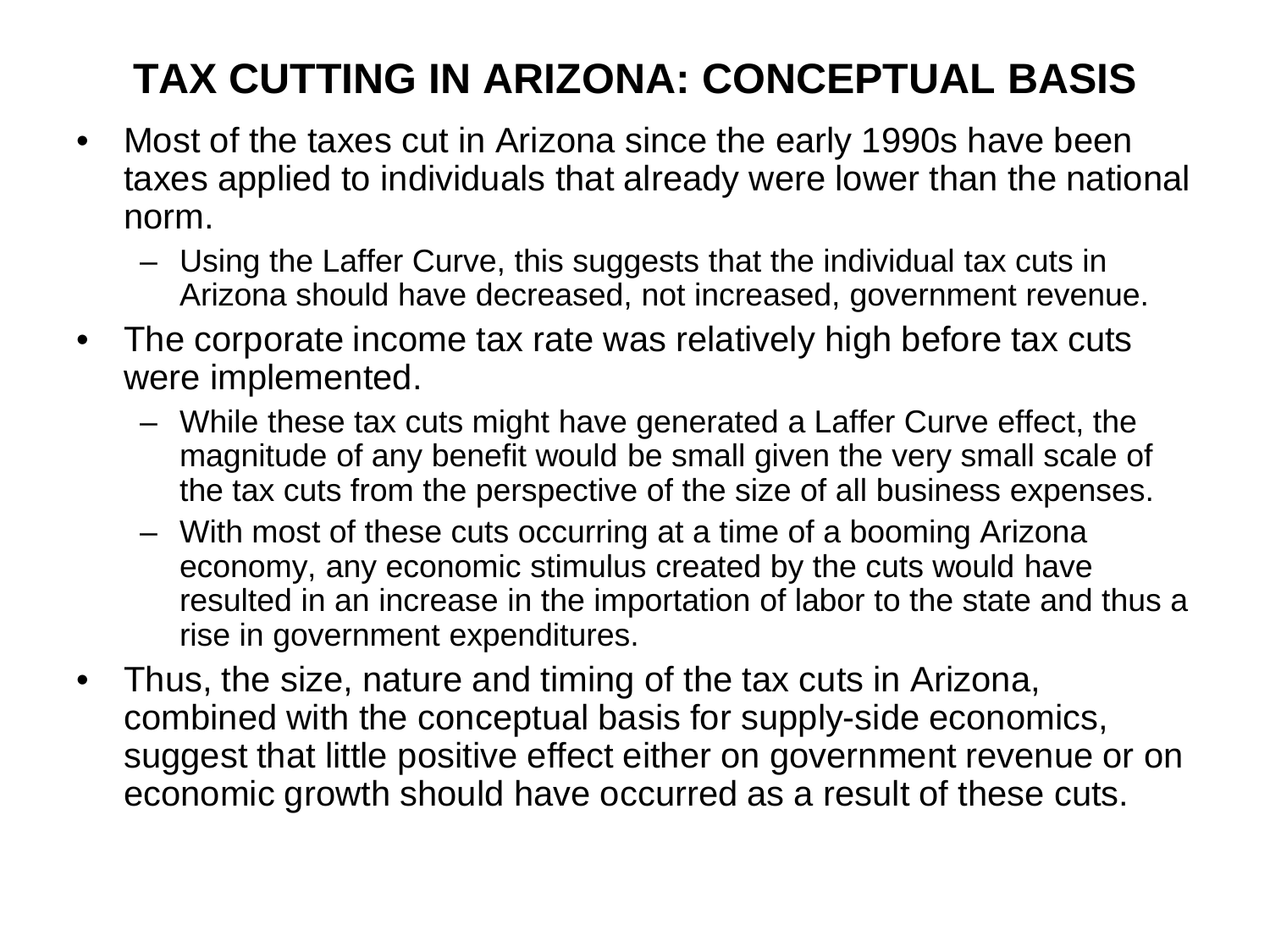#### **TAX CUTTING IN ARIZONA: EMPIRICAL BASIS**

- In the last 30 years, Arizona has had two periods of tax reductions and one period of tax increases. The net result, especially since the early 1990s, has been to significantly lower the tax burden.
- The tax increases and reductions of the last 30 years have not had any obvious effect on the economy — on either aggregate or per capita/per worker bases.
	- Government revenue, however, has been lowered by tax cuts and raised by tax increases.
- When the economy is strong, surpluses in the general fund are realized, allowing taxes to be cut. When the economy is weak, budget deficits occur, precluding tax cuts and sometimes resulting in tax increases.
- The change in economic performance has slightly preceded the change in taxes.
- Despite the significant decline in Arizona's tax burden relative to other states since the mid-1990s, economic growth in Arizona relative to the nation in recent years has not been stronger than the historical relationship.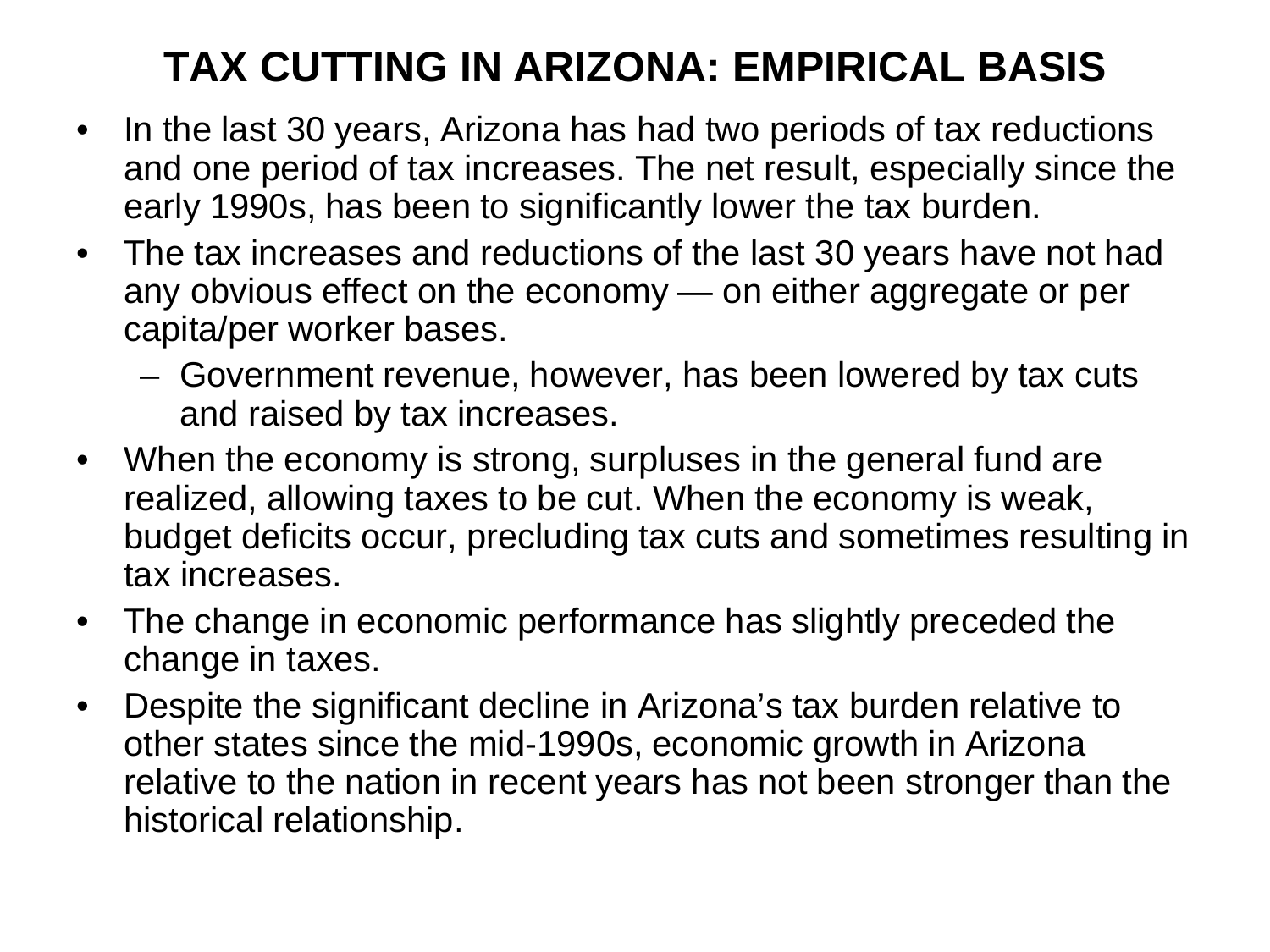# **TAX CUTTING MYTHS**

- **MYTH: All tax cuts are good for government revenue.** The idea that every tax cut will result in greater government revenue is a distortion of supply-side economics, which was popularized by the Laffer Curve. In reality, any cut in a tax rate that is already below the revenue-maximizing rate will result in lesser government revenue. Most of the reduction in taxes over the last 15 years in Arizona has been to the individual income tax, which had a tax rate below the national norm prior to the first tax cut. Over the last 30 years in Arizona, tax increases have resulted in greater public-sector revenue and tax cuts have led to lesser government revenue.
- **MYTH: All tax cuts enhance economic growth.** Empirical evidence to support this statement has not been found. In Arizona, tax increases and decreases over the last 30 years have had no perceptible impact on economic growth.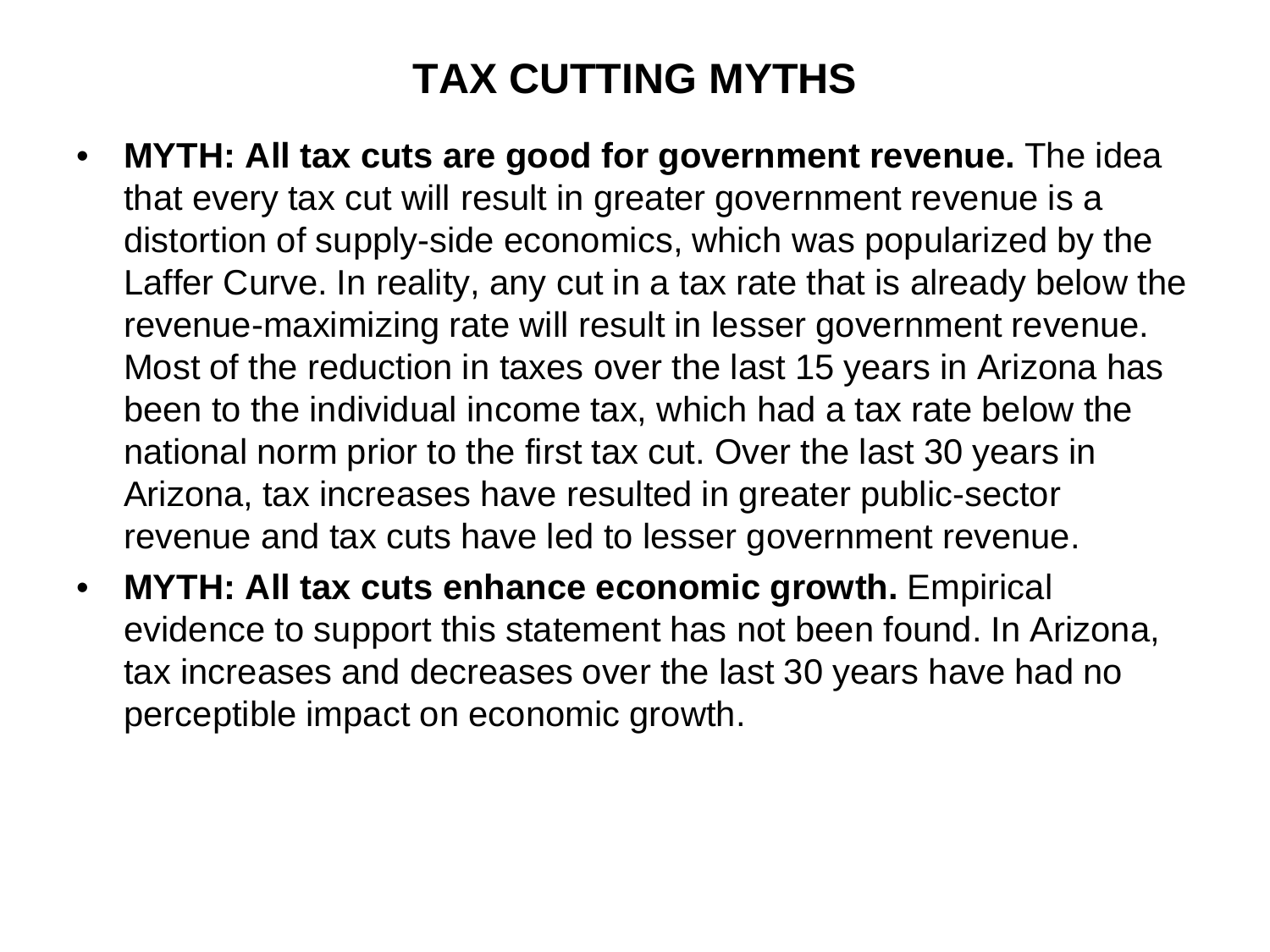# **ECONOMIC CYCLES AND GOVERNMENT REVENUE**

- Economic cycles have been a feature of human society for at least hundreds of years.
- The timing of economic cycles in Arizona is similar to the nation, but the magnitude of swings in economic growth is much greater in Arizona.
- Government revenue goes up and down with economic cycle.
- Arizona state government general fund revenue has been much more volatile than economic growth.
- Revenue growth during the last decade has been extremely cyclical, but economic fluctuations have been typical.
	- Revenue cyclicality is in part due to the narrowing of the tax base since the mid-1990s – a side effect of a long series of tax cuts.
	- Extreme cyclicality of capital gains has resulted in unusually volatile income tax collections.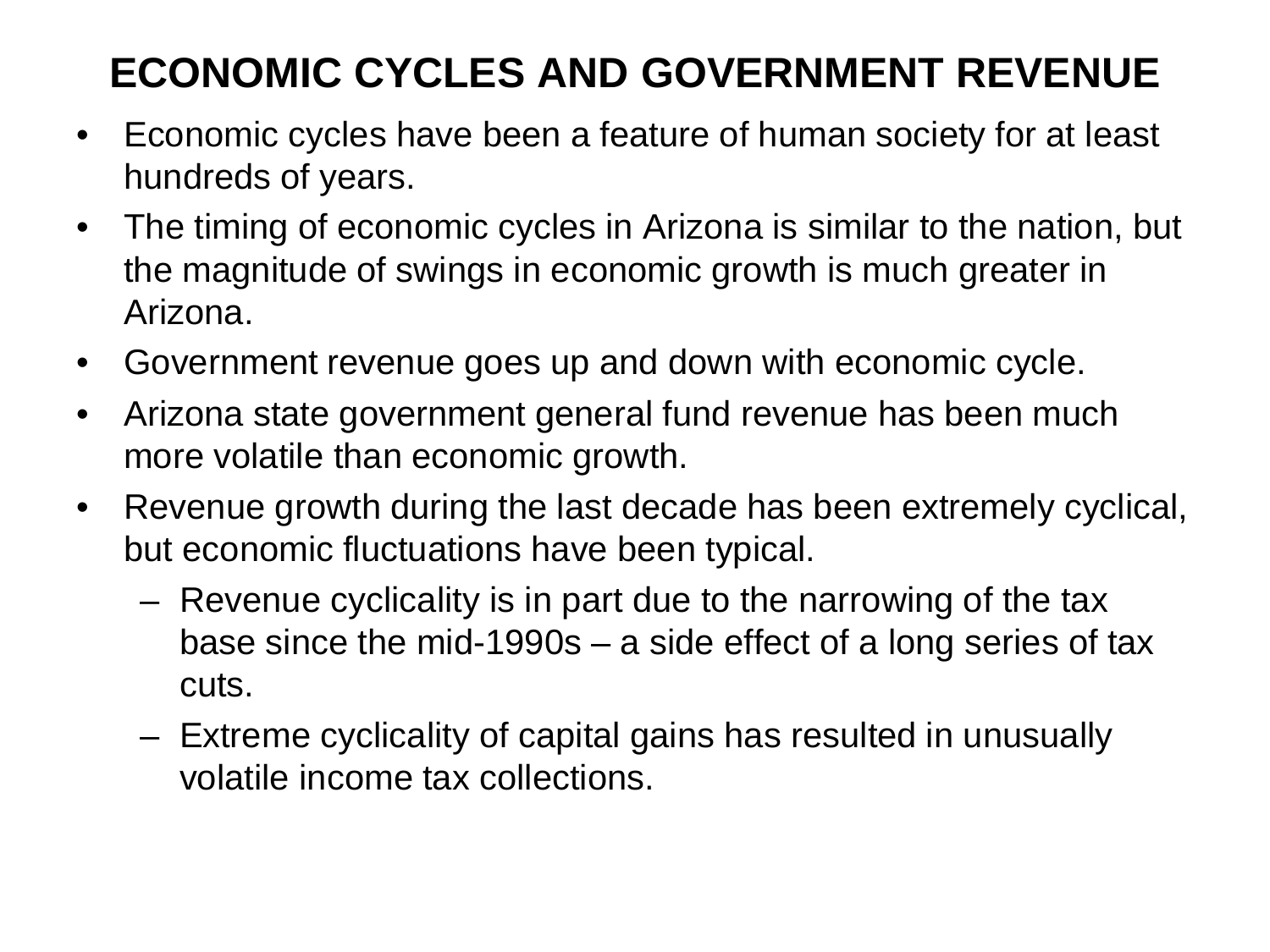#### **HISTORY OF ECONOMIC CYCLICALITY: ANNUAL PERCENT CHANGE IN REAL EARNINGS**

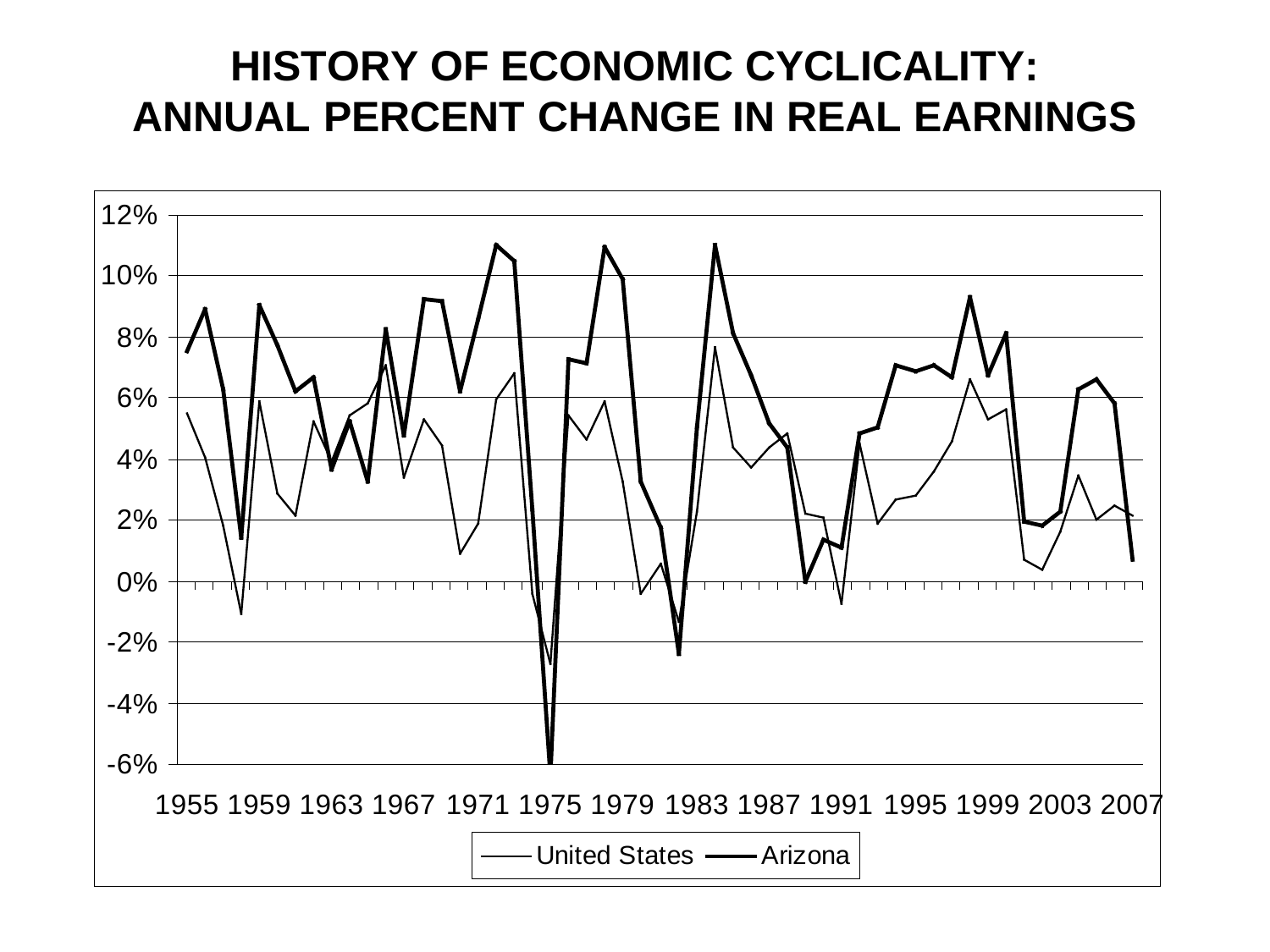#### **ARIZONA GENERAL FUND REVENUE AND ECONOMIC GROWTH: ANNUAL PERCENT CHANGE IN REAL PER CAPITA DOLLARS**

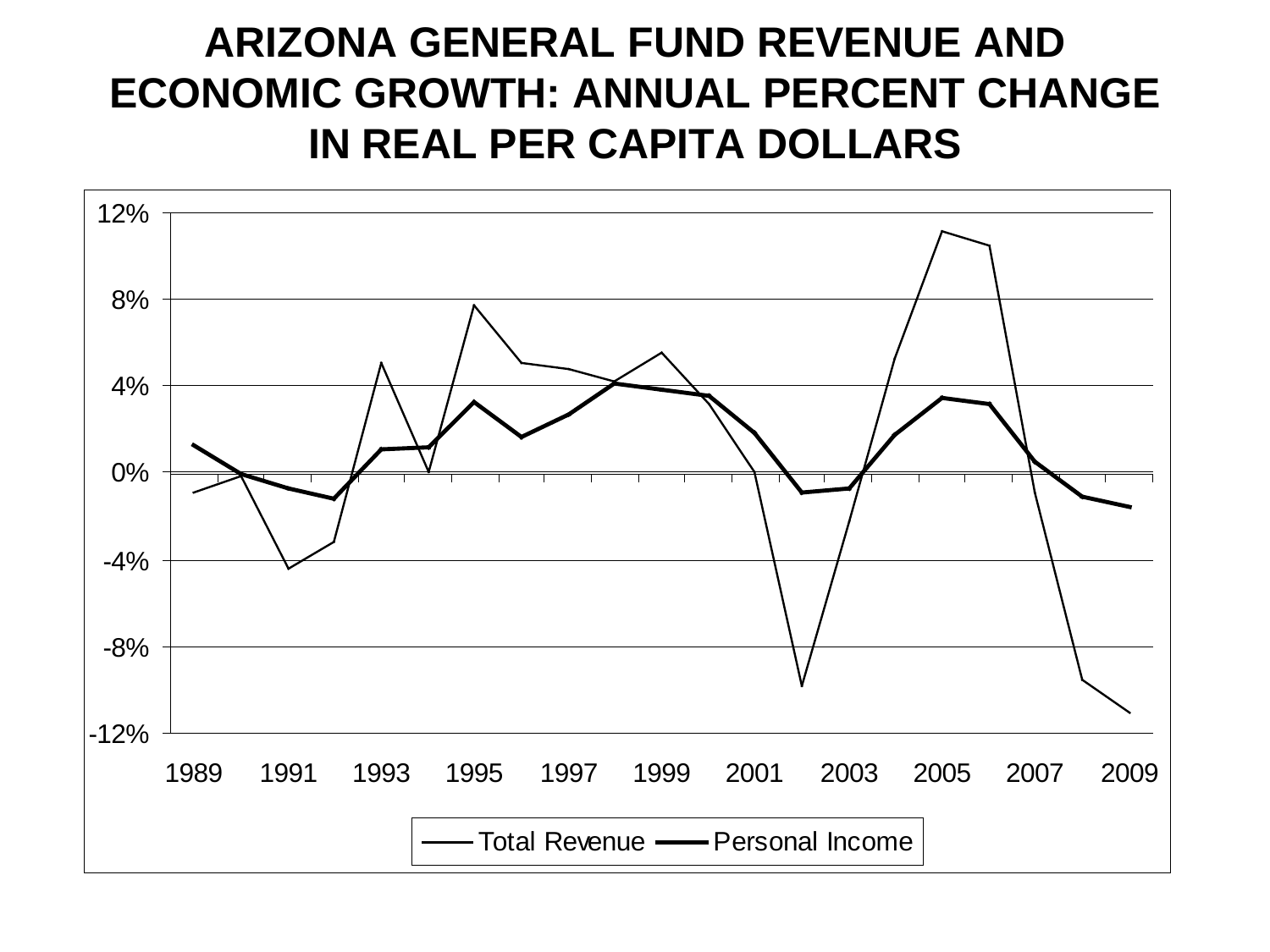## **TAX AND EXPENDITURE LIMITATIONS (TEL)**

- Arizona already has a TEL. The Arizona Constitution states that "The legislature shall not appropriate for any fiscal year state revenues in excess of seven percent of the total personal income of the state …" Spending has never reached this limit.
- Some Arizonans have proposed limiting annual increases in government spending to the pace of population growth and inflation.
	- This represents an extreme form of a TEL. The purpose of such a measure is to shrink the size of government over time — meaning that the quality and/or quantity of public services will erode over time.
- Rather than limiting government spending increases to population growth and inflation, Arizona's existing TEL also considers the rate of real per person economic growth, which in essence is a measure of productivity growth.
- When real per person income advances, government spending can rise without any increase in the tax burden.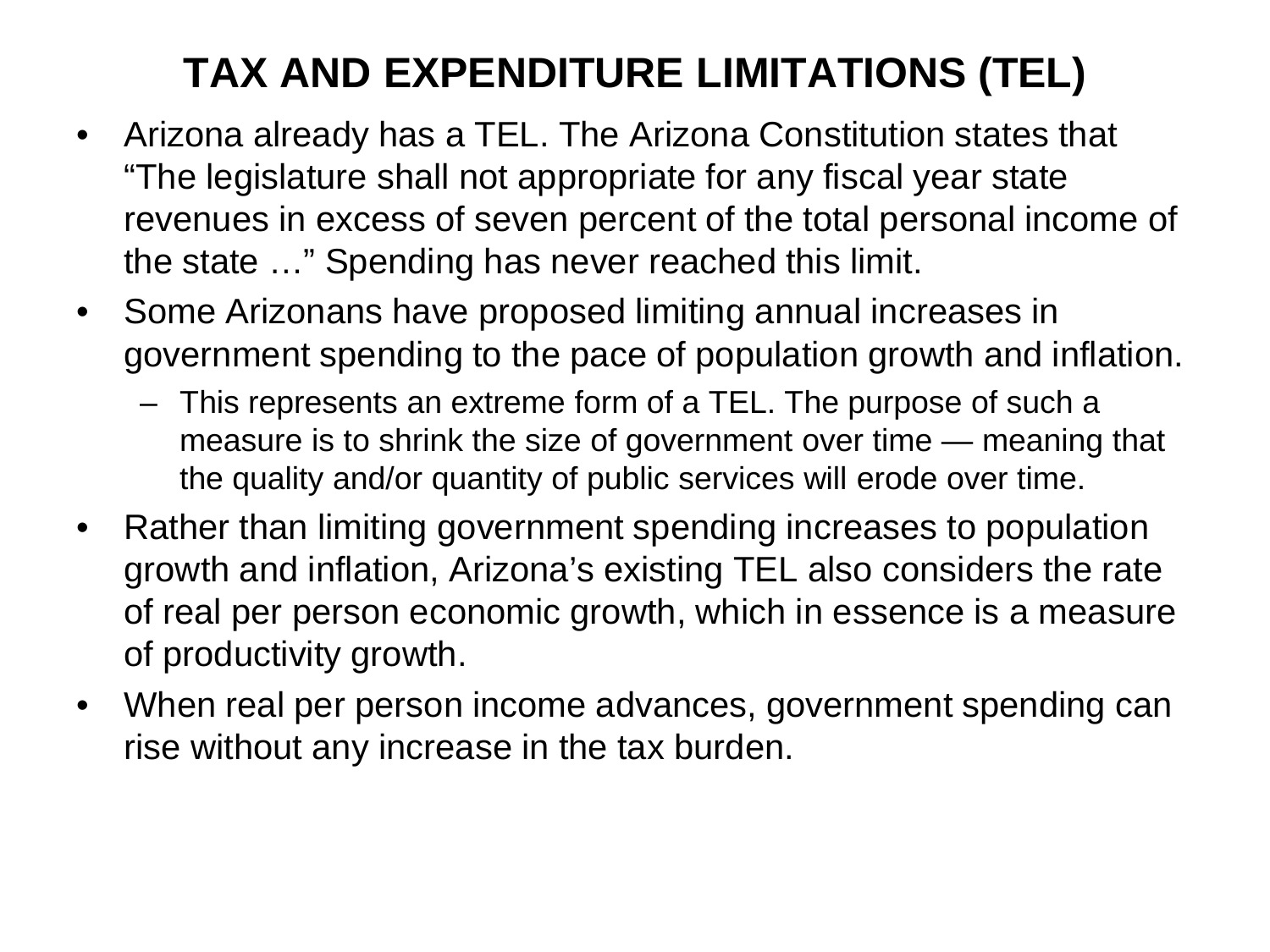#### **EXPENDITURES AND CONSTITUTIONAL APPROPRIATION LIMIT AS A PERCENTAGE OF PERSONAL INCOME ARIZONA STATE GOVERNMENT**

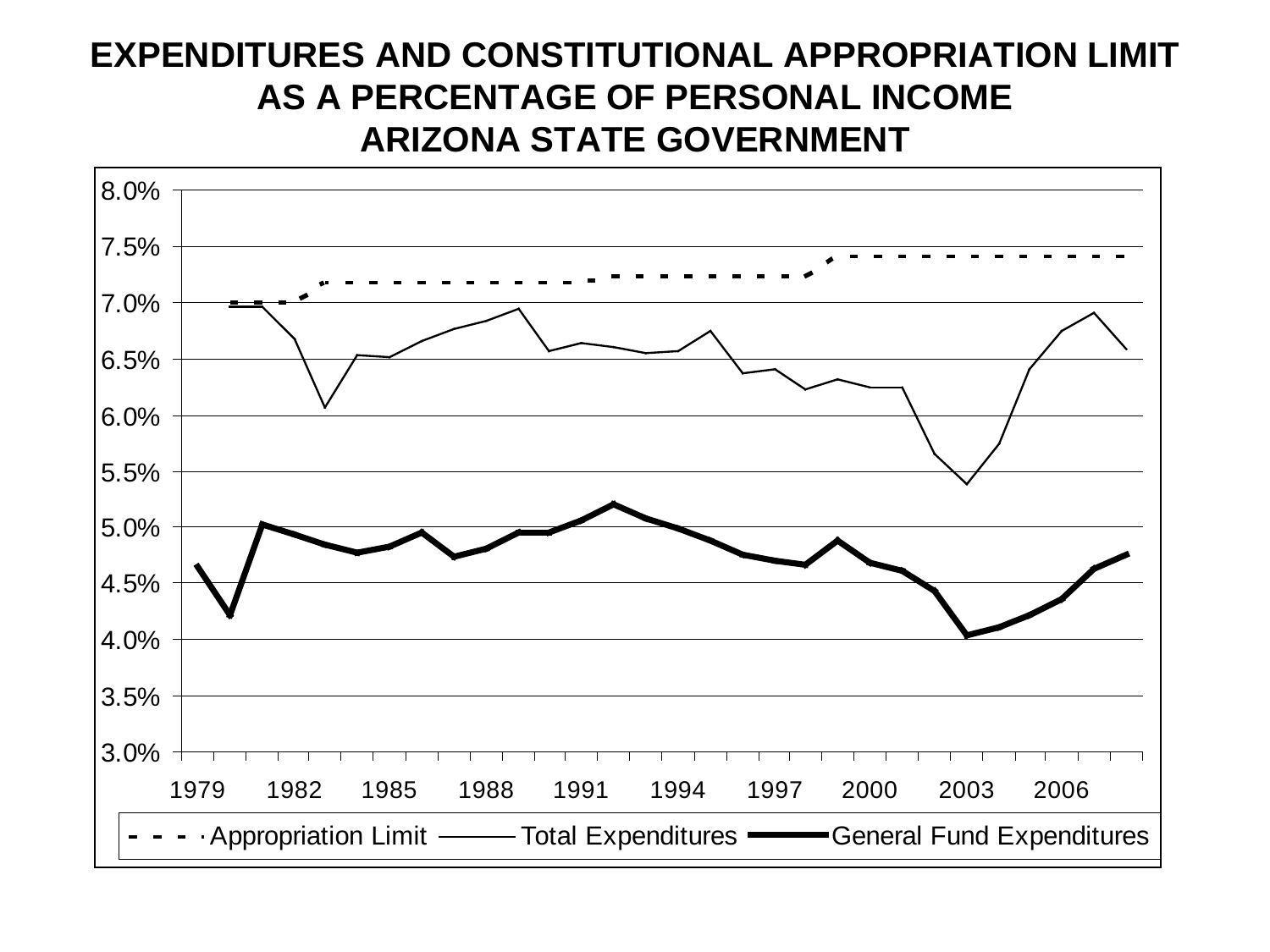# **TAX AND EXPENDITURE LIMITATIONS**

- Without the ability to increase spending beyond the rate of population growth and inflation, a state can never improve the quality of its public services.
- Had this spending restriction been adopted at statehood in 1912, Arizona's physical infrastructure and other public services in 2009 would resemble those of 1912: dirt roads, no modern communication, limited water and wastewater services, school houses with no computers, no airports, etc.
	- Few businesses would consider operating with such an inadequate infrastructure and few individuals would choose to live in what now would be seen as Third-World conditions.
- Had the alternative been implemented in 1979 (when the existing TEL was put into effect), and had the TEL applied to all governments in Arizona (like TABOR in Colorado), then total government spending in 2006 in Arizona would have been \$15.4 billion (43 percent) less than the actual figure.
	- Arizona's spending would have been last in the nation 41 percent less on a per capita basis and 33 percent less relative to personal income than the next lowest state!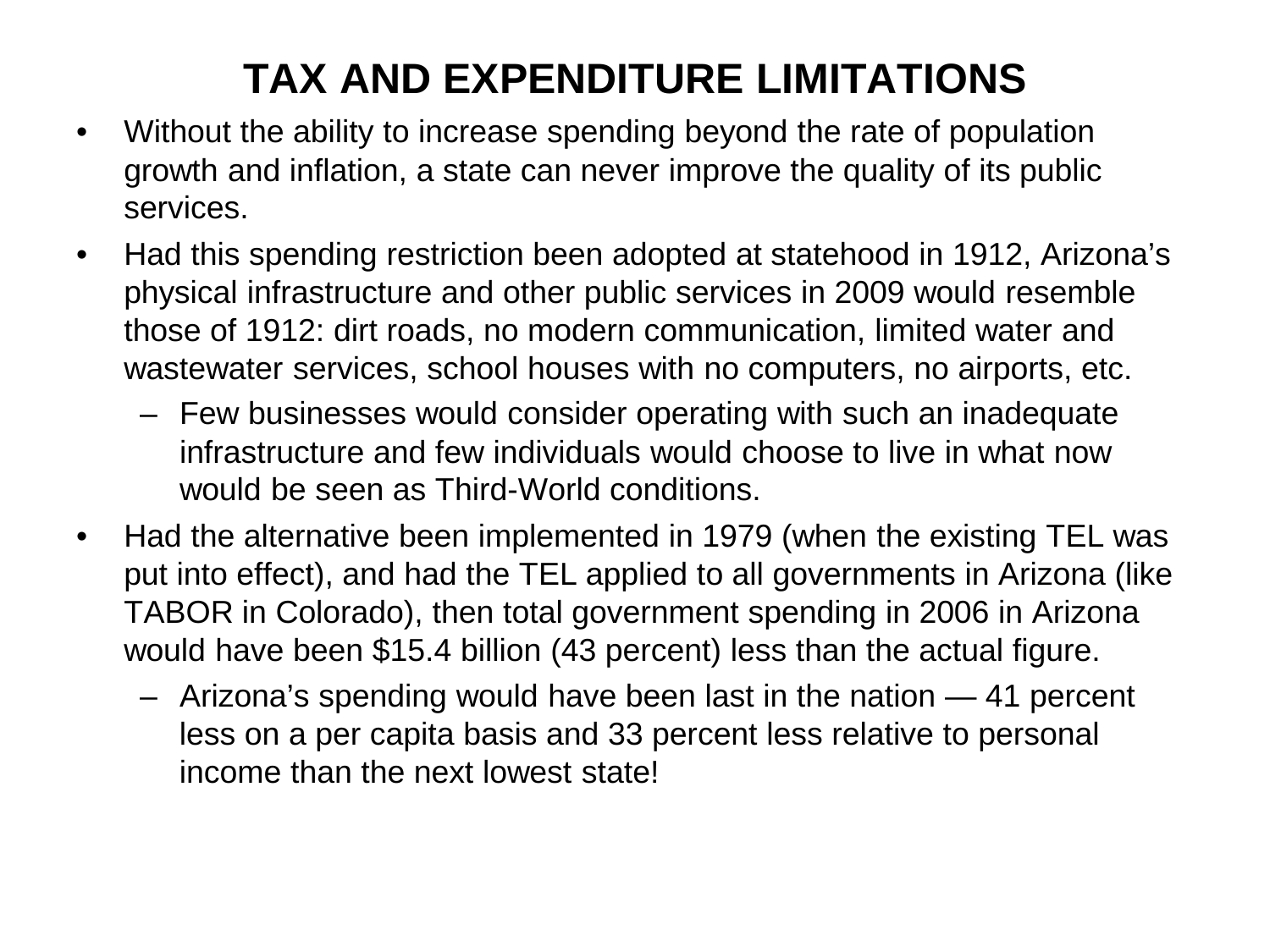# **PART II: PUBLIC FINANCE IN ARIZONA**

**State Government**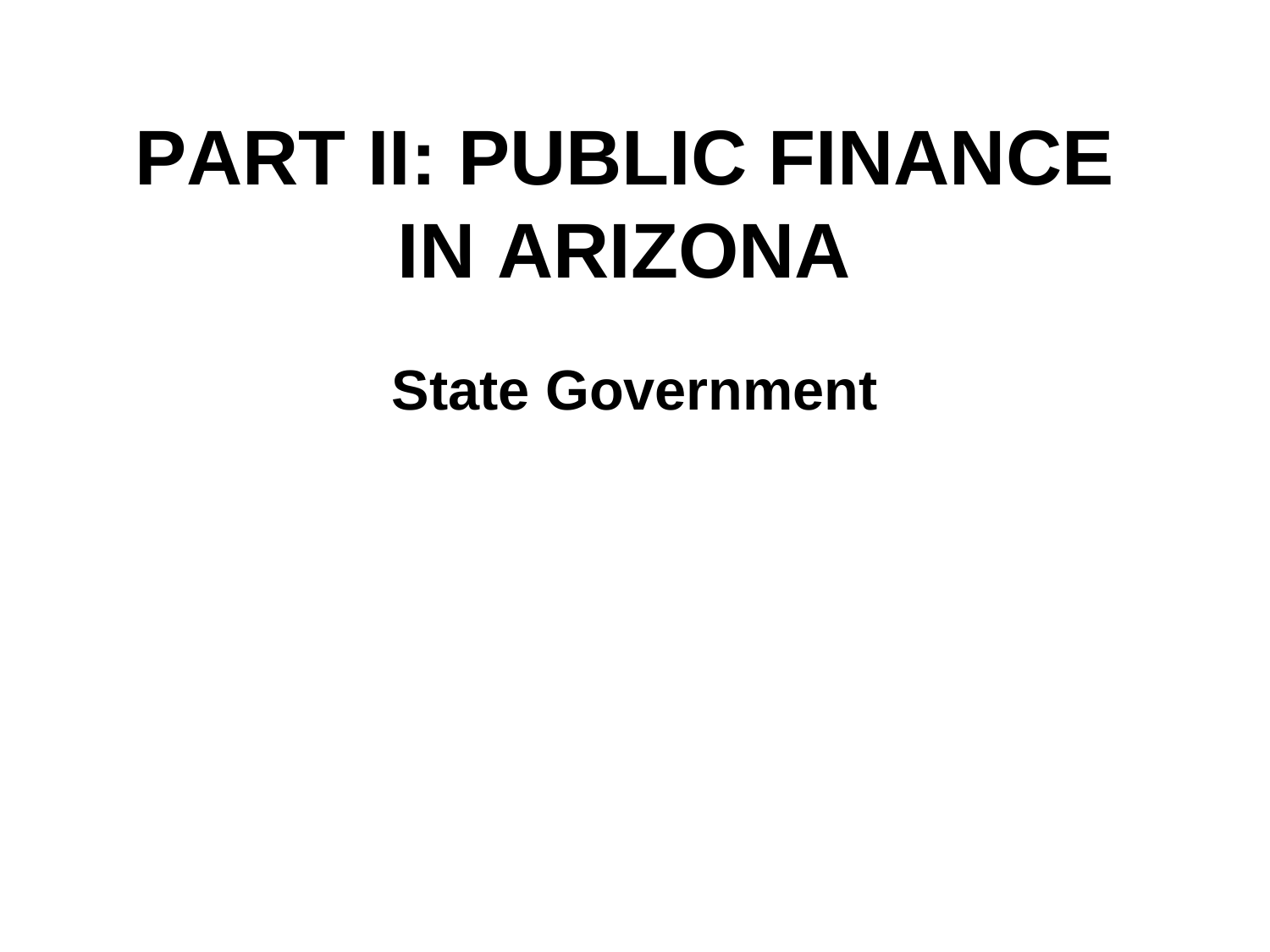# **HISTORY OF TAX LAW CHANGES**

- Despite the need for stable, if not increasing, funding during recessions, ever since the first round of tax cuts in the 1979-to-1981 period, general fund revenue during economic downturns has been inadequate to meet the expenditure needs.
- The net effects of tax law changes passed by the Arizona Legislature since 1992 have cumulated to \$1.6 billion per year in lost revenue on a nominal basis, according to the Arizona Joint Legislative Budget Committee.
	- Considering inflation and population growth, the cumulative figure becomes nearly \$2.6 billion.
- The long series of state government tax cuts in Arizona have resulted in a structural budget deficit in the state's general fund.
	- This deficit has been caused not just by lowering tax rates, but by narrowing the tax base and by causing the revenue system to be less responsive to economic growth, resulting in revenue collections falling behind over time.
	- In addition, the tax cuts have made revenues more cyclical.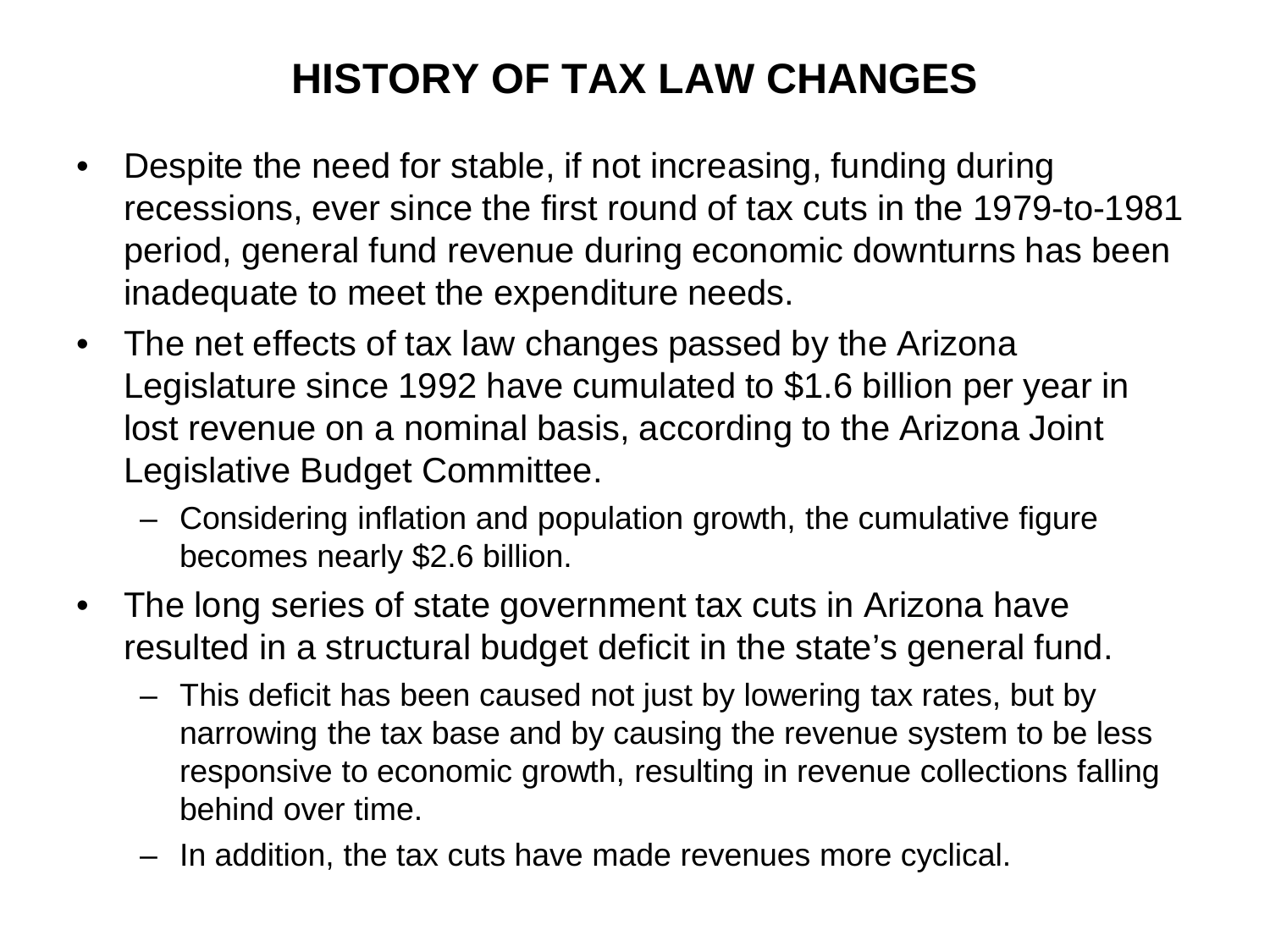#### **ESTIMATED DOLLAR VALUE OF TAX CHANGES ARIZONA STATE GOVERNMENT GENERAL FUND**

|                    | <b>Tax Change in Millions</b> |                   |  |  |  |
|--------------------|-------------------------------|-------------------|--|--|--|
| <b>Fiscal Year</b> | <b>Annual</b>                 | <b>Cumulative</b> |  |  |  |
| 1993               | -19                           | $$-19$            |  |  |  |
| 1994               | $-25$                         | $-44$             |  |  |  |
| 1995               | $-121$                        | $-165$            |  |  |  |
| 1996               | $-285$                        | $-450$            |  |  |  |
| 1997               | $-175$                        | $-625$            |  |  |  |
| 1998               | $-172$                        | $-797$            |  |  |  |
| 1999               | $-142$                        | $-939$            |  |  |  |
| 2000               | $-105$                        | $-1,044$          |  |  |  |
| 2001               | $-158$                        | $-1,202$          |  |  |  |
| 2002               | -33                           | $-1,235$          |  |  |  |
| 2003               | 12                            | $-1,223$          |  |  |  |
| 2004               | 57                            | $-1,166$          |  |  |  |
| 2005               | $-5$                          | $-1,171$          |  |  |  |
| 2006               | $-18$                         | $-1,189$          |  |  |  |
| 2007               | $-194$                        | $-1,383$          |  |  |  |
| 2008               | $-218$                        | $-1,601$          |  |  |  |
| 2009               | $-35$                         | $-1,636$          |  |  |  |
| 2009 *             |                               | $-2,579$          |  |  |  |

\* Adjusted for inflation and population growth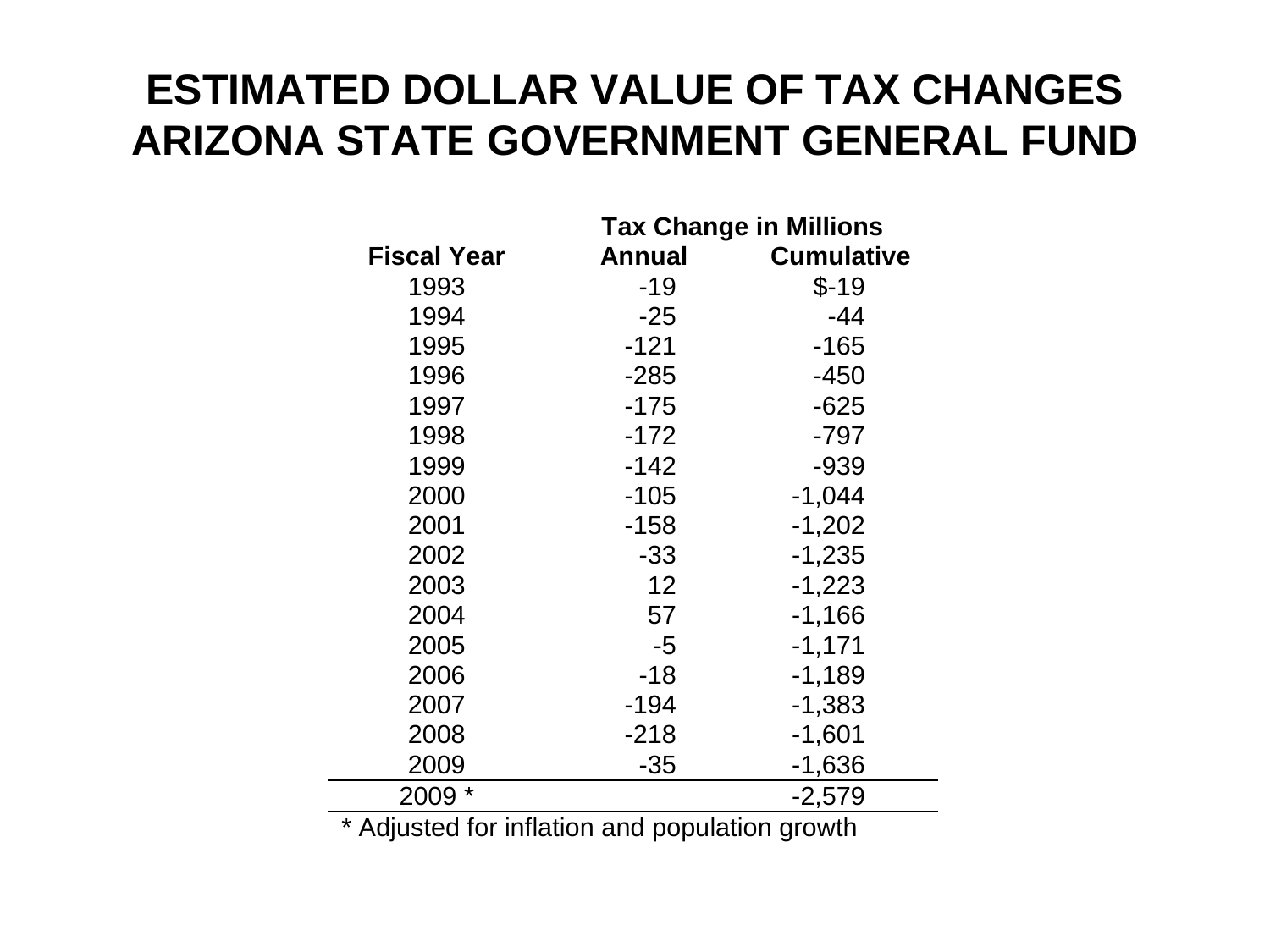#### **GENERAL FUND REVENUE: NARROW BASE AND VOLATILE**

- The general fund of Arizona state government has a very narrow revenue base. Half of the revenue in FY 2008 came from sales and use taxes, and 40 percent came from income taxes.
- The base was broader before the mid-1990s before the general fund portions of the property and vehicle license taxes were eliminated.
- Collections from the two major revenue sources are highly cyclical.
	- Individual income tax collections have been much more cyclical than sales tax collections, except that the current decline in sales tax revenue is matching that of the individual income tax.
	- The cyclicality of the corporate income tax is far greater than the individual income tax.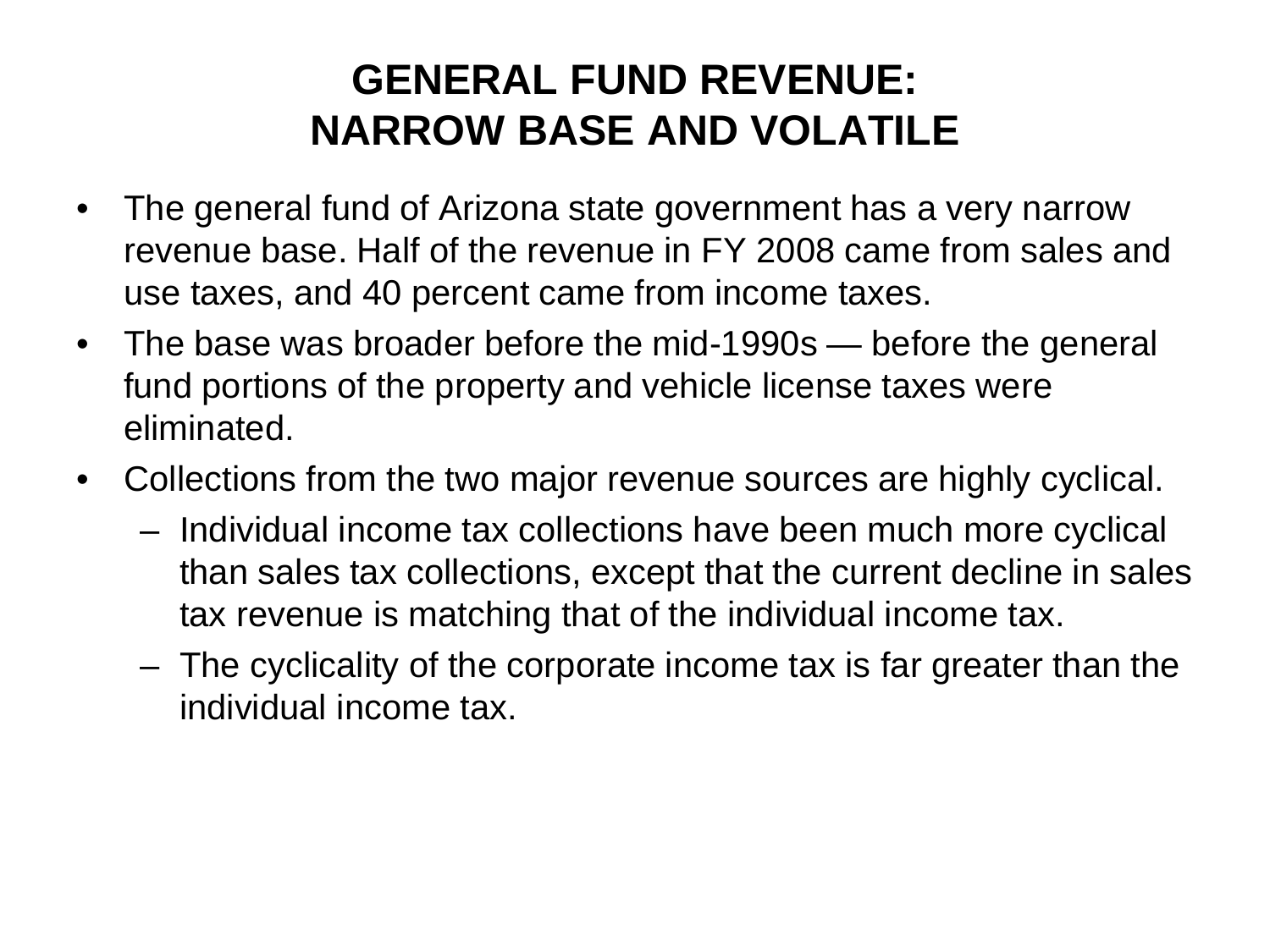#### **MAJOR SOURCES OF ARIZONA GENERAL FUND REVENUE AND ECONOMIC GROWTH: ANNUAL PERCENT CHANGE IN REAL PER CAPITA DOLLARS**

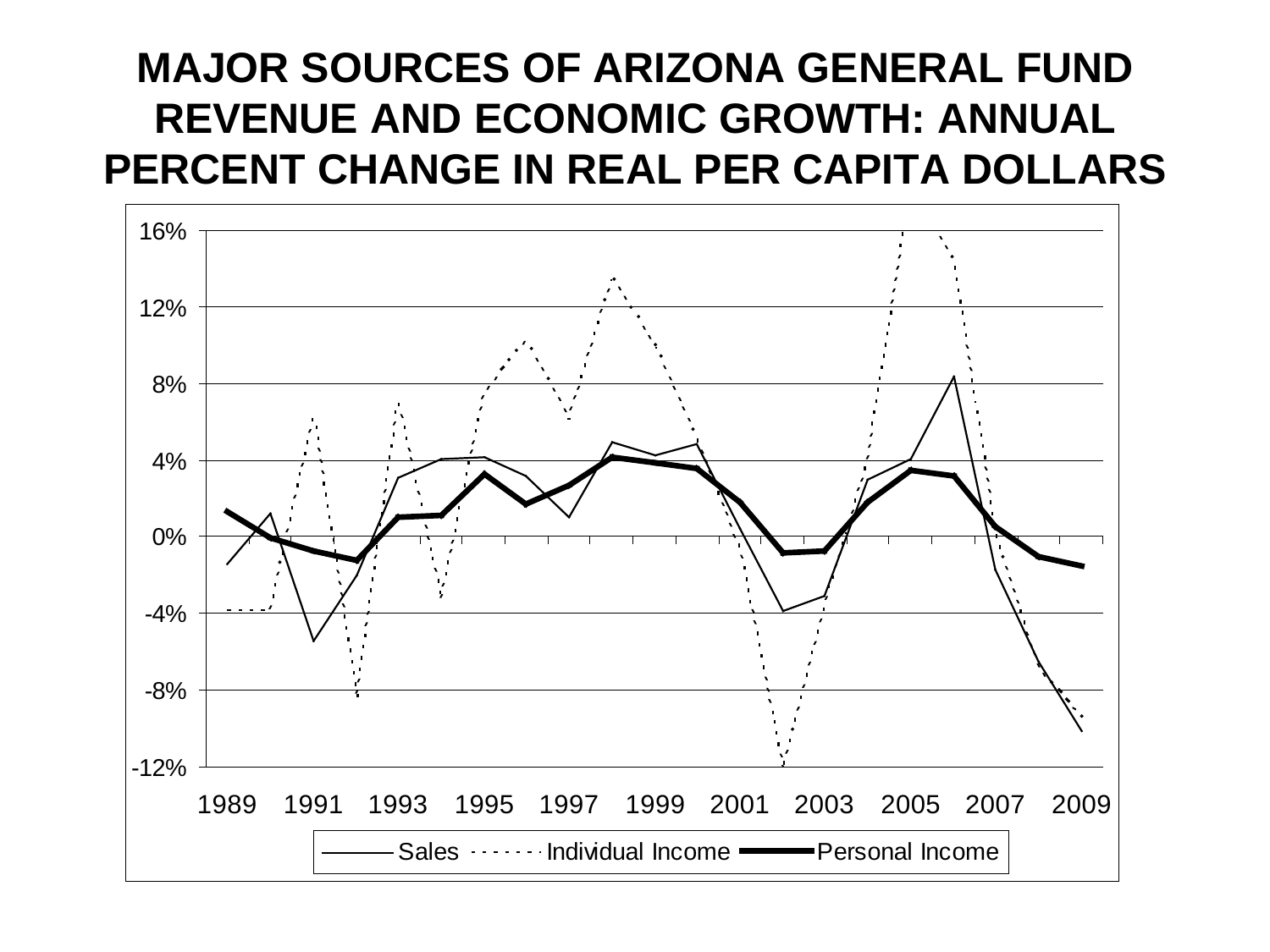### **GENERAL FUND REVENUE: FALLING RELATIVE TO SIZE OF ECONOMY**

- General fund revenue per \$1,000 of personal income was highest in the late 1970s, prior to the first round of tax cuts.
- A sharp downward trend is obvious since the early 1990s.
	- This is strong evidence of the lack of a supply-side effect from the tax cuts.
- Arizona state government general fund revenue per \$1,000 of personal income is at a record low in the current fiscal year.
- Nine of the 12 lowest figures over the 39-year history have occurred during the last 10 years — only at the peak of the economic cycle in FY 2006 was revenue per \$1,000 comparable to the historic norm.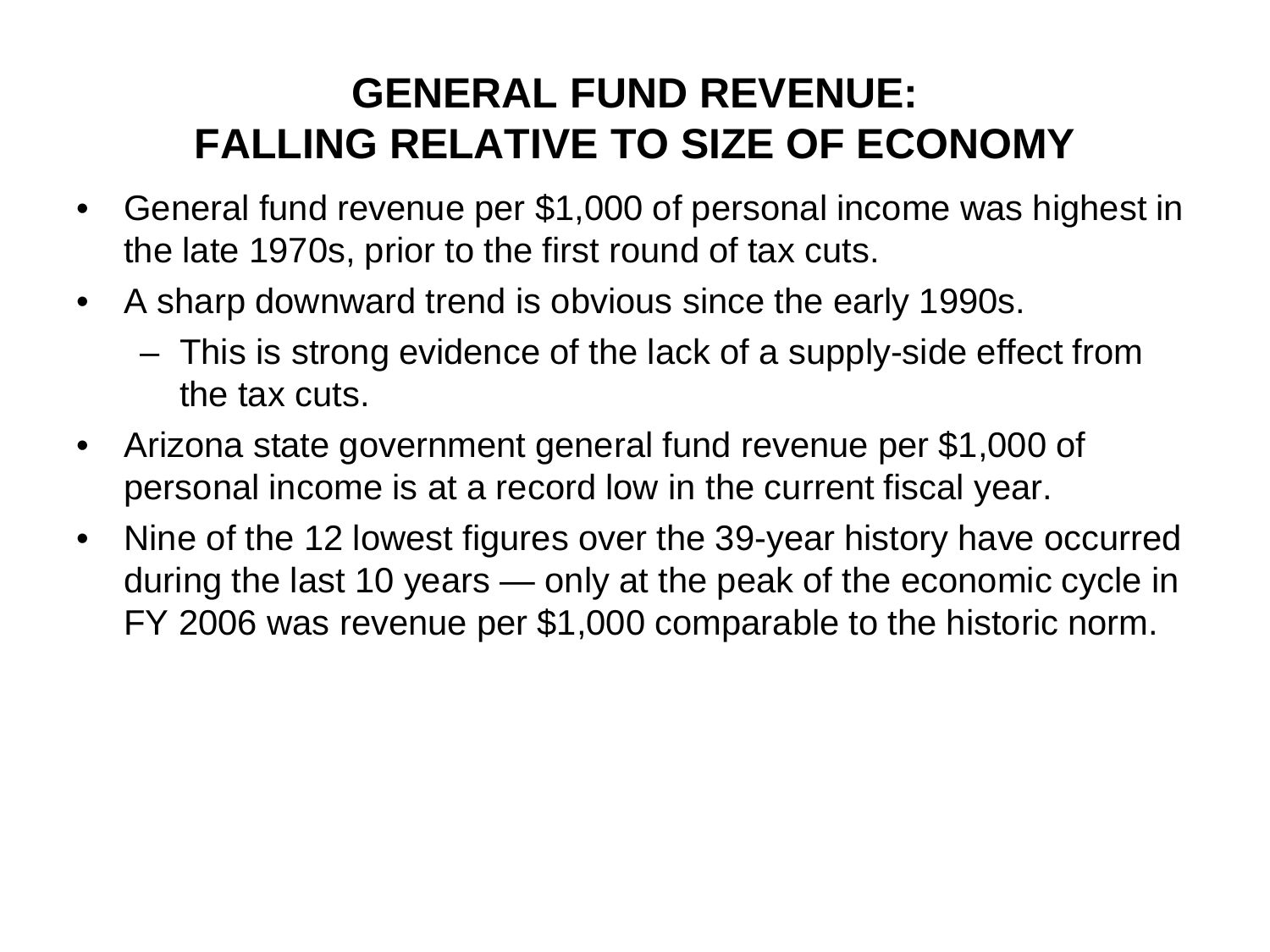#### **ARIZONA STATE GOVERNMENT GENERAL FUND REVENUE PER \$1,000 OF PERSONAL INCOME**

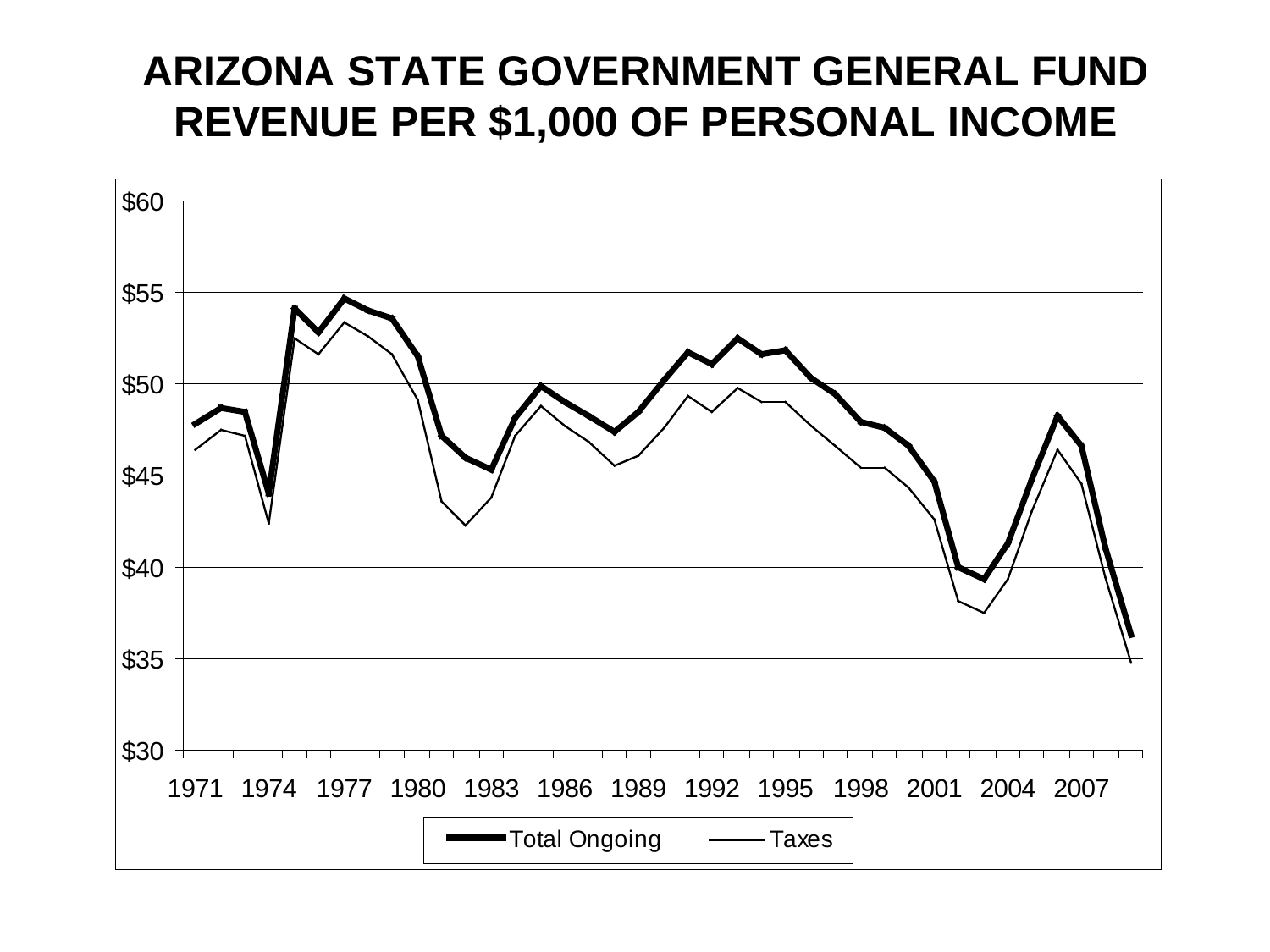# **BUDGET STABILIZATION FUND**

- The budget stabilization fund (BSF) is intended to transfer monies to the general fund at times when revenue declines due to cyclical factors.
	- A rainy-day fund is needed because government revenue drops during a recession while demand for public services continues to increase.
- Continued public spending during a recession using rainy-day monies helps mitigate the impact of a recession. When the economy is strong, use of a rainy-day fund helps control public expenditures by setting aside, rather than spending, excess revenue.
- The amount of money placed in the BSF has been highly inadequate to close the deficits during the two economic downturns since the BSF was created.
	- The Legislature reduced the cap from 15 percent to 7 percent.
- The early depletion of the budget stabilization fund in each of the recessions indicates both that a structural deficit exists due to tax cuts not being matched by spending reductions and that the design of the rainy-day fund is not adequate.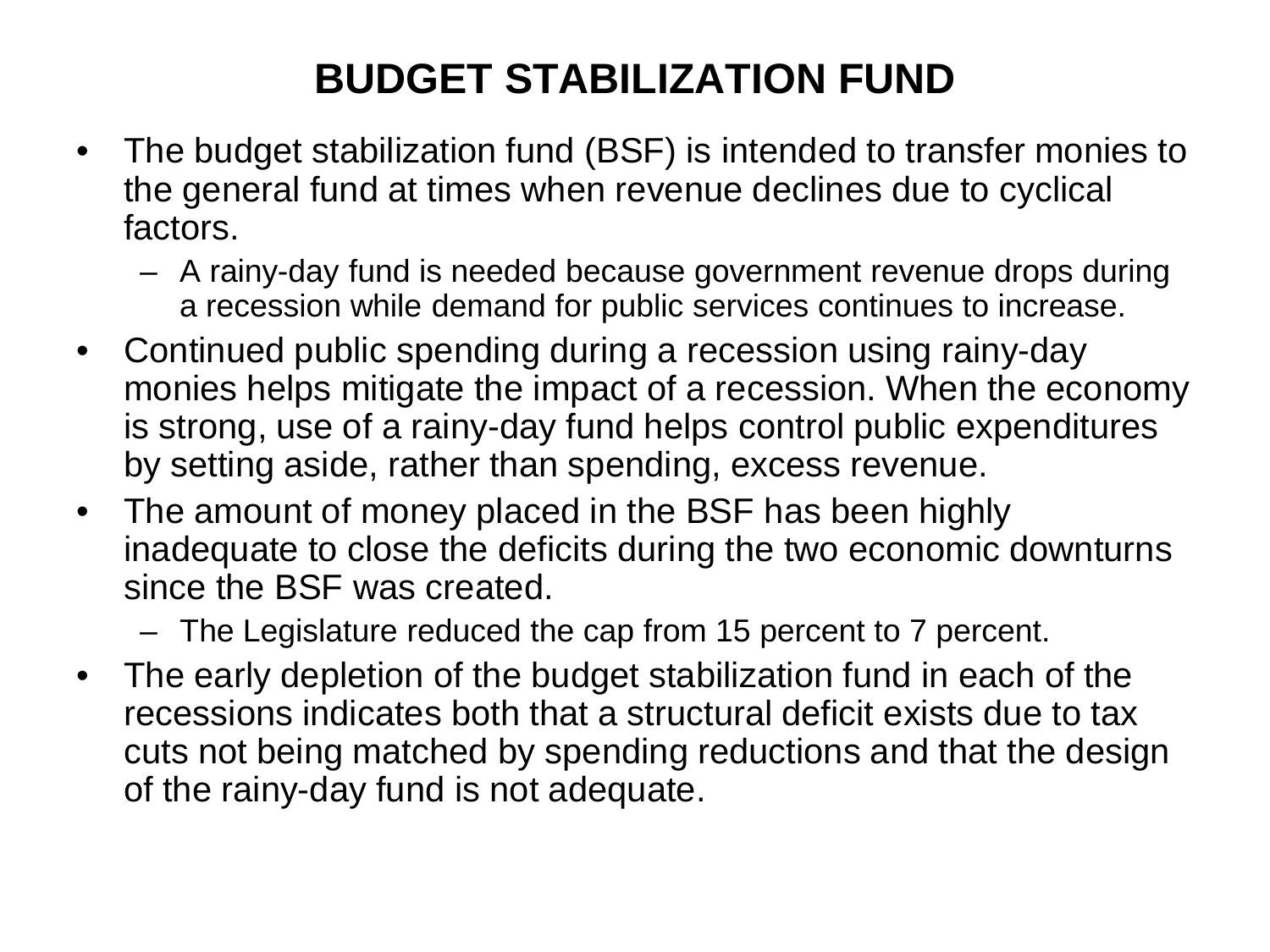# **GENERAL FUND EXPENDITURES BY TYPE**

- More than half of the funding goes to education.
	- K-12 education is by far the largest use. Much of this funding is protected by voter initiative.
	- The universities continue to receive a declining share of the general fund and represent the second-largest category of unprotected spending.
- Much of the spending in the health and welfare category, the second-largest use of state general fund monies, is protected or mandated.
- The protection and safety category is the other major recipient of state general fund monies.
	- With none of the spending for the Department of Corrections and the Department of Juvenile Corrections voter protected, this is the largest recipient of unprotected funding.
- While much of the rest of the state budget is unprotected, relatively little money is at stake.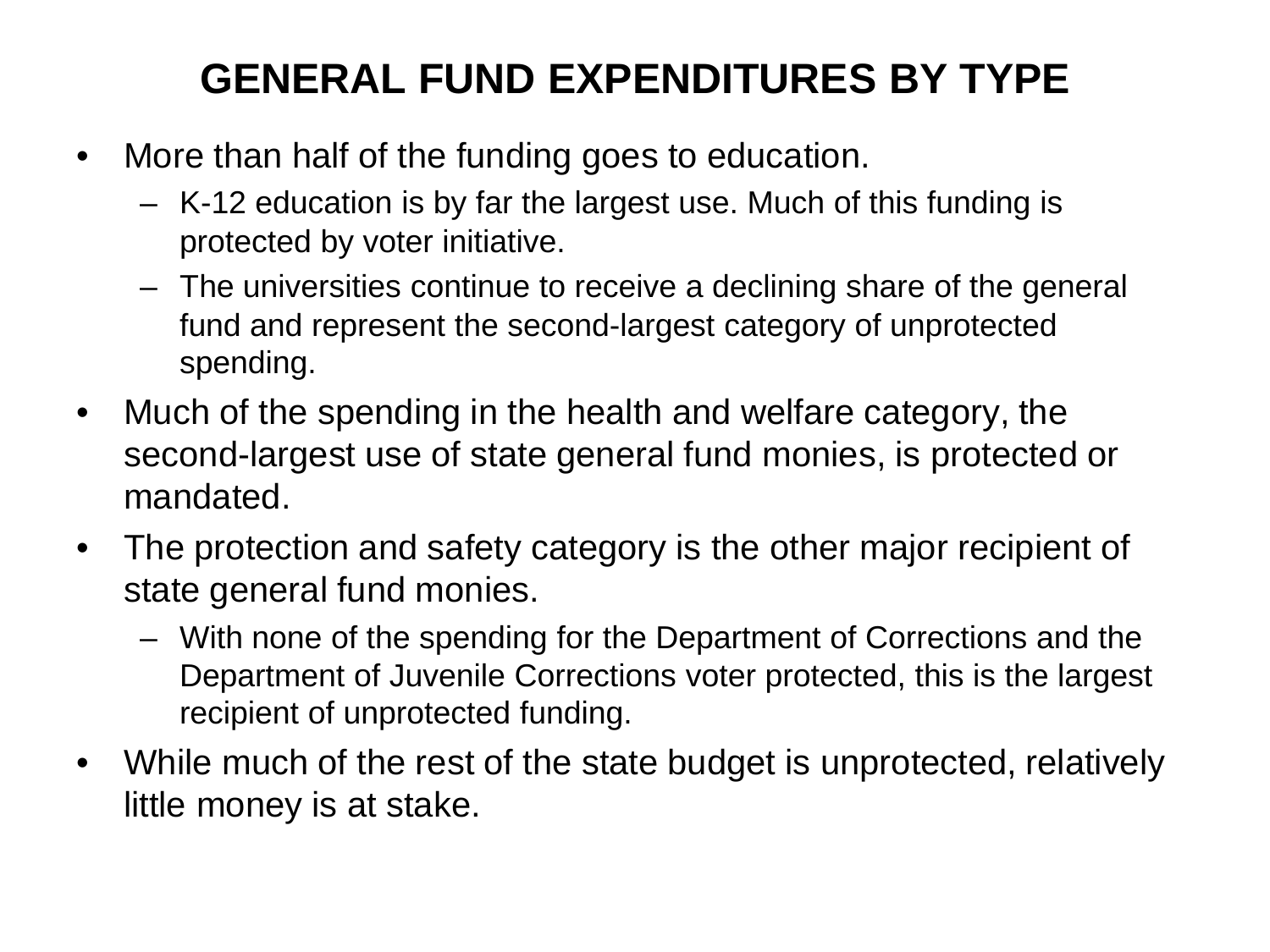### **GENERAL FUND EXPENDITURES: FALLING RELATIVE TO SIZE OF ECONOMY**

- Arizona state government general fund expenditures per \$1,000 of personal income have fallen since the early 1990s.
- At the peak of the current cycle in FY 2008, expenditures per \$1,000 of personal income were 17th highest of the last 31 years.
- While the FY 2008 figure was up considerably from the FY 2003 figure, expenditures in FY 2003 were at a record low due to the spending cuts implemented at that time in order to balance the general fund during the last economic downturn.
- The FY 2009 figure is the second lowest of the 31-year history other than the 2003-to-2005 period.
- Per \$1,000 of personal income, expenditures for education have fallen for more than 25 years. In contrast, expenditures have increased substantially in the health and welfare category, and also have climbed in the protection and safety category.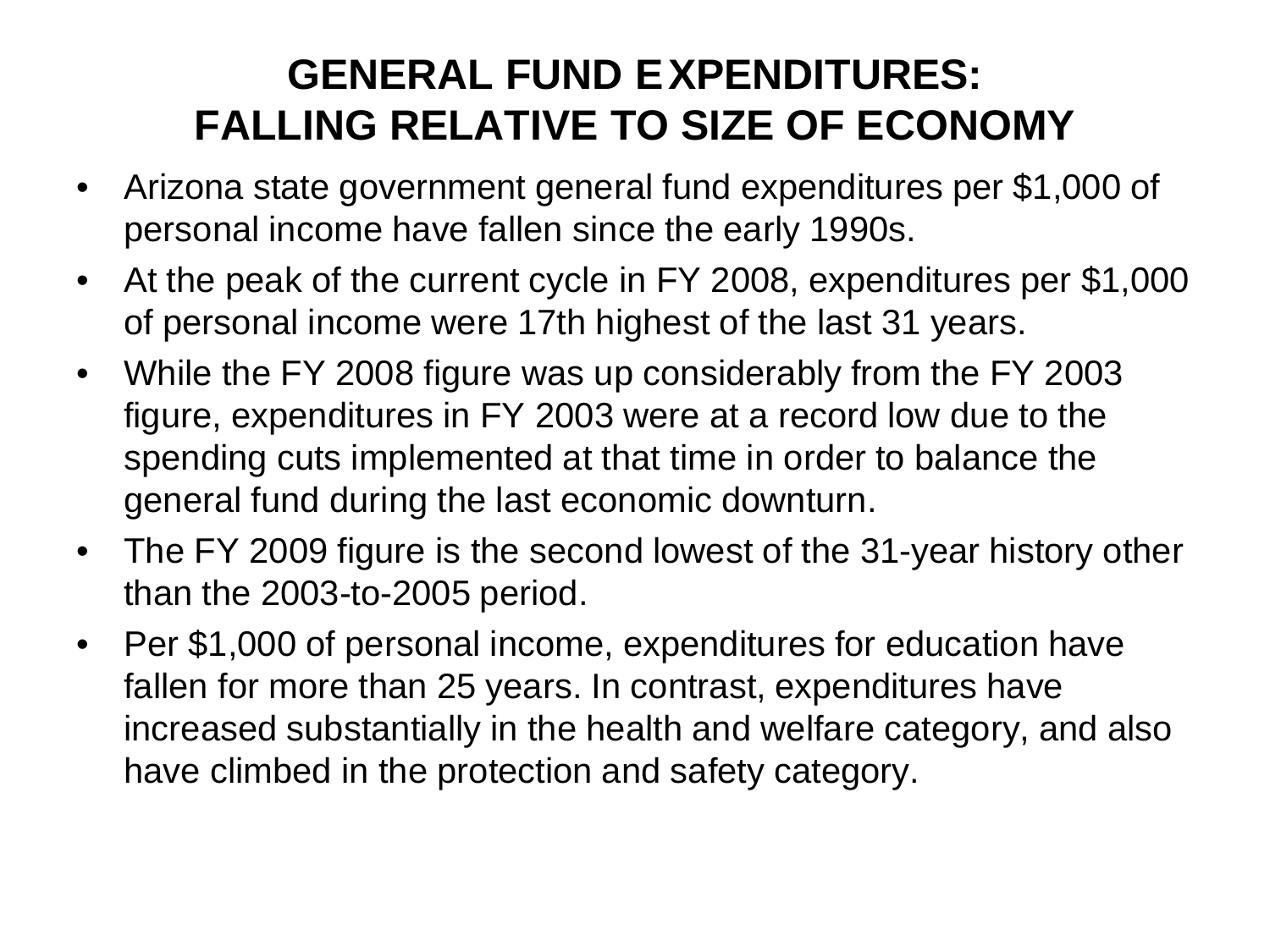#### **EXPENDITURES PER \$1,000 OF PERSONAL INCOME: ARIZONA STATE GOVERNMENT GENERAL FUND**

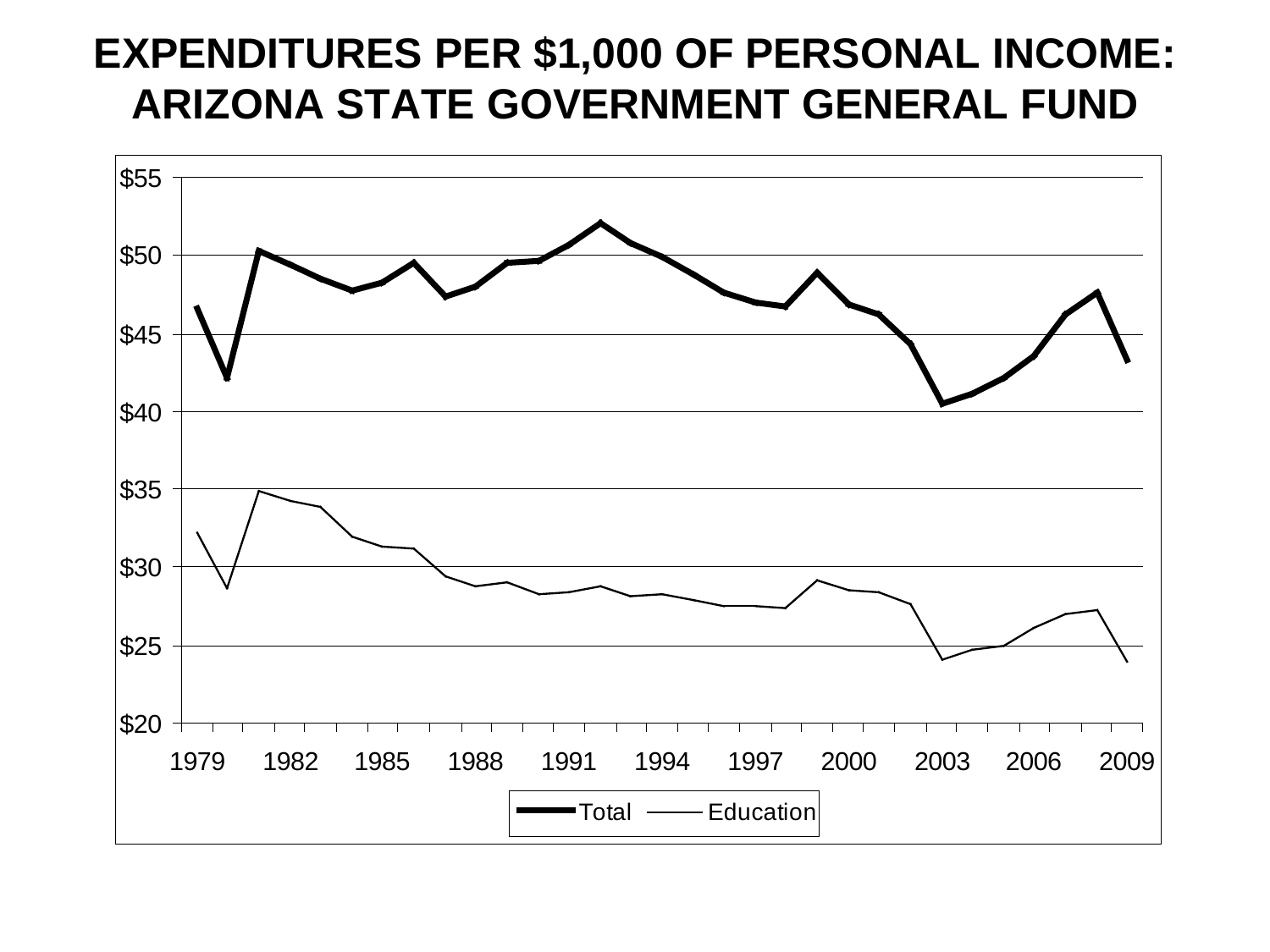#### **EXPENDITURES PER \$1,000 OF PERSONAL INCOME BY CATEGORY: ARIZONA STATE GOVERNMENT GENERAL FUND**

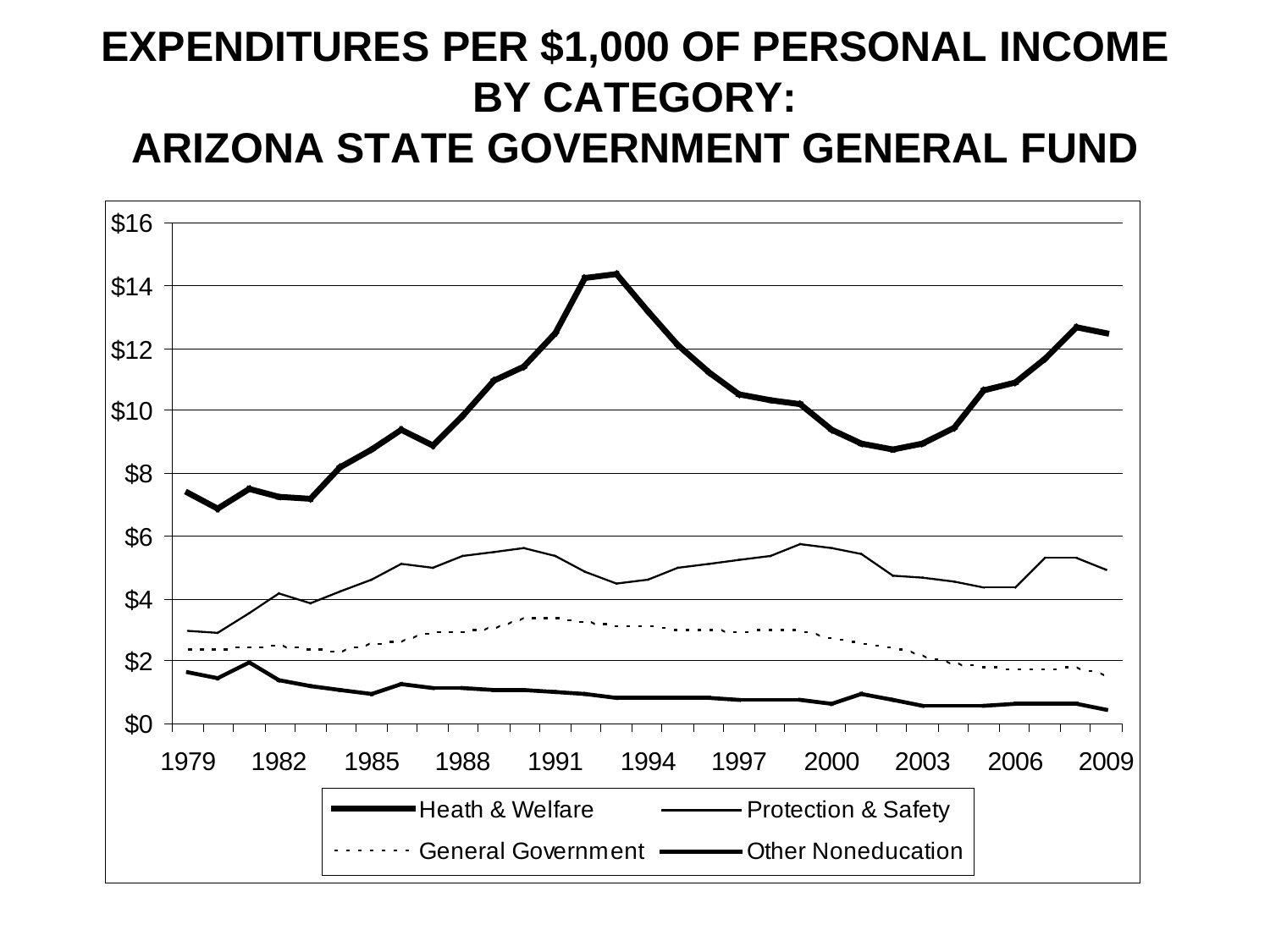#### **SPENDING MYTHS**

- **MYTH: The state government budget deficit is due to "reckless" spending.** State government spending per \$1,000 of personal income in fiscal year 2008 was 17th highest of the last 30 years.
	- Spending did increase considerably between FYs 2003 and 2008, but the FY 2003 figure was the lowest on record, a result of severe spending cuts during the previous economic downturn.
- **MYTH: State government has plenty of "fat" to cut.** Over the last 15 years, expenditures per \$1,000 of personal income have fallen in education, which accounts for more than half of general fund expenditures. Public safety and public welfare are the only categories not to experience decreasing expenditures. Most of the increase in public welfare has been mandated by the federal government and by Arizona voter initiative.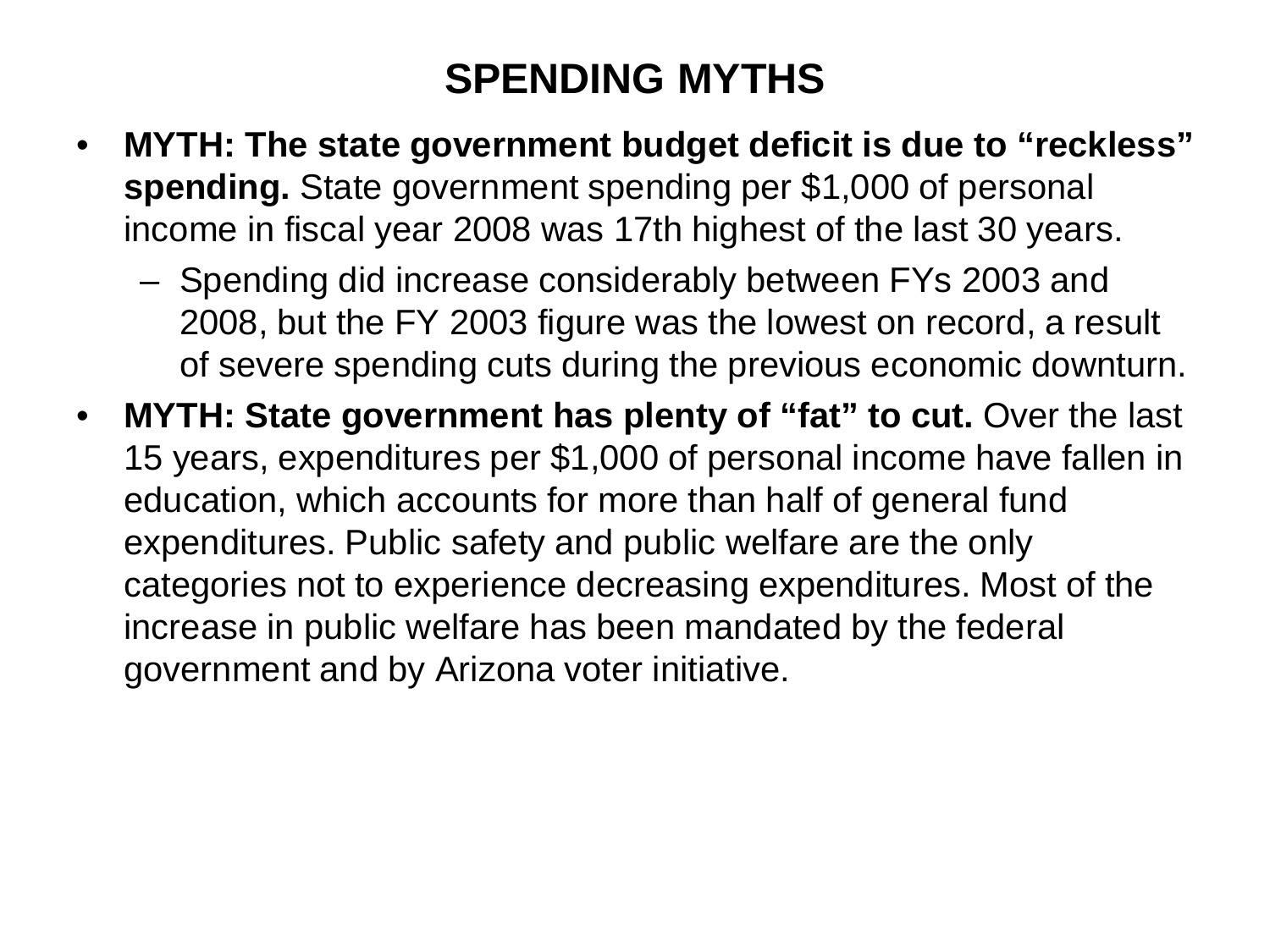## **SIMULATED BUDGET DEFICIT**

- The current budget deficit consists of two parts: a cyclical portion resulting from a sharp decline in revenue due to the economic recession and a structural portion resulting from 15 years of tax cuts.
	- An increase in state government general fund spending has not contributed to the large budget deficits of the last two economic downturns.
- The cyclical portion of the projected deficit for FY 2010 of \$3 billion accounts for less than \$1 billion. Thus, the structural deficit accounts for the majority of the deficit.
- Had no tax cuts been implemented after 1992 and had expenditures been at the historic norm per \$1,000 of personal income, revenue would have exceeded expenditures in FY 2008 but would have fallen about \$629 million short of expenditures in FY 2009.
	- All of this would have been covered by transfers from the budget stabilization fund.
- The shortfall of just more than \$400 million in FY 2010 would have been easily covered by the federal stimulus funds.
	- No spending cuts, sweeps of other funds, or revenue enhancements would have been necessary.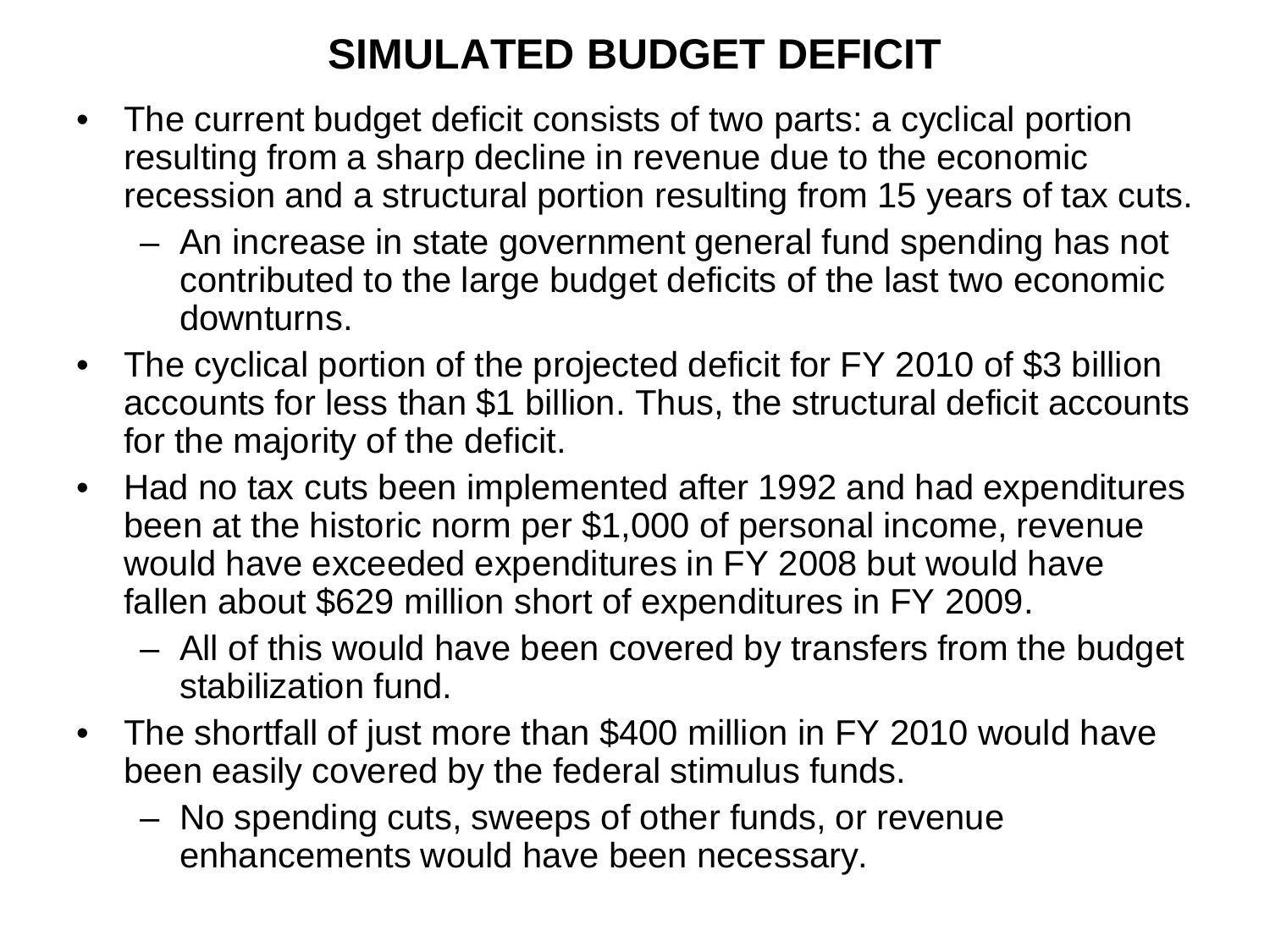#### **ONGOING REVENUE AND EXPENDITURES PER \$1,000 OF PERSONAL INCOME: ARIZONA STATE GOVERNMENT GENERAL FUND**

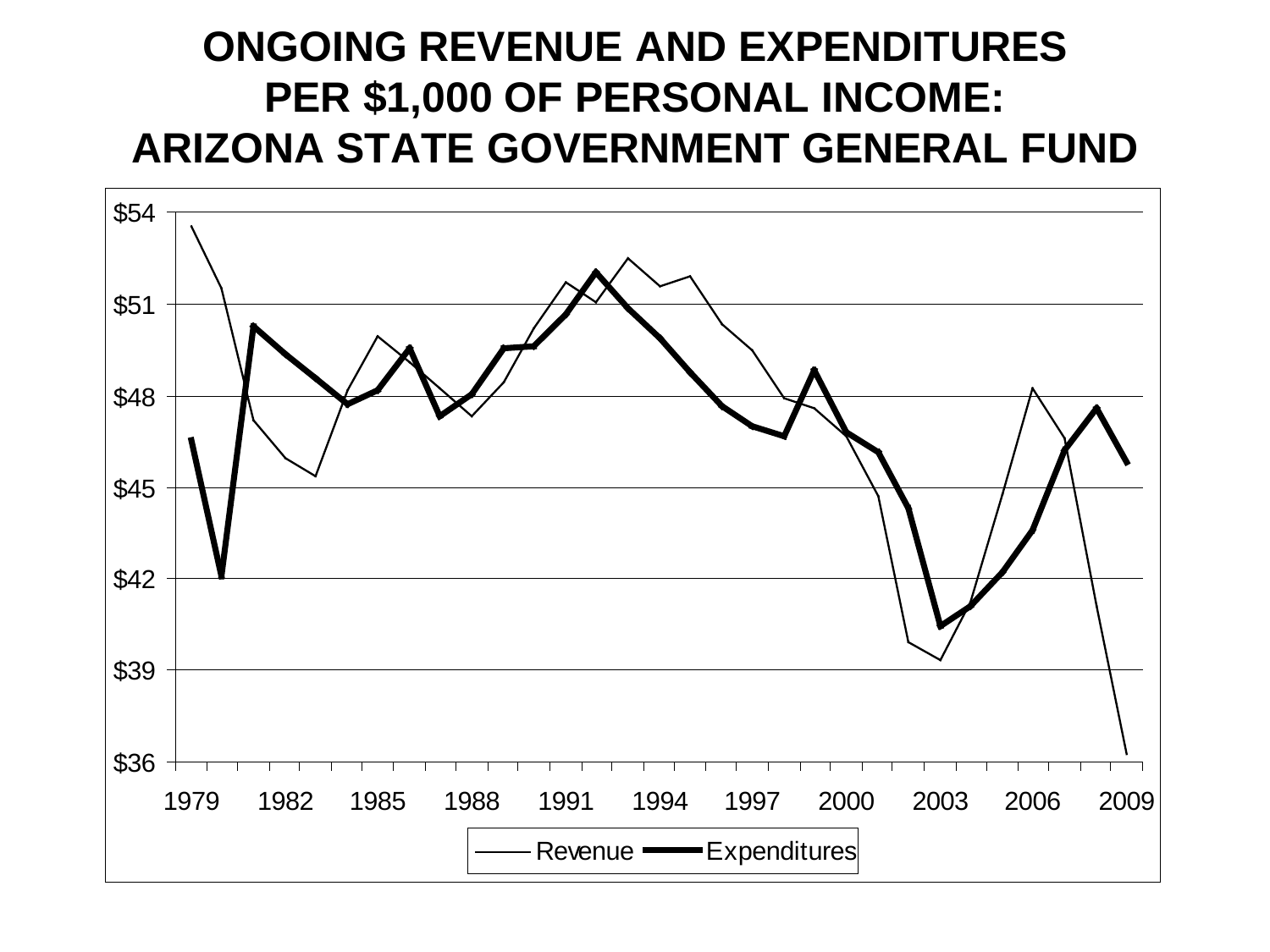# **CURRENT BUDGET DEFICIT**

- The actual budget deficit for FY 2010 is projected to be \$3 billion.
- Assuming that the February 2009 spending reductions of nearly \$600 million in the current fiscal year will continue, the state government general fund shortfall in the next fiscal year is projected to be \$2.4 billion.
- Temporary federal assistance of perhaps \$1.3 billion will be available.
- In addition, fund transfers of more than \$300 million are projected to be available.
- This would leave less than a \$1 billion shortfall that would need to be closed through spending reductions and/or revenue enhancements.
- The Governor has proposed a temporary tax increase of \$1 billion.
- Even without further spending reductions, general fund appropriations still will be close to \$1 billion less than the long-term norm in FY 2010.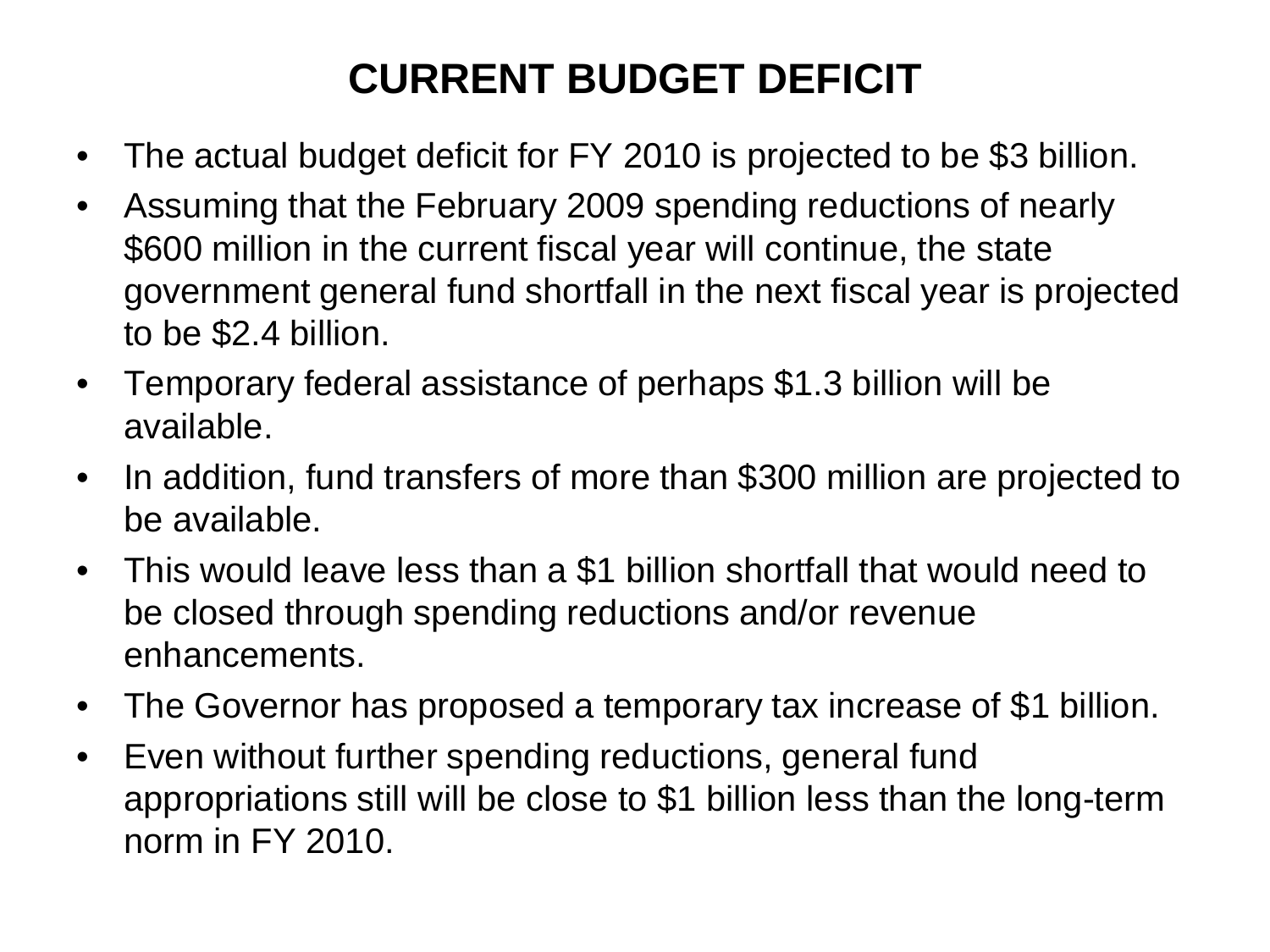# **THE DEFICIT FROM A NATIONAL PERSPECTIVE**

- According to the Center on Budget and Policy Priorities, Arizona's budget shortfalls in the current and following fiscal years are the largest in the nation as a percentage of the general fund.
	- Arizona's 16 percent deficit in FY 2009 is the largest of any state.
	- Its projected FY 2010 deficit of 30 percent is tied with Nevada as the highest of any state at nearly twice the average.
- Arizona also had a disproportionately large deficit in the last economic downturn.
- While Arizona's economy has been disproportionately affected by the negative economic conditions, this is not the only reason for its extremely large deficit. The sizable tax cuts of the last 15 years introduced a structural deficit.
- In large part due to the structural deficit, Arizona was not rated favorably in "Grading the States 2008," published by Governing magazine. In the "money" category, Arizona was assigned a grade of C+. However, 30 states received a higher grade and only eight received a lower grade.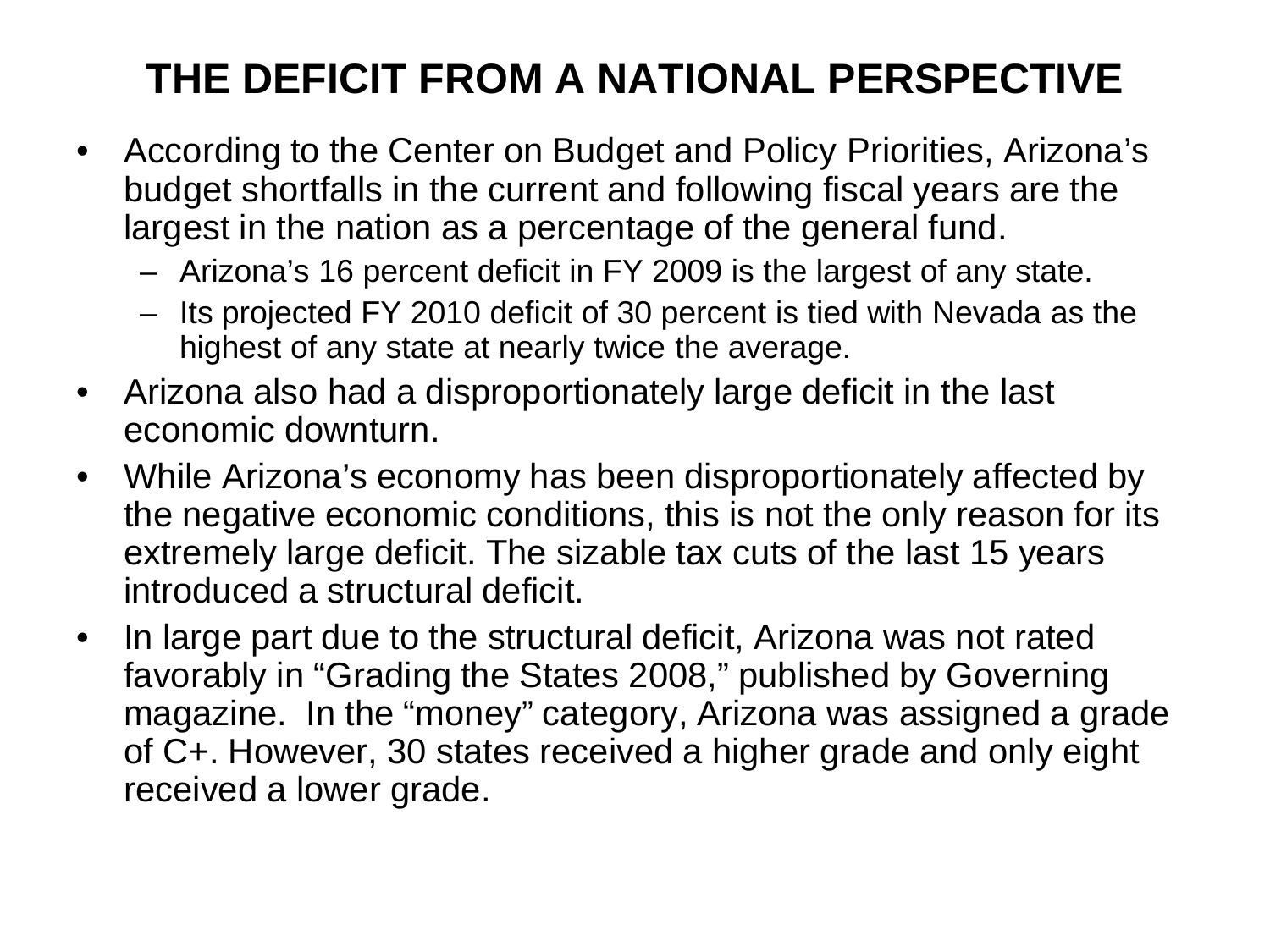# **PART II: PUBLIC FINANCE IN ARIZONA**

# **State and Local Government Combined**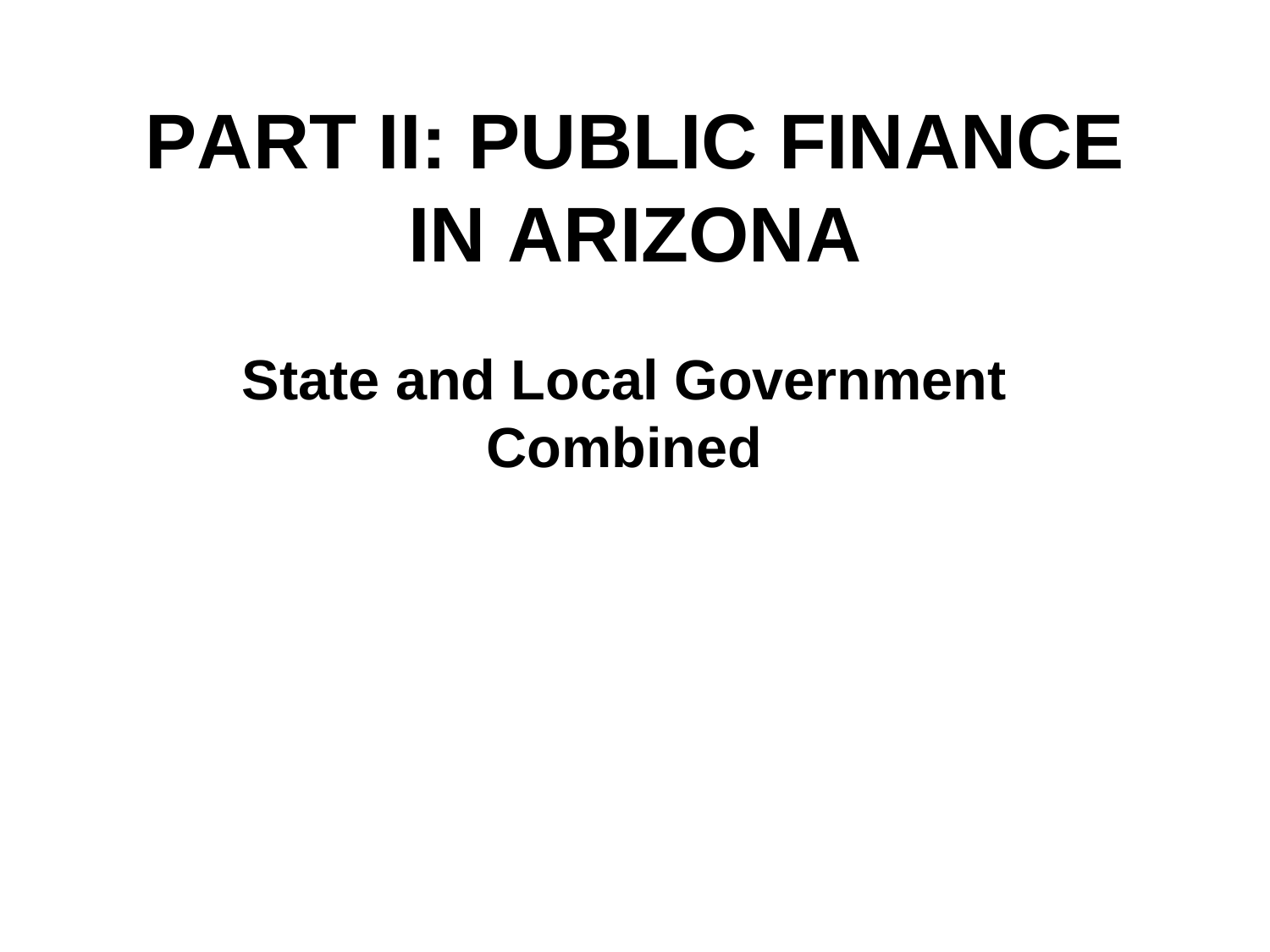## **REASON FOR INCLUDING LOCAL GOVERNMENTS**

- To compare government finance in Arizona to other states, state and local government figures must be combined, since the level of government levying taxes and fees and having responsibility for funding programs varies from state to state.
- This cross-state comparison reveals that not only has government revenues and expenditures relative to the size of the economy declined over time in Arizona, they have decreased relative to the national average.
- Arizona's revenue and expenditure ranks among all states and among a smaller group of fast-growing and/or western states also have fallen.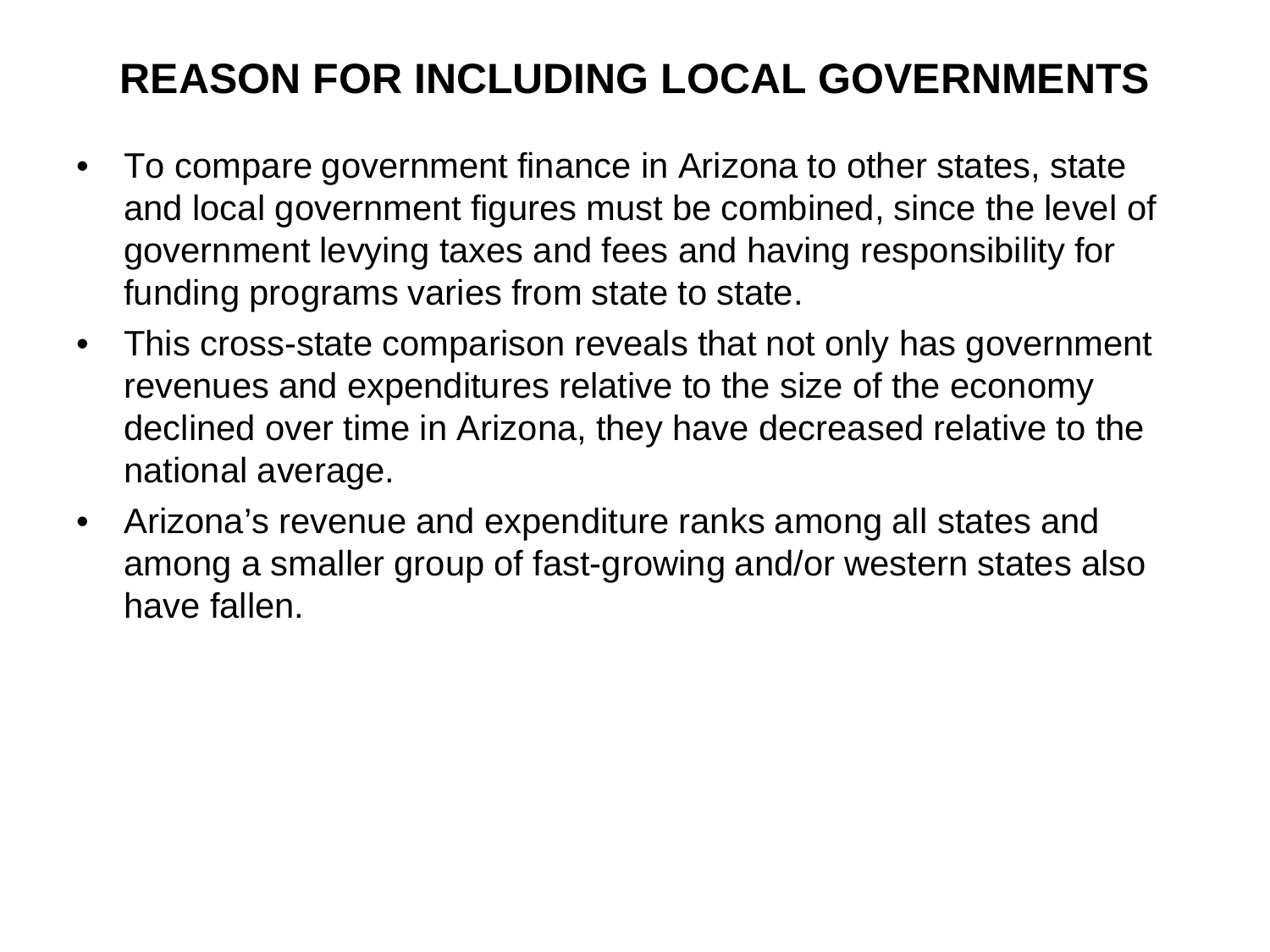# **STATE AND LOCAL GOVERNMENT REVENUE**

- Total state and local government general revenue in Arizona in FY 2006 was 18 percent less than the national average on a per capita basis, second lowest in the nation.
- Per \$1,000 of personal income, Arizona's figure was 7.5 percent below average. The state ranked 39th among the 51 "states" and ninth among 13 western and/or fast-growing states.
- Arizona state and local government revenue per \$1,000 of personal income has been at historic lows since the early 1990s — far below the figures of the 1960s and below the norm of the period from the 1970s into early 1990s.
	- Arizona's figure has been less than the U.S. average since the mid-1990s.
- If not for revenue received from the federal government, Arizona would rank even lower per \$1,000 of personal income: 45th nationally and next-to-last in the comparison group on own-source revenue (tax and nontax revenue combined).
	- Own-source revenue was 12 percent less than the national average in FY 2006; prior to FY 1995, it had been average or above average in each year.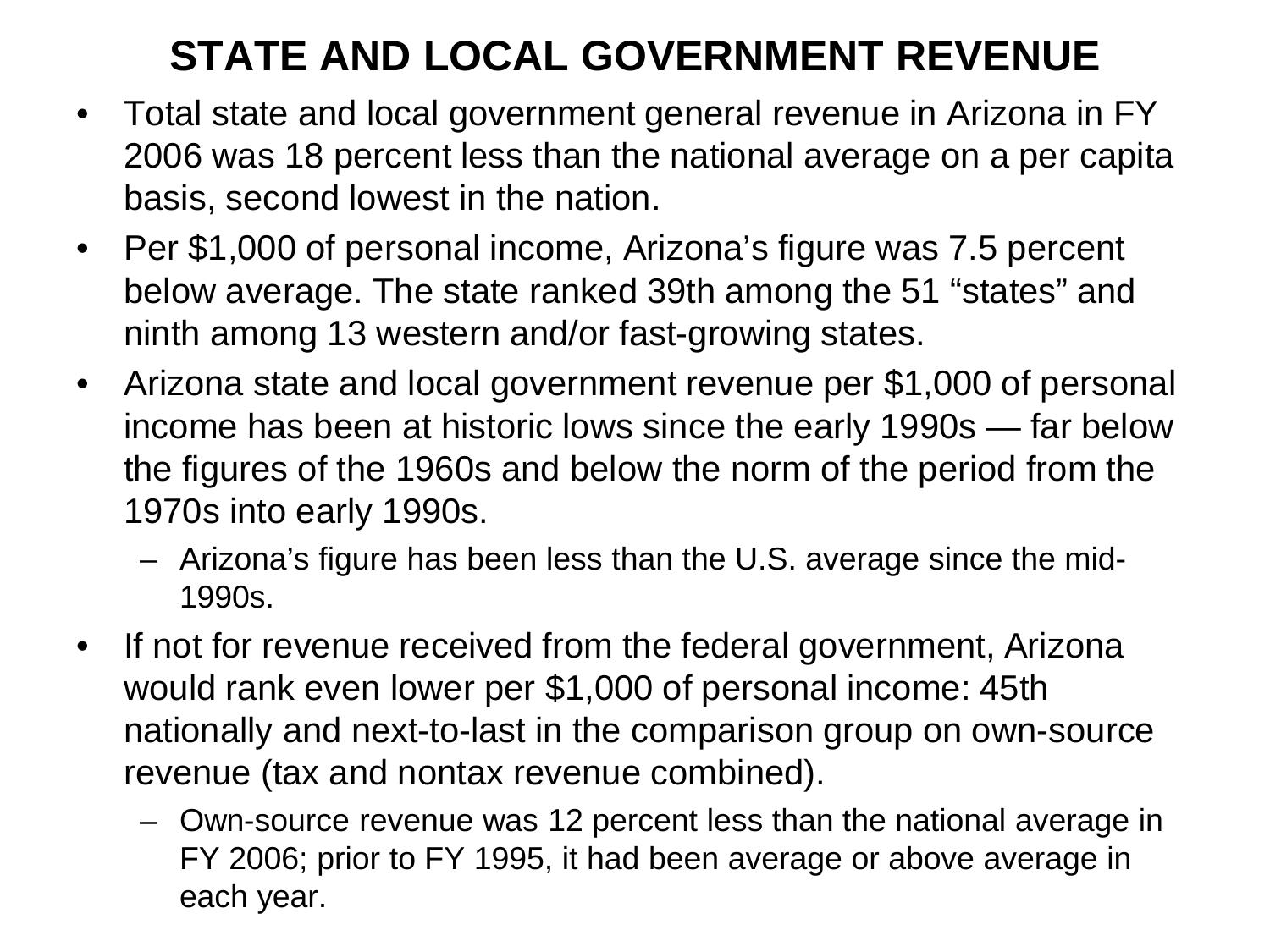#### **GENERAL REVENUE AS A PERCENTAGE OF THE NATIONAL AVERAGE: ARIZONA STATE AND LOCAL GOVERNMENTS**

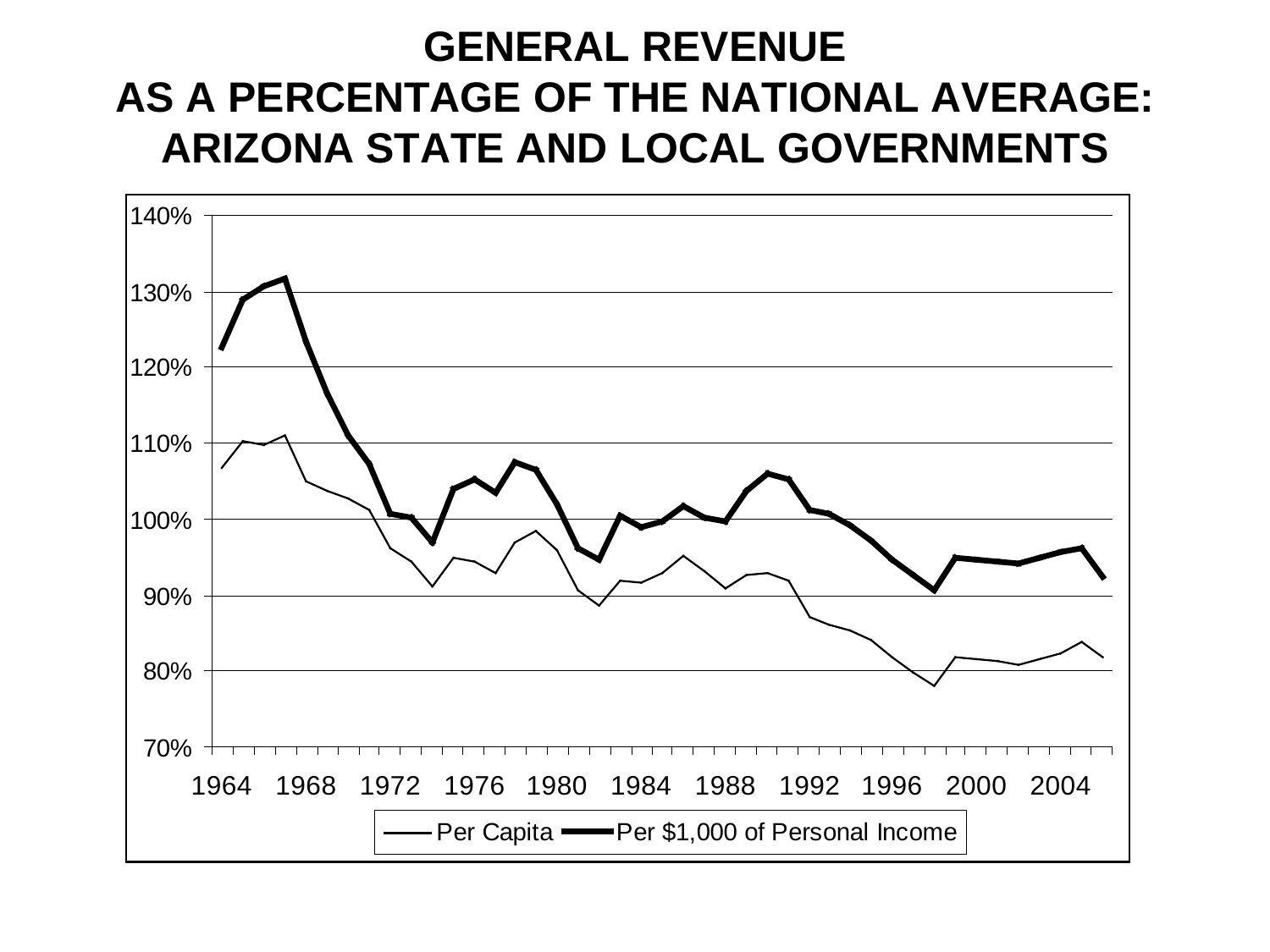# **STATE AND LOCAL GOVERNMENT EXPENDITURES**

- Total state and local government general expenditures in Arizona in FY 2006 were 17 percent less than the national per capita average, fifth lowest in the nation and third lowest among 13 western and/or fast-growing states.
- Per \$1,000 of personal income, Arizona's figure was 7 percent below average. The state ranked 36th among the 51 states and ninth among the comparison states, down from 21st and fifth, respectively, in FY 1992.
- As a percentage of the national average, total expenditures per capita and per \$1,000 of personal income have fallen since the early 1990s in Arizona. The ratios since the mid-1990s have been the lowest on record.
	- Per \$1,000 of personal income, Arizona's figure has been around 95 percent of the national average since the late 1990s; prior to FY 1995, the Arizona figure always had been higher than average.
	- Similarly, Arizona's per capita spending figure has been at least 15 percent less than average since the late 1990s, but historically ranged from 5 percent below to above the national average.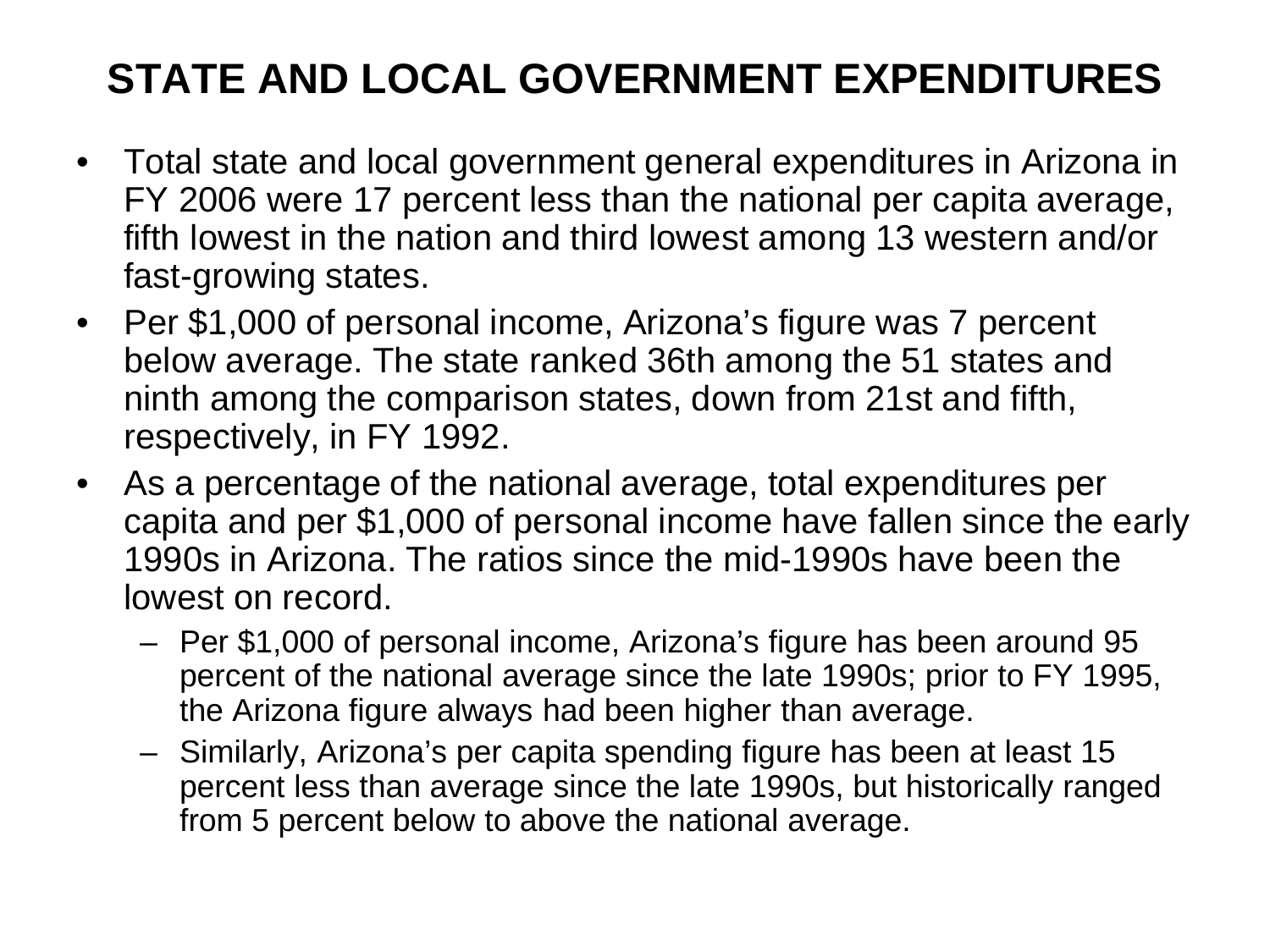#### **GENERAL EXPENDITURES AS A PERCENTAGE OF THE NATIONAL AVERAGE: ARIZONA STATE AND LOCAL GOVERNMENTS**

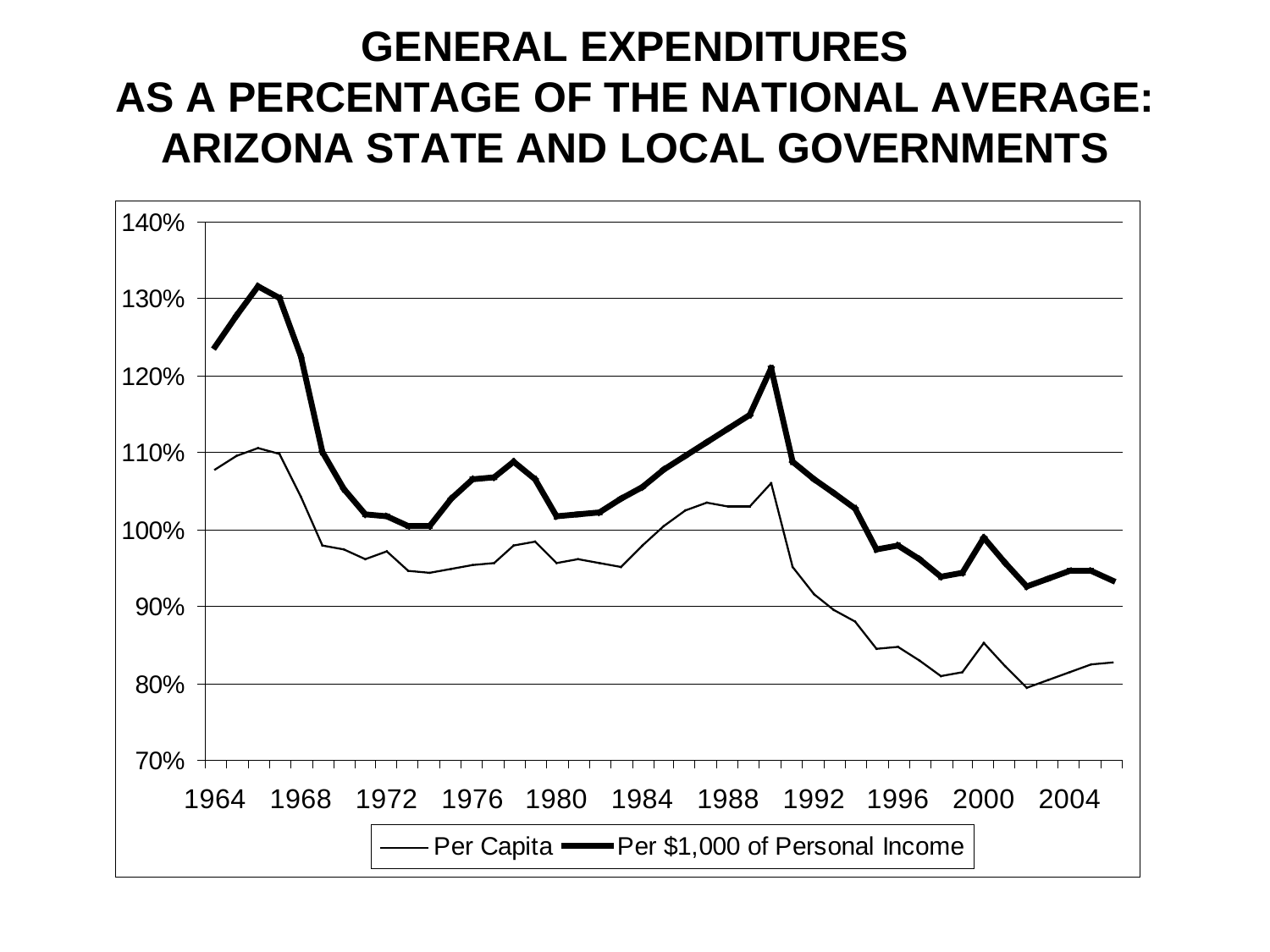# **CAPITAL OUTLAYS VERSUS CURRENT OPERATIONS**

- Overall expenditures are subdivided into capital outlays and current operations. A capital outlay is defined as a public expenditure for construction, the purchase of land and existing structures, and the purchase of equipment.
	- The state's rapid population growth causes above-average needs for capital spending.
- All other expenditures are classified as current operations.
- Though capital outlays are down considerably from the historic norm, the state's capital spending still is above the national average.
- Spending on current operations is far below the national average and below the historical norm.
	- Arizona's current operations spending per \$1,000 of personal income in FY 2006 ranked 42nd in the nation and 10th among the 13 comparison states.
	- On a per capita basis, current operations spending was second lowest in the country.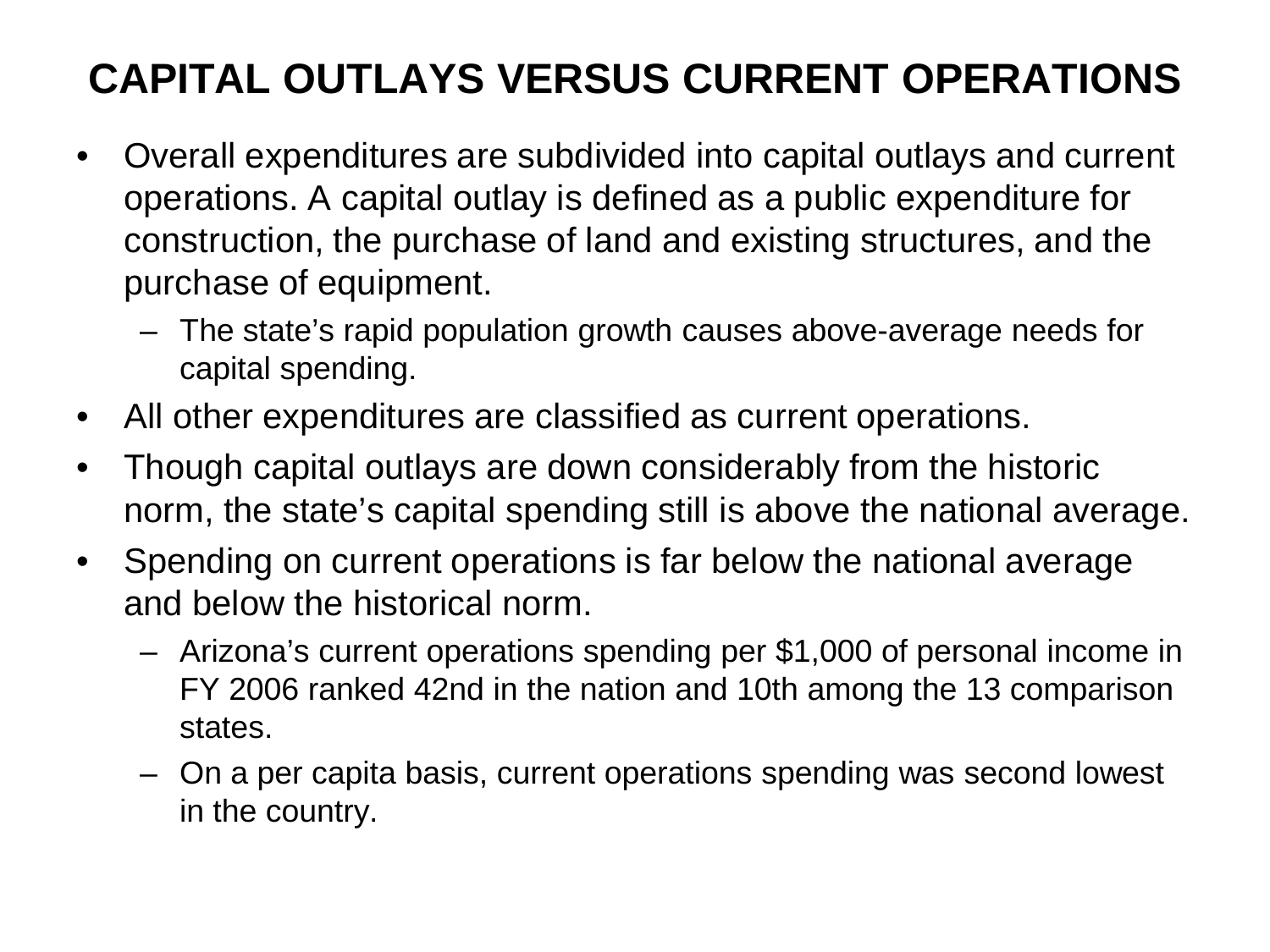#### **GENERAL CURRENT OPERATIONS SPENDING AND CAPITAL OUTLAYS PER \$1,000 OF PERSONAL INCOME AS A PERCENTAGE OF THE NATIONAL AVERAGE: ARIZONA STATE AND LOCAL GOVERNMENTS**

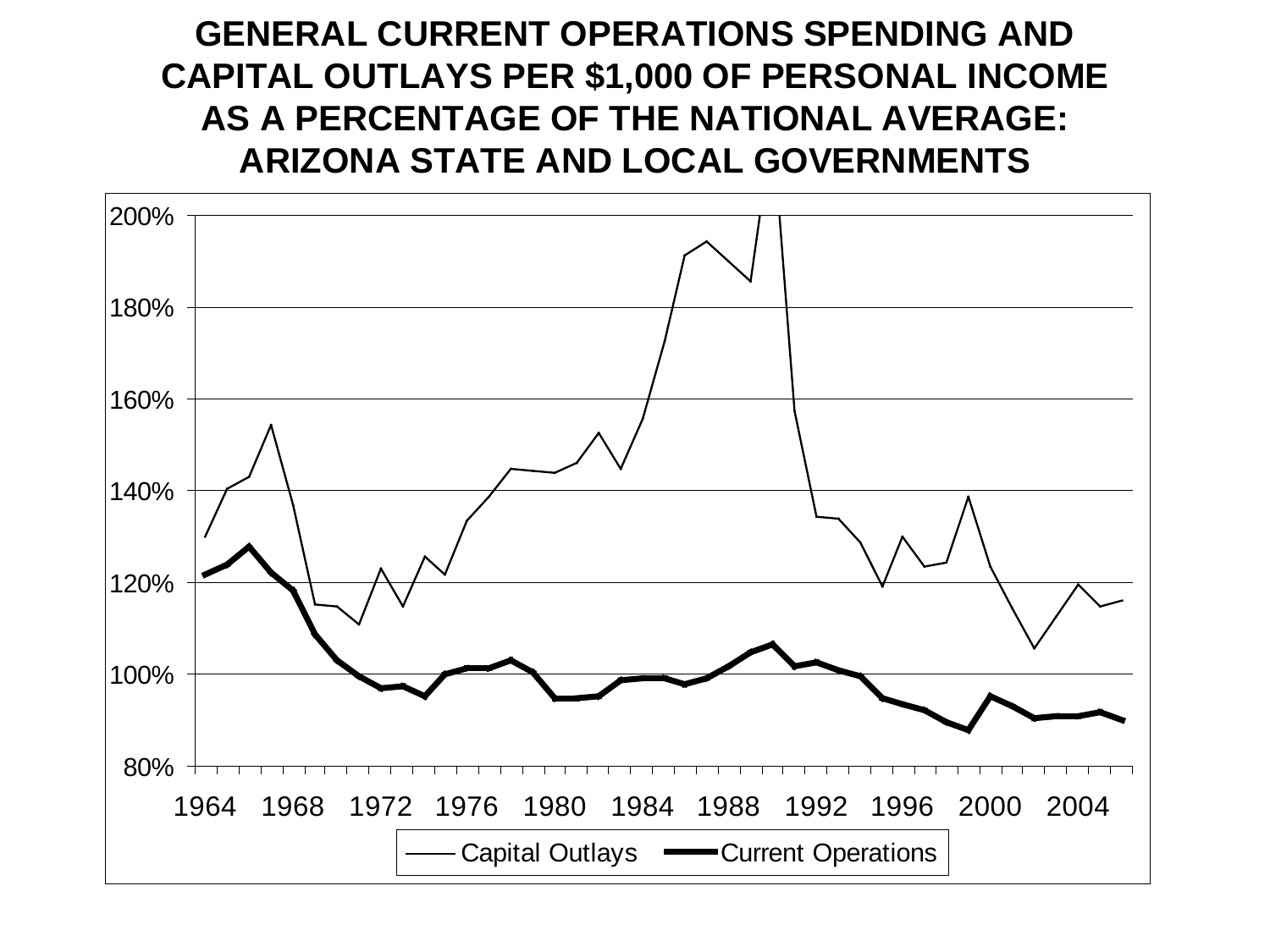## **TAX BURDEN**

• As calculated by the Tax Foundation, the state and local government tax burden in Arizona — defined as per capita taxes as a share of per capita income — has dropped considerably since 1977, particularly since the early 1990s.

– Arizona's rank has fallen from 17th to 41st.

- The 2007 District of Columbia study indicates that the overall tax burden in Phoenix was substantially below the norm except in the lowest income category. The income tax and property tax burdens were quite low, the sales tax burden was very high, and the automobile taxes were close to the norm except at the higher incomes.
- **MYTH: The tax burden in Arizona is high and rising.** According to the Tax Foundation, the combined state and local government tax burden in Arizona in 2008 is 12 percent less than the national average. Arizona ranks 41st among the 50 states, the lowest rank on record.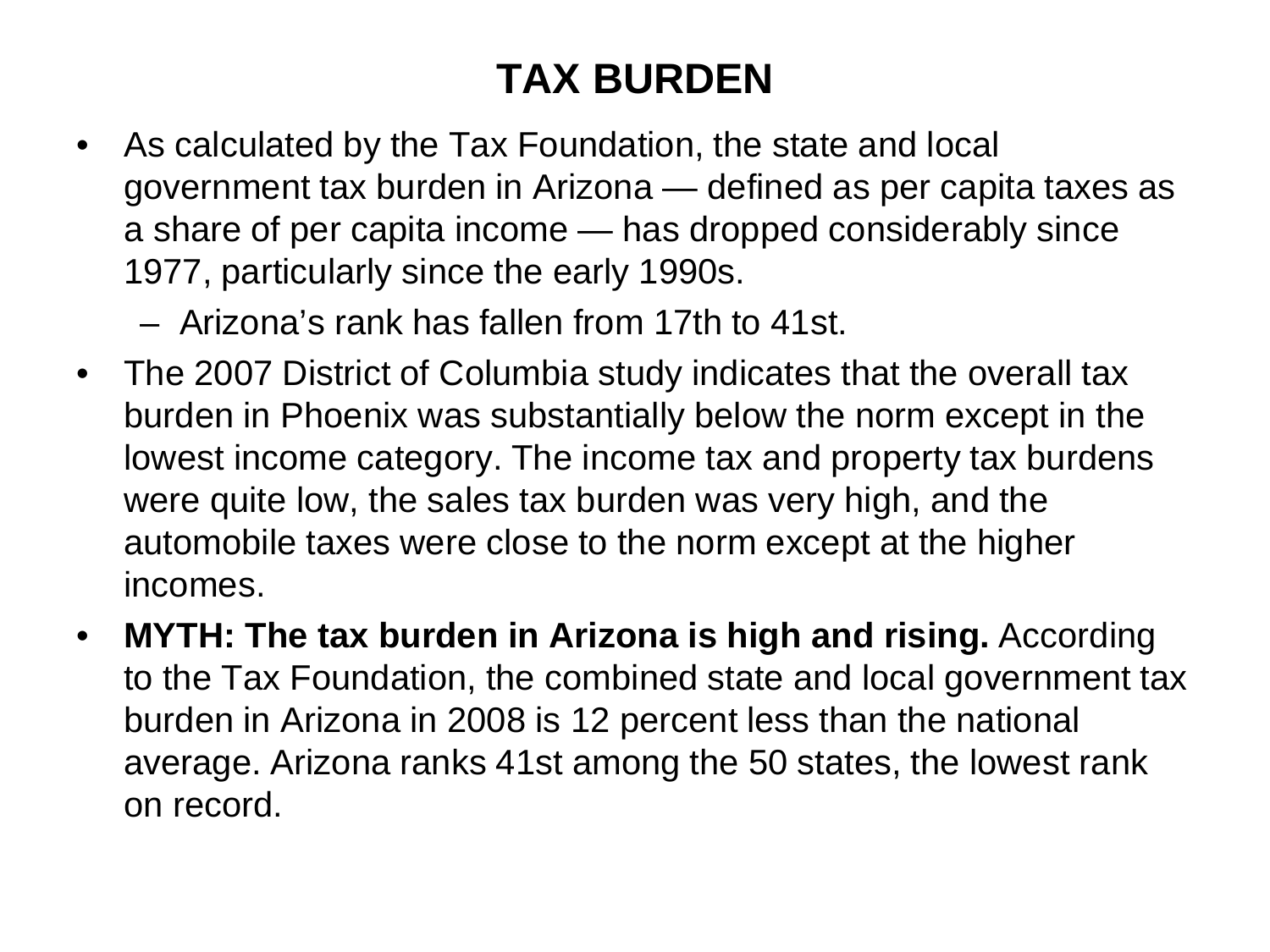#### **TAX FOUNDATION TAX BURDEN IN ARIZONA RELATIVE TO NATIONAL AVERAGE: STATE AND LOCAL GOVERNMENT TAXES**

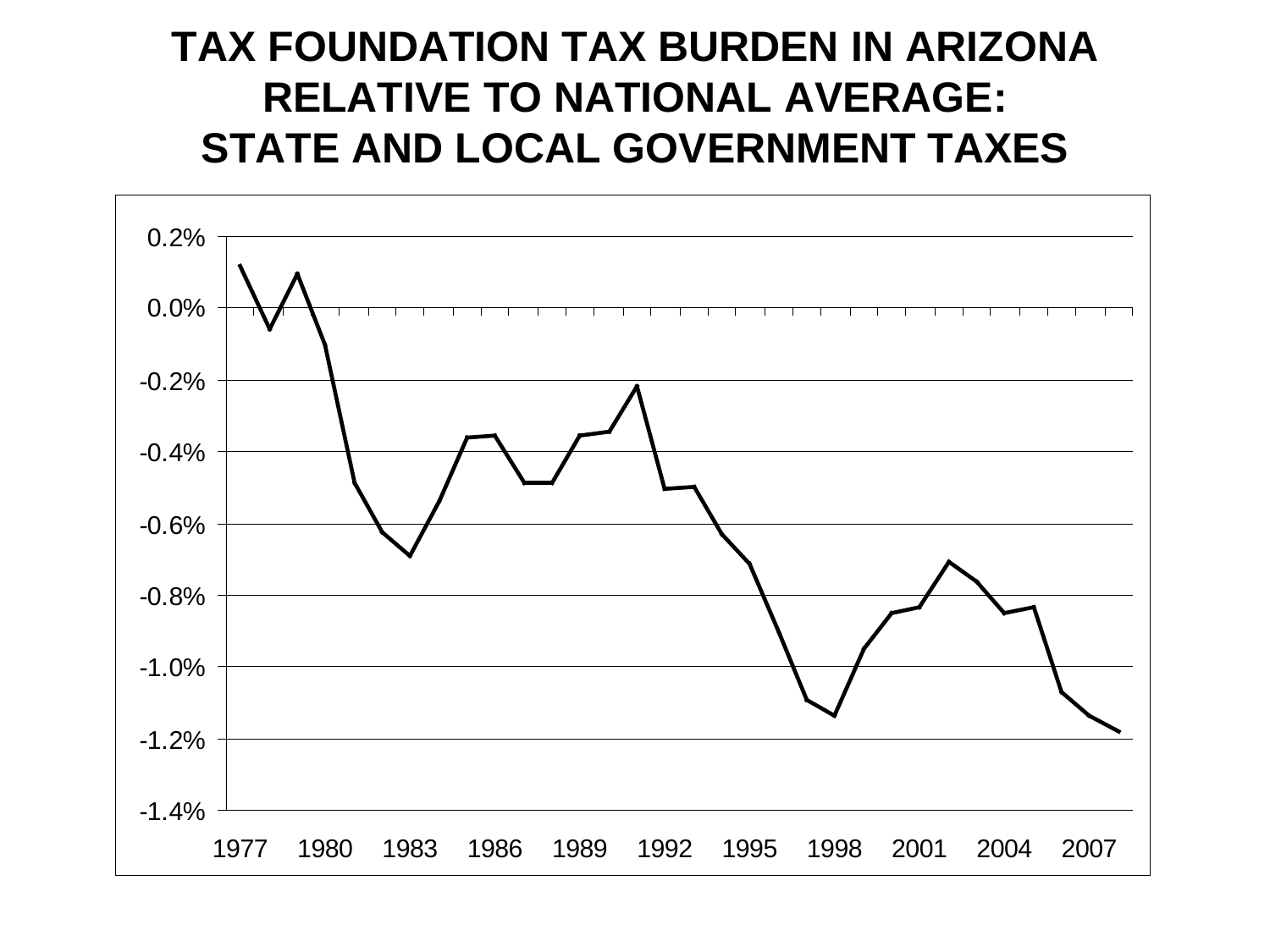#### **2007 DISTRICT OF COLUMBIA TAX BURDEN STUDY: STATE AND LOCAL GOVERNMENT TAXES IN PHOENIX, ARIZONA**

|                                              | <b>Household Income</b> |          |          |           |           |
|----------------------------------------------|-------------------------|----------|----------|-----------|-----------|
|                                              | \$25,000                | \$50,000 | \$75,000 | \$100,000 | \$150,000 |
| <b>Rank Among 51 'States'</b>                |                         |          |          |           |           |
| Income Tax                                   | 25                      | 38       | 39       | 41        | 41        |
| <b>Property Tax</b>                          | $\star$                 | 43       | 42       | 42        | 42        |
| Sales Tax                                    | 2                       | 2        | 2        | 1         | 2         |
| <b>Automobile Taxes</b>                      | 27t                     | 24t      | 17       | 17        | 13        |
| <b>Total Taxes</b>                           | 17                      | 42       | 44       | 42        | 41        |
| <b>Total Taxes as a Percentage of Income</b> |                         |          |          |           |           |
| Total                                        | 12.6%                   | 6.8%     | 6.8%     | 7.2%      | 6.9%      |
| Difference from Average State                | 0.7                     | $-2.0$   | $-1.9$   | $-1.7$    | $-2.1$    |
| Difference from Median State                 | 1.2                     | $-2.0$   | $-1.7$   | $-1.7$    | $-2.4$    |

\* Tax assumed to be equal in all states.

t: tie.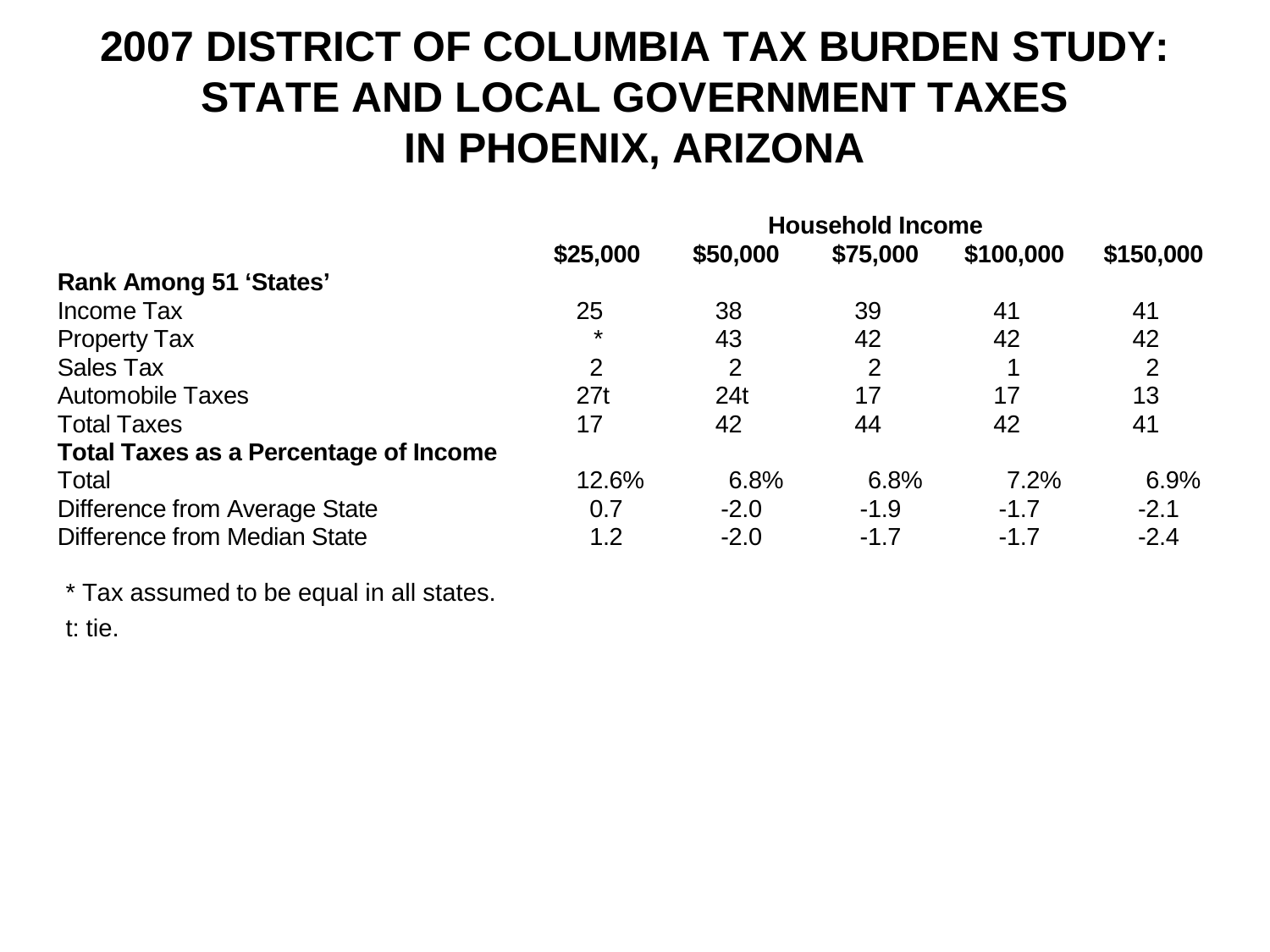# **PART III: EDUCATION IN ARIZONA**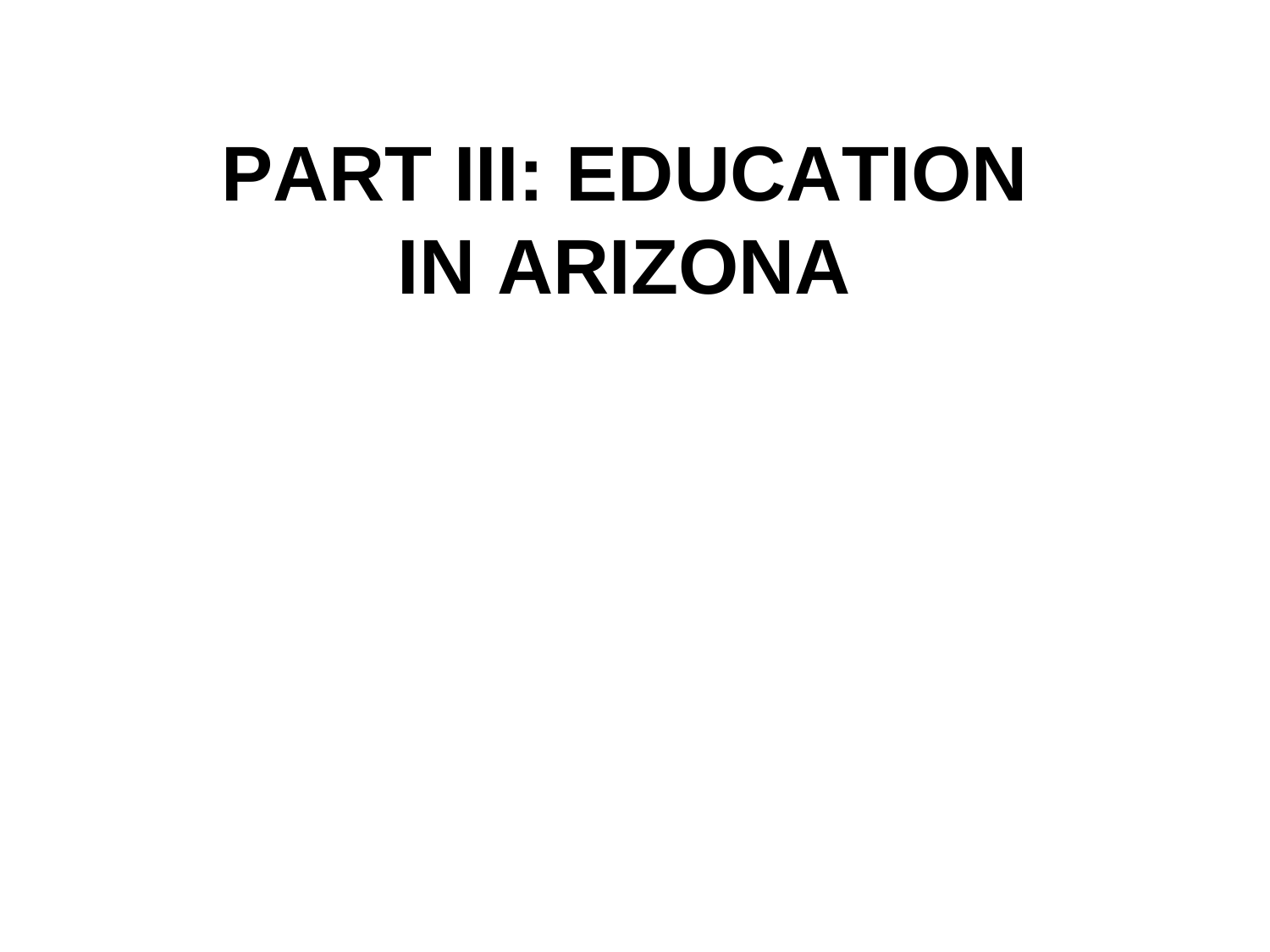#### **REASONS FOR HIGHLIGHTING EDUCATION**

- Education received 55% of the general fund appropriations in 2009.
	- But this share has declined over time, particularly for higher education.

#### **EDUCATION EXPENDITURES AS A SHARE OF THE ARIZONA STATE GOVERNMENT GENERAL FUND**

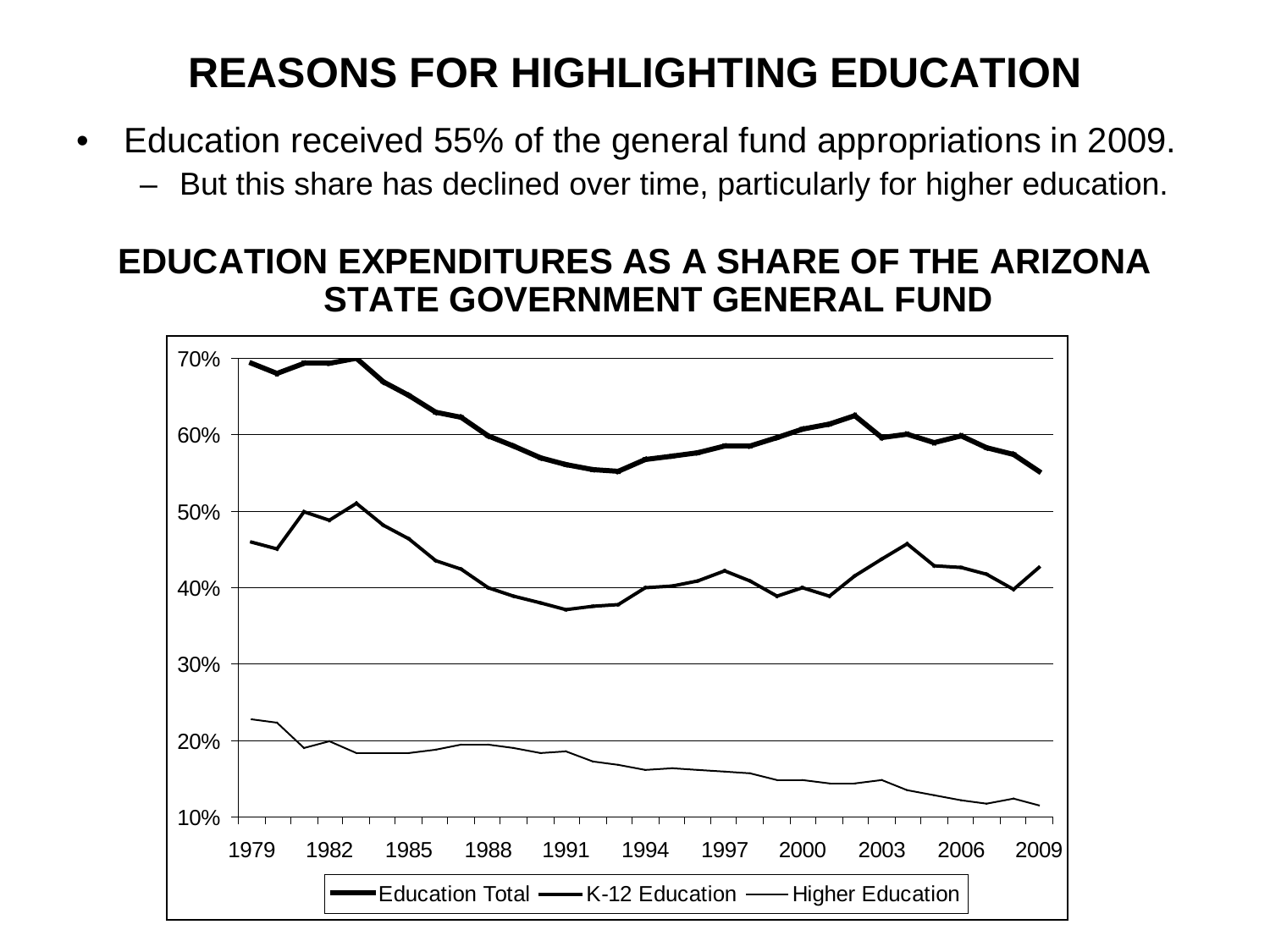### **REASONS FOR HIGHLIGHTING EDUCATION**

- Education is very important to the economy.
	- The educational attainment of a region's workforce and the quality of a region's educational system are of key importance to a region's economic development.
	- In addition to the monetary societal benefits of enhanced educational attainment, regions with greater shares of educated workers, especially highly educated workers, experience lower crime rates, fewer demands on social services, greater civic participation, and improved personal health.
- Disproportionate cuts to higher education have been made.
	- The FY 2009 reductions passed in early February account for just less than 6 percent of the total general fund, but the reduction to the university system is 13 percent. The spending reduction options presented for FY 2010 amount to 20 percent of the total general fund but nearly 30 percent of the university system budget.
	- Like most of the public sector, the demand for university services does not drop during recessions. Therefore, any reduction in funding for universities will have a negative and direct effect on students.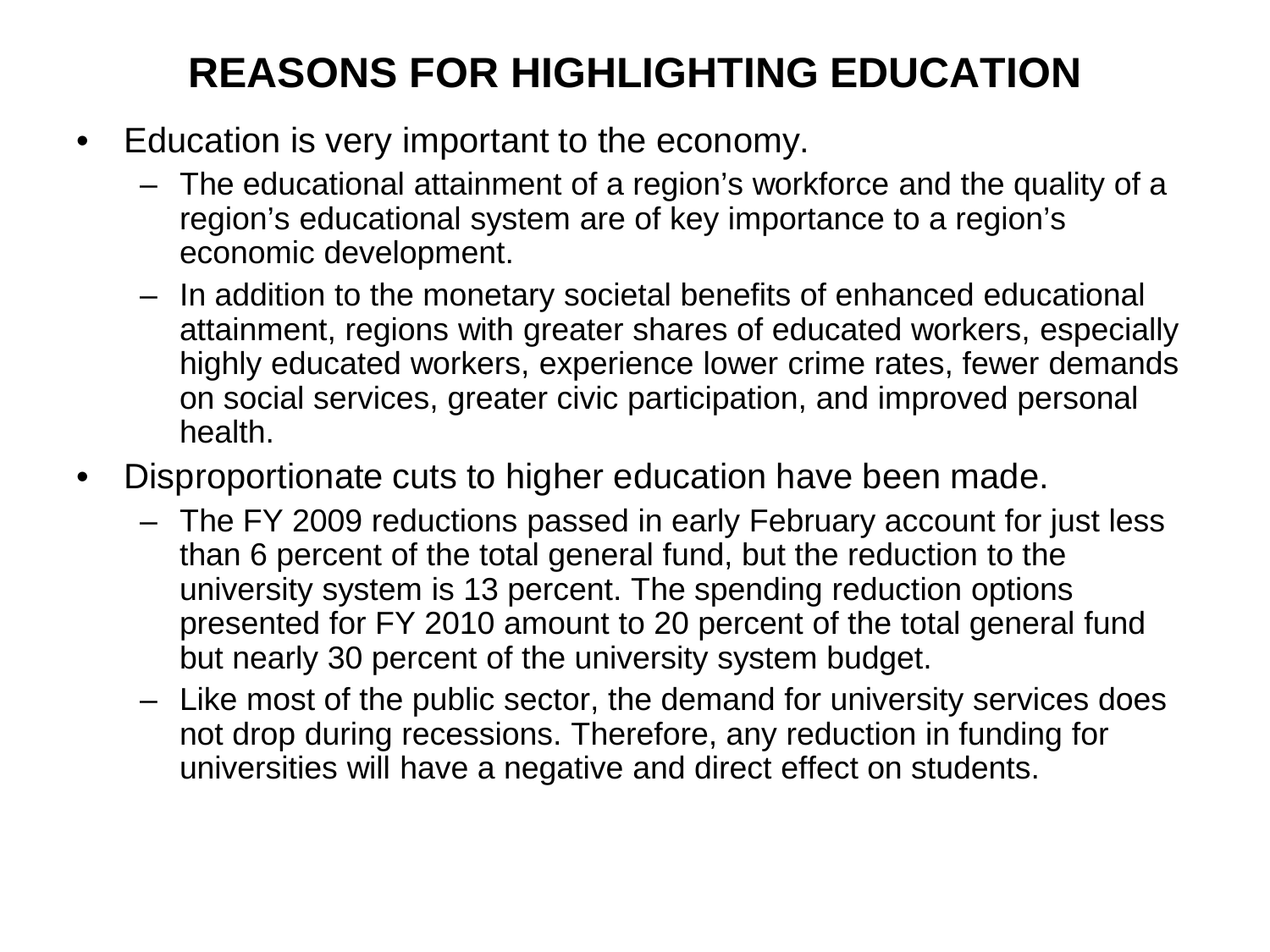## **EDUCATION EXPENDITURES**

- A disproportionately high share of Arizona's children face demographic challenges that have been shown to adversely affect educational achievement, including high poverty rates, low educational attainment of their parents, and lesser frequency of fulltime, year-round employment of their parents.
- In addition, a disproportionately large number of Arizona's children are English-language learners.
- All else equal, for the state's students to realize achievement levels equal to the national average, these demographic challenges mean that the state's education funding per pupil needs to be greater than the national average.
- Instead, per student public funding for education total current operations spending from all funds by all state and local governments, as reported by the U.S. Census Bureau — is among the lowest in the country in Arizona.
- Expressed per student per \$1,000 of personal income, funding has dropped over time, relative to past spending in Arizona and particularly relative to the change in spending over time in other states.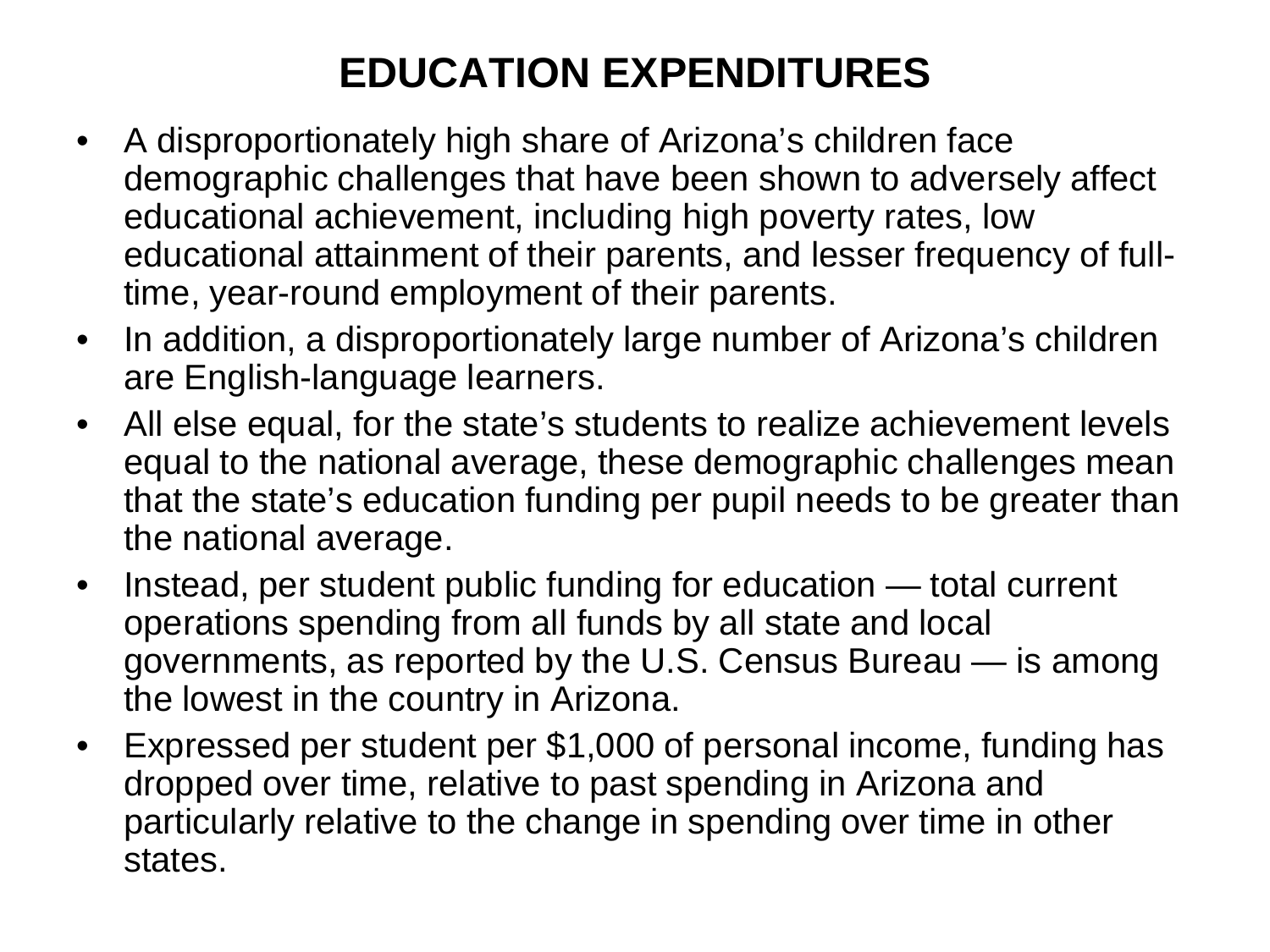# **K-12 EDUCATION FUNDING**

- Current operations funding for elementary and secondary education in Arizona is very low compared both to other states and to Arizona's historical record. In the most recent year (FY 2006), with ranks calculated among the 50 states and the District of Columbia, K-12 education expenditures in Arizona ranked
	- 50th per capita at 27 percent less than the national average
	- 48th per \$1,000 of personal income (17 percent below average)
	- 50th on a per student basis (33 percent below average)
	- 51st per student per \$1,000 of per capita personal income (24 percent below average).
- K-12 spending in Arizona on each of these measures was above average in the 1960s and 1970s. Since then, public spending for elementary and secondary education has fallen increasingly far below the national average.
	- Depending on the measure, the state's rank fell between five and 14 places between 1993 and 2006, with the ratio to the national average dropping between 7 and 17 percentage points.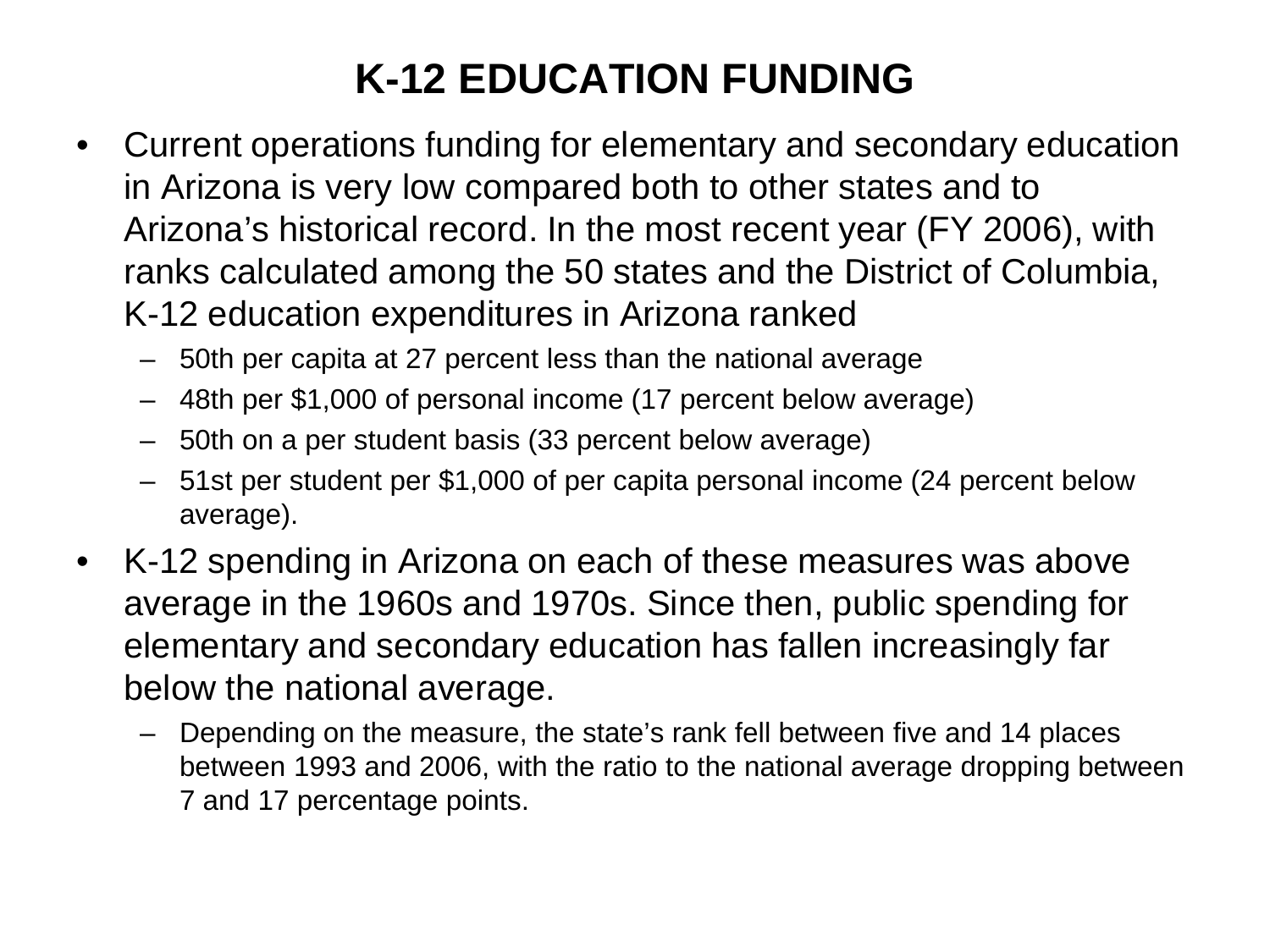#### **K-12 EDUCATION EXPENDITURES PER STUDENT PER \$1,000 OF PER CAPITA PERSONAL INCOME: ARIZONA STATE & LOCAL GOVERNMENTS AS A PERCENTAGE OF THE NATIONAL AVERAGE**

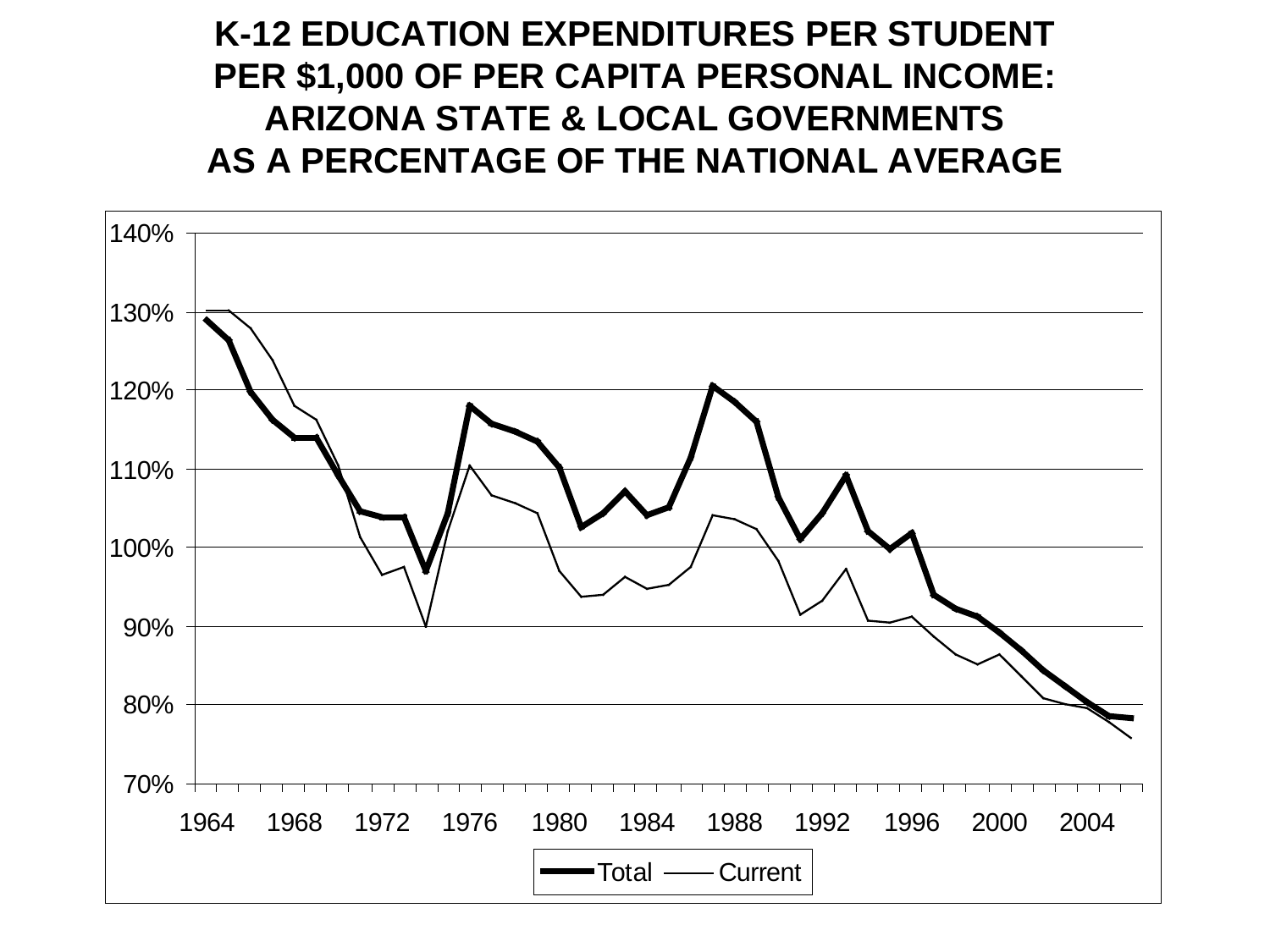#### **HIGHER EDUCATION FUNDING**

- Current operations funding for public institutions of higher education (community colleges and universities) is very low in Arizona compared both to other states and to Arizona's historical record. In FY 2006, with ranks calculated among the 50 states and the District of Columbia, Arizona ranked
	- 51st per student at 24 percent less than the national average
	- 46th on a per full-time-equivalent (FTE) student basis (13.5 percent below average)
	- 47th per student per \$1,000 of per capita personal income (14 percent below average)
	- 37th per FTE student per \$1,000 of per capita personal income (2 percent below average).
- Spending in Arizona per FTE student had been above average historically. Current operations expenditures for higher education per \$1,000 of personal income have decreased over time in Arizona, especially during the late 1960s and early 1970s.
- Another round of relative spending decreases has occurred since the early 1990s, with ranks falling a few more places and the ratio to the national average also dropping.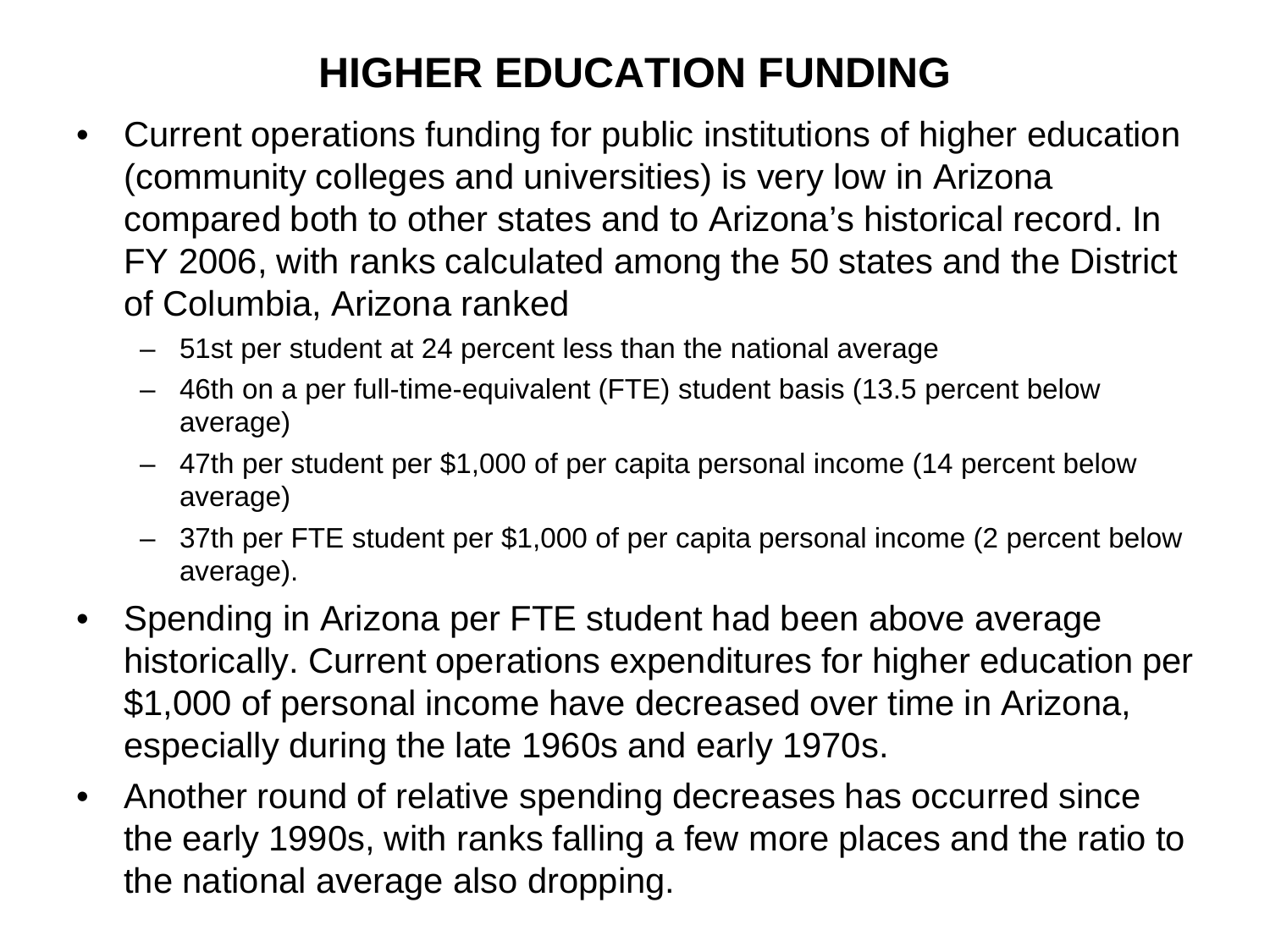#### **HIGHER EDUCATION EXPENDITURES PER STUDENT PER \$1,000 OF PER CAPITA PERSONAL INCOME: ARIZONA STATE AND LOCAL GOVERNMENTS AS A PERCENTAGE OF THE NATIONAL AVERAGE**

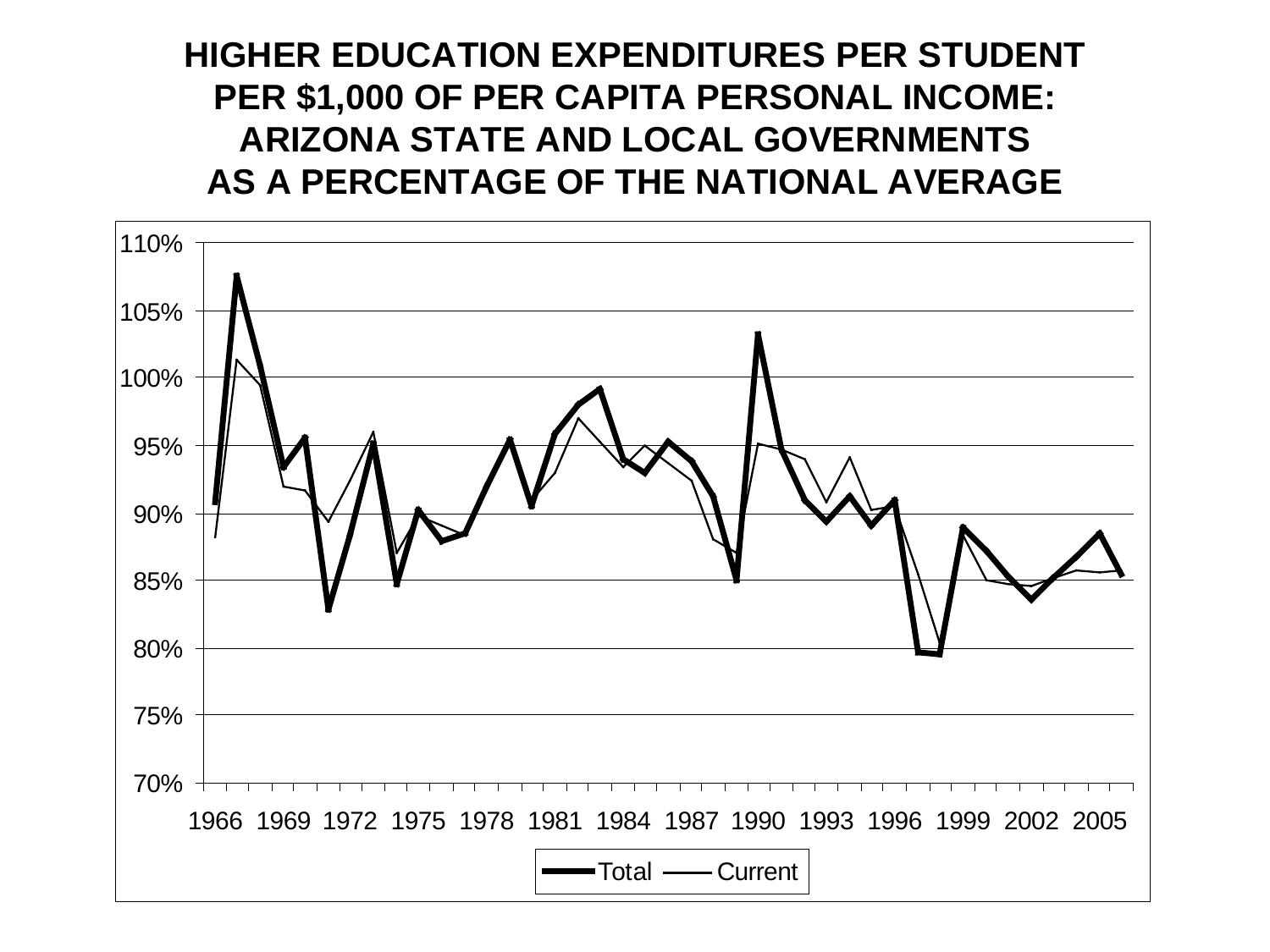# **EVALUATION OF K-12 EDUCATION**

- The "Quality Counts 2009" study ranks Arizona 41st in the teaching profession category; "Educating Arizona" ranks Arizona 45th on teaching quality.
	- Arizona's teachers are relatively inexperienced and receive low pay — less relative to the national average than in the past.
- Average classroom size in Arizona is larger than the U.S. average, with Arizona ranking among the bottom few states on this measure and on related measures of the number of pupils per full-timeequivalent teacher and per total educational system personnel.

– Arizona has fewer administrative staff than the norm.

• Arizona compares more favorably on standards, assessments, and accountability.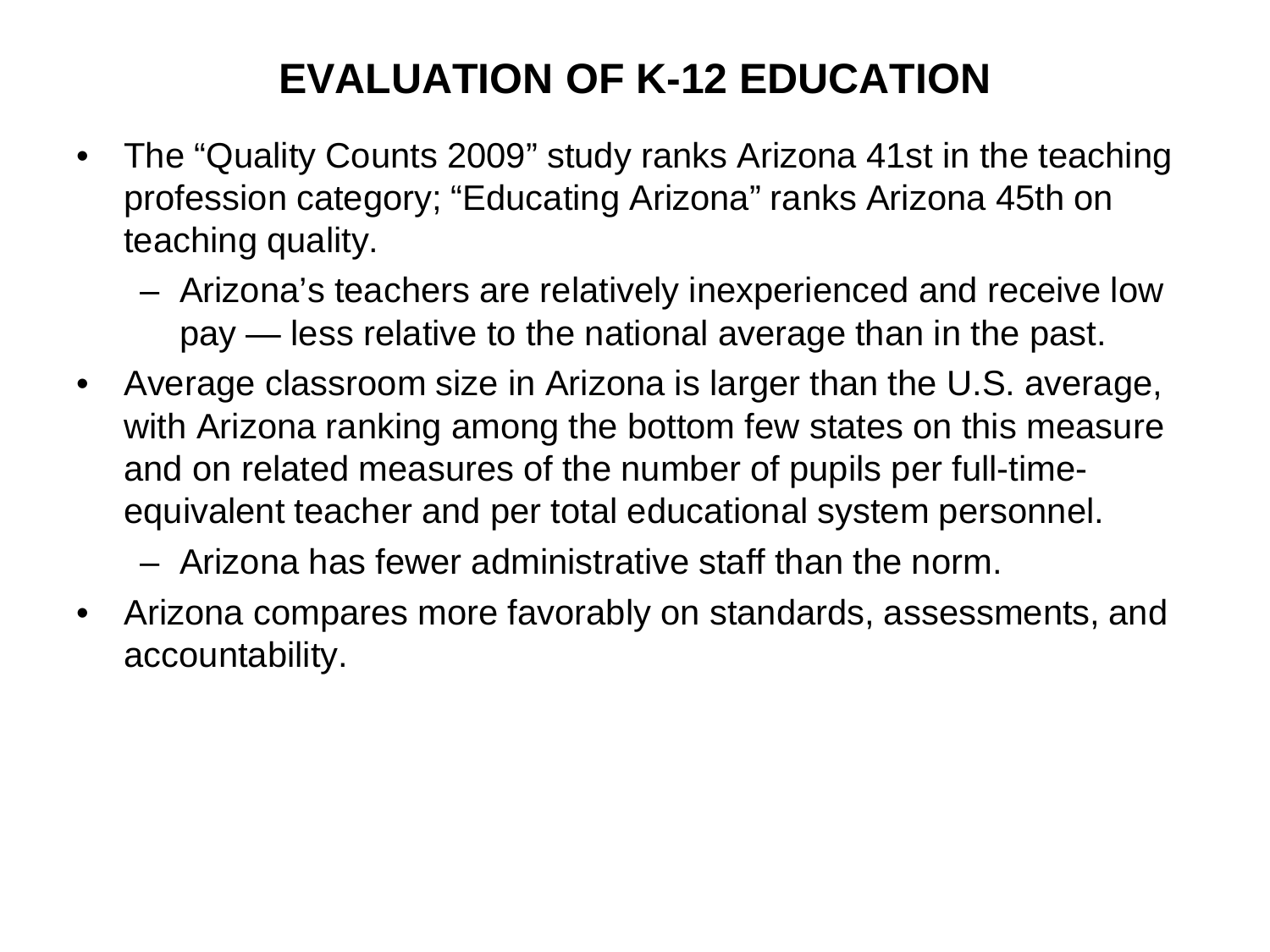#### **K-12 STUDENT ACHIEVEMENT**

- Arizona's elementary school students perform near the national average on norm-referenced tests.
- However, all of the other tests administered to elementary and secondary school students indicate that Arizona students perform among the bottom tier of states.
	- On the most recent NAEP tests administered to fourth and eighth graders, Arizona students rank between 37th and 47th.
	- On Advanced Placement tests, Arizona ranks around 40th.
	- "Measuring Up 2008" places Arizona 50th on college entrance exams. While the average score of Arizonans taking the ACT and SAT tests is near average, only a small proportion of high school students in Arizona take the tests.
- Arizona ranks 48th on the percentage of high school freshmen enrolling in college four years later, according to "Measuring Up 2008."
- Less than half of those who graduate from Arizona high schools are eligible for admission to the state's universities and many of those admitted have deficiencies, according to "Educating Arizona."
- The preparation for college category of "Measuring Up 2008" ranks Arizona 49th. The K-12 achievement category of "Quality Counts 2009" ranks Arizona 44th.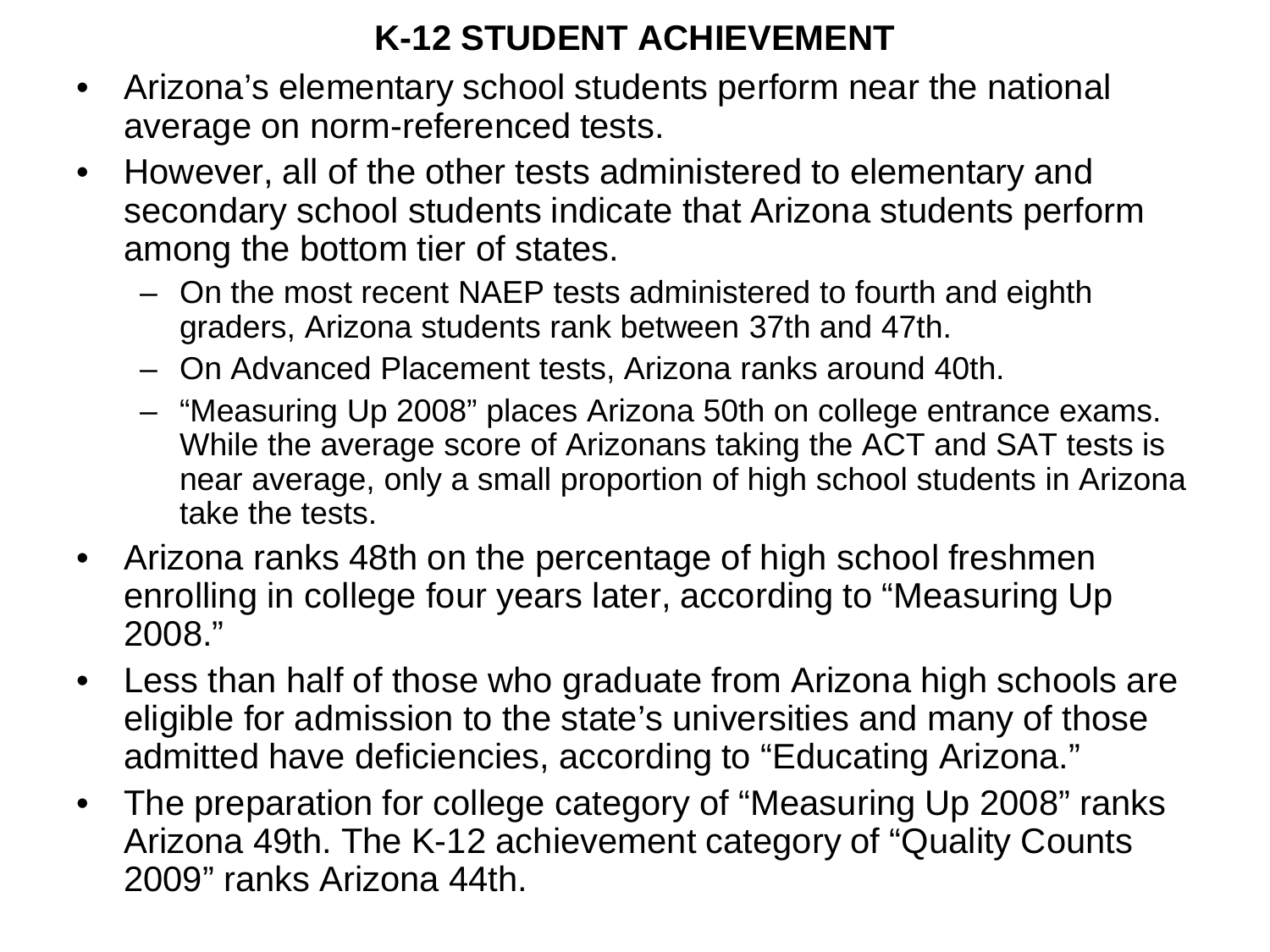# **EVALUATION OF HIGHER EDUCATION**

- Participation in higher education at public institutions is quite high in Arizona, particularly at community colleges, with part-time per capita enrollment 59 percent above average.
	- But per capita full-time enrollment is 5 percent below average.
- Several factors contribute to the high enrollment: a higher proportion of those high school graduates from Arizona schools who do go on to college enroll at in-state schools, few private four-year schools are present in Arizona, many of the students enrolled moved to Arizona after completing their K-12 education, many are older than traditional college age, and many are enrolled part time.
- The performance of the higher education system in Arizona is difficult to assess.
	- Arizona ranks a little above the middle of the states on completions according to "Measuring Up 2008."
	- However, despite the state's high participation per capita, the number of degrees awarded per capita is slightly below average.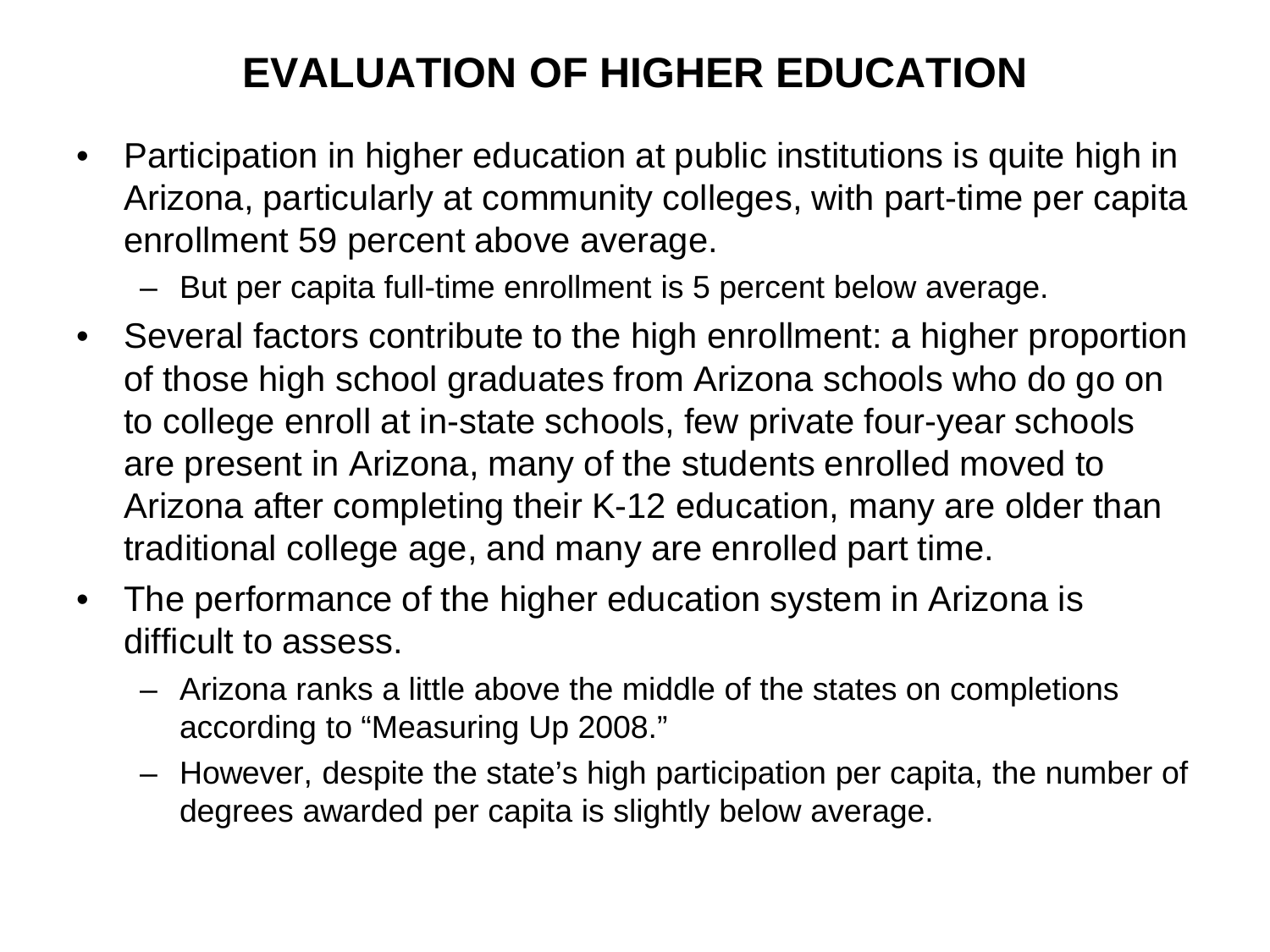# **CONSTITUTIONAL REQUIREMENT**

- Article 11, Section 10 of the Arizona Constitution reads:
	- "the legislature shall make such appropriations, to be met by taxation, as shall insure the proper maintenance of all state educational institutions, and shall make such special appropriations as shall provide for their development and improvement."
- Given the unusually large demographic challenges faced by Arizona's children, the poor performance of Arizona's elementary and secondary school students even after adjustment for the demographic challenges, the very low public spending relative to other states, and the very significant decrease in spending over time, it is doubtful that the "proper maintenance" clause, much less the "development and improvement" clause, of the Constitution is being met for elementary and secondary education.
- Funding for higher education is considerably below the median state and has decreased significantly over time. In particular, higher education funding from the state general fund has fallen more over time than has general fund expenditures for elementary and secondary education. Thus, funding for higher education also is probably not meeting the constitutional requirement.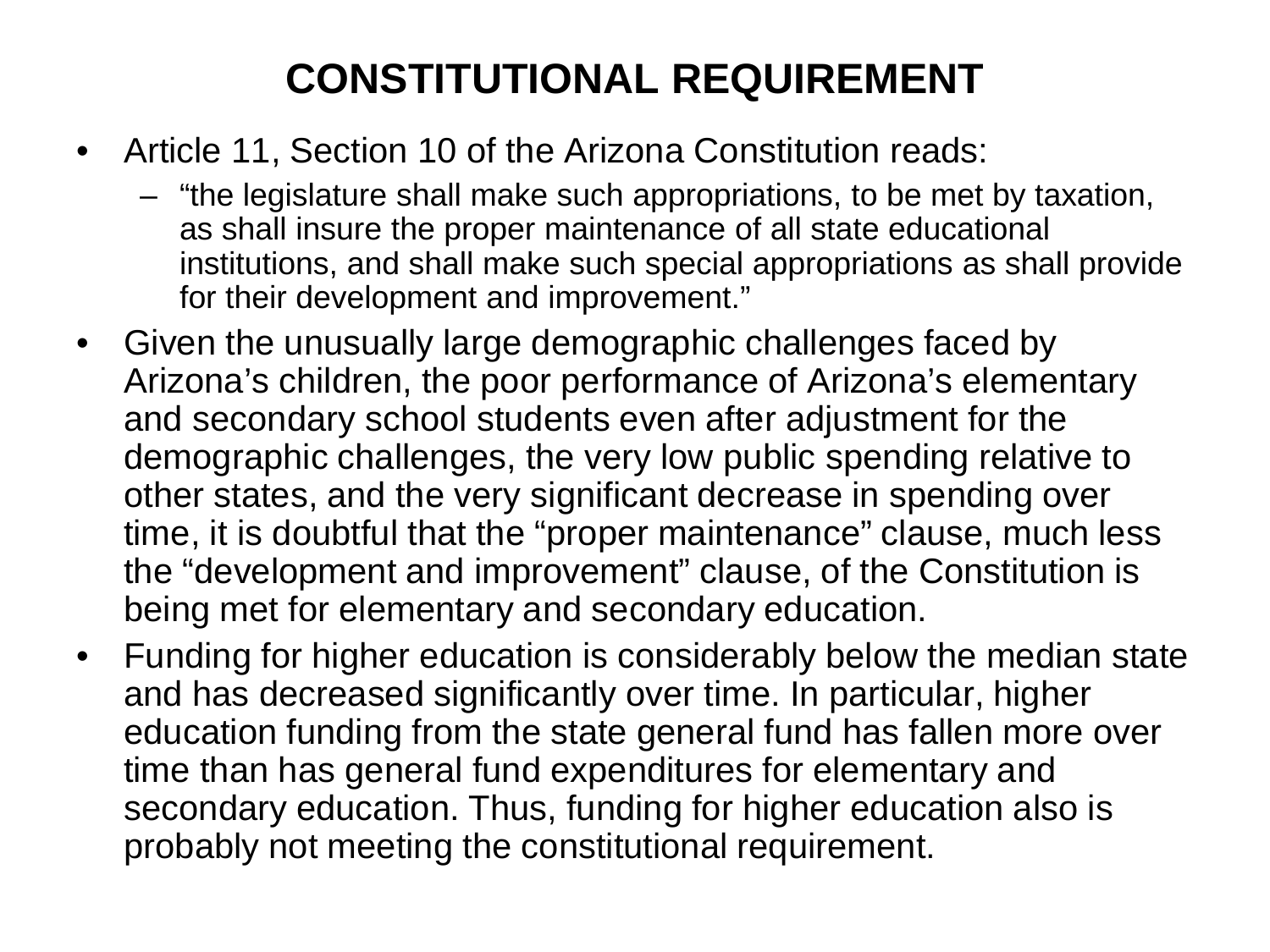# **PART IV: RECOMMENDATIONS**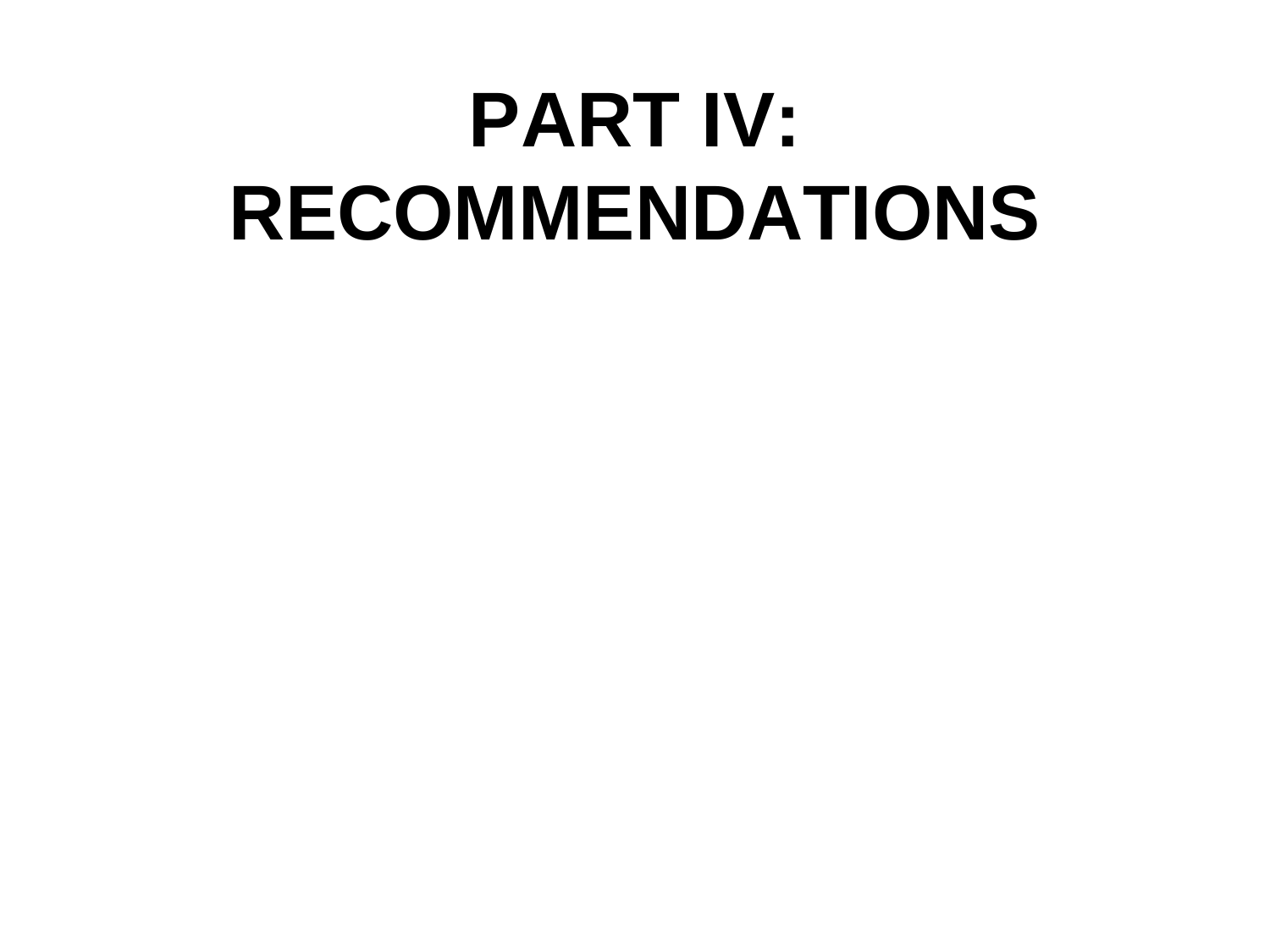# **OUTDATED REVENUE STRUCTURE**

- Arizona's revenue system is dated, largely having been put into place decades ago.
- Changes in Arizona's tax system over the last three decades, especially since the early 1990s, have made it less relevant to the contemporary economy and less stable.
	- The state had a reasonably balanced system of tax collections as recently as the early 1990s, with tax revenue coming from multiple broad-based taxes as well as more narrow tax sources.
- State government no longer receives general fund revenue from the vehicle license tax, a stable source over the economic cycle, or from the property tax, usually a fairly stable source of revenue.
- Revenue is insignificant from all taxes other than sales and income. In addition, limited revenue is realized from nontax sources.
- For the most stability in tax revenue, multiple tax sources should be used. In any economic cycle, different sources of tax revenue do not perform equally.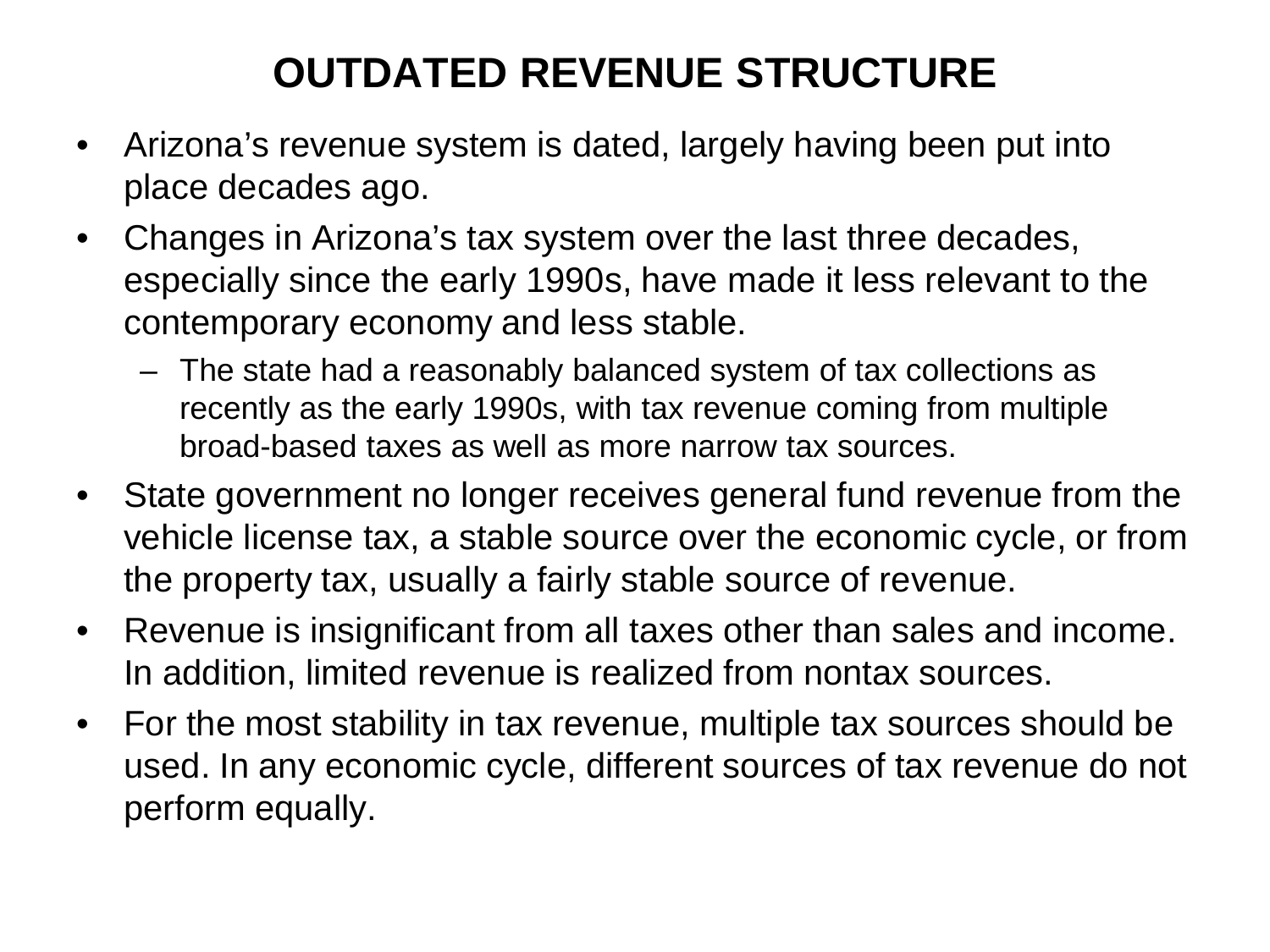#### **ECONOMIC EFFECTS OF SPENDING REDUCTIONS AND TAX INCREASES**

- "Basic economic theory suggests that direct spending reductions will generate more adverse consequences for the economy in the short run than a tax increase" -- Nobel Prize winner Joseph Stiglitz.
- This conclusion was verified for Arizona by two economic forecasting/economic impact estimating models.
- The actual state government spending reduction of \$584.5 million in FY 2009 and spending reductions and/or revenue increases of \$1.6 billion in FY 2010 were modeled.
- The negative economic effects are most severe in the scenario that reduces government spending, and least serious in the scenario that raises public-sector revenue.
- The revenue enhancement scenario assumes a personal tax increase.
	- Currently, personal tax burdens in Arizona are very low compared to other states, while corporate tax burdens do not compare so favorably.
	- Increases in business taxes instead of personal taxes will result in greater negative effects than public spending reductions.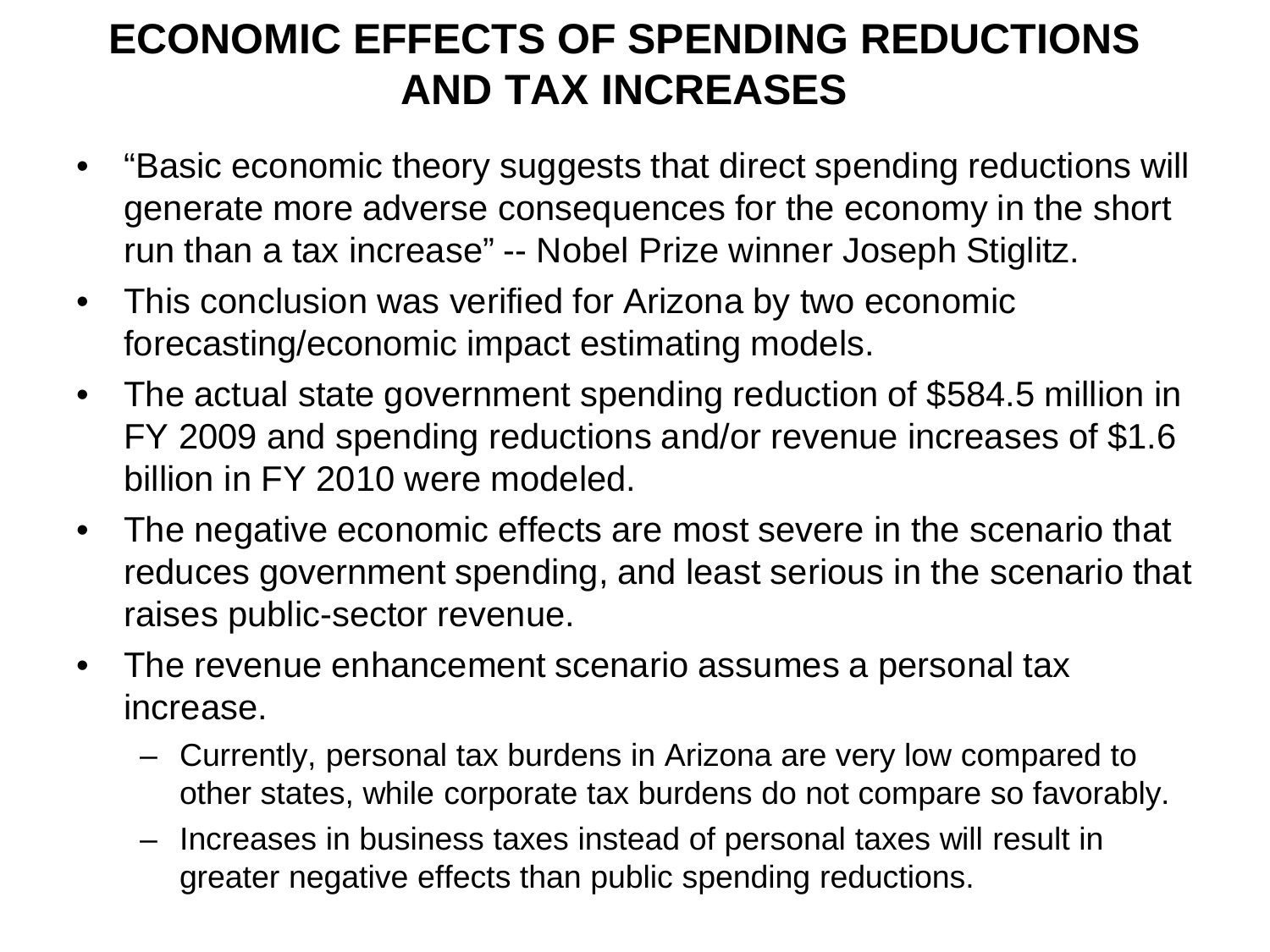#### **WHY GOVERNMENT SPENDING REDUCTIONS ARE MORE HARMFUL**

- "Some of any tax increase would reduce saving rather than consumption, lessening its impact on the economy in the short run, whereas the full amount of government spending on goods and services would directly reduce consumption" – Joseph Stiglitz.
- Government spending reductions severely affect a small number of businesses and state residents (state government employees and workers at businesses that sell to the state). In contrast, a personal tax increase will spread the negative effects throughout the state, with the effect on any individual and on any business being minor.
- A personal tax increase may be deductible from federal taxes and therefore exported to the federal government. A portion also may be exported to tourists and other nonresidents.
- **MYTH: Taxes should not be increased during a recession.** A tax increase is less harmful than public spending cuts, which damage the economy by reducing government purchases from the private sector and by diminishing consumer expenditures made by laid-off government workers. By spreading the negative impact broadly, a tax increase is less likely to have a significantly detrimental effect than spending cuts, which are absorbed by a smaller number of individuals and businesses.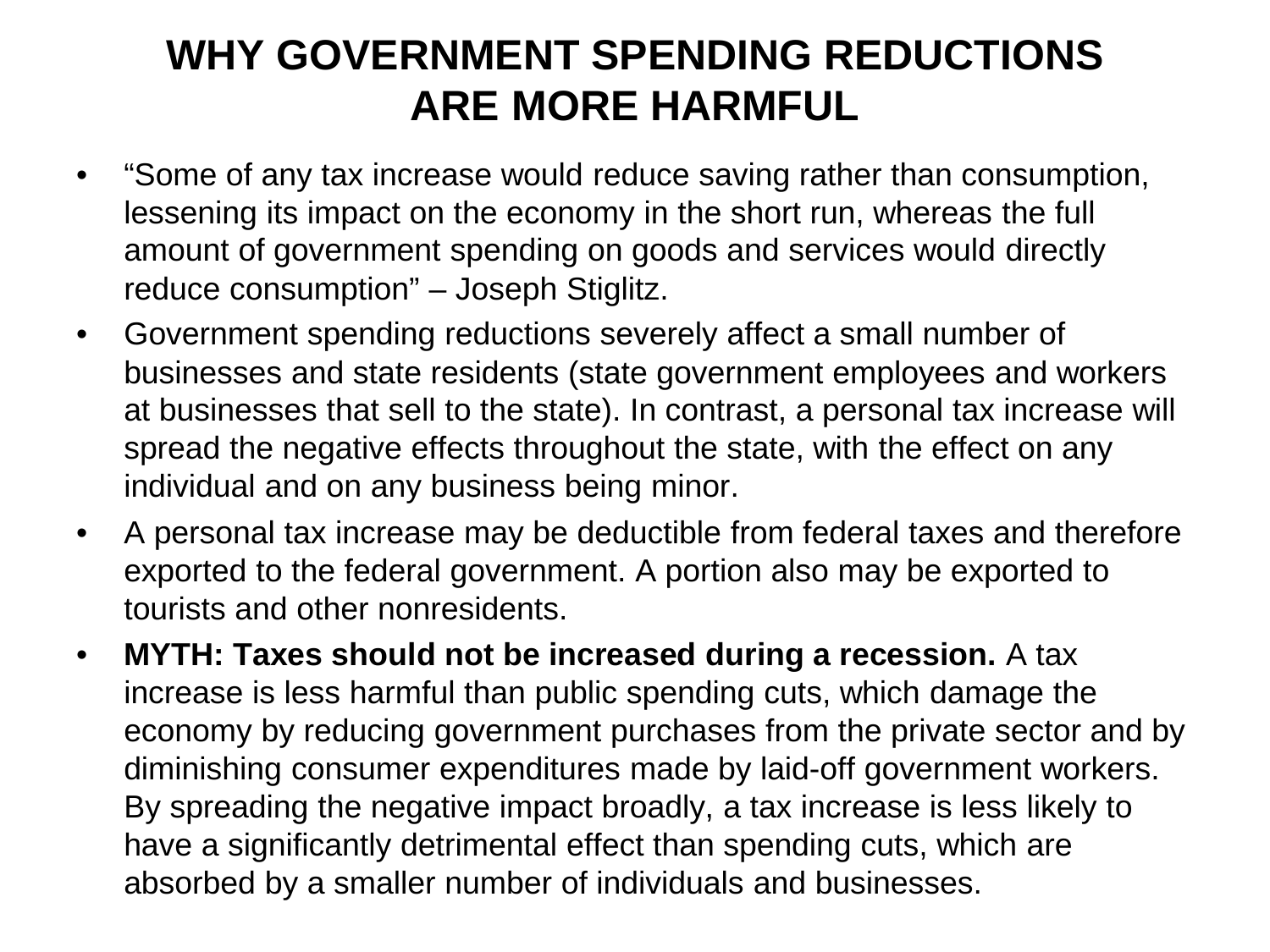# **THE EFFECTS FROM GOVERNMENT SPENDING CUTS**

- State government is not the only government in Arizona anticipating the need to reduce spending. Many city and county governments already have announced plans to reduce spending in order to balance their budgets.
	- A figure of \$900 million was estimated based on the amount of cuts announced in various cities and counties across the state.
- A projected loss of 51,700 jobs in 2009 from spending reductions by state and local governments in Arizona amounts to 2 percent of Arizona's total wage and salary employment in December 2008.
- While a 2 percent decrease may not seem large at first glance, it is the result of a decline in economic activity in just one sector: government.
- Arizona rarely experienced a decrease in employment in the past.
- Based on the wage and salary employment estimates for December 2008, the decrease in employment was 152,300 since December 2007. Thus, a loss of an additional 51,700 jobs due to government spending reductions during 2009 would substantially worsen and extend the state's economic recession.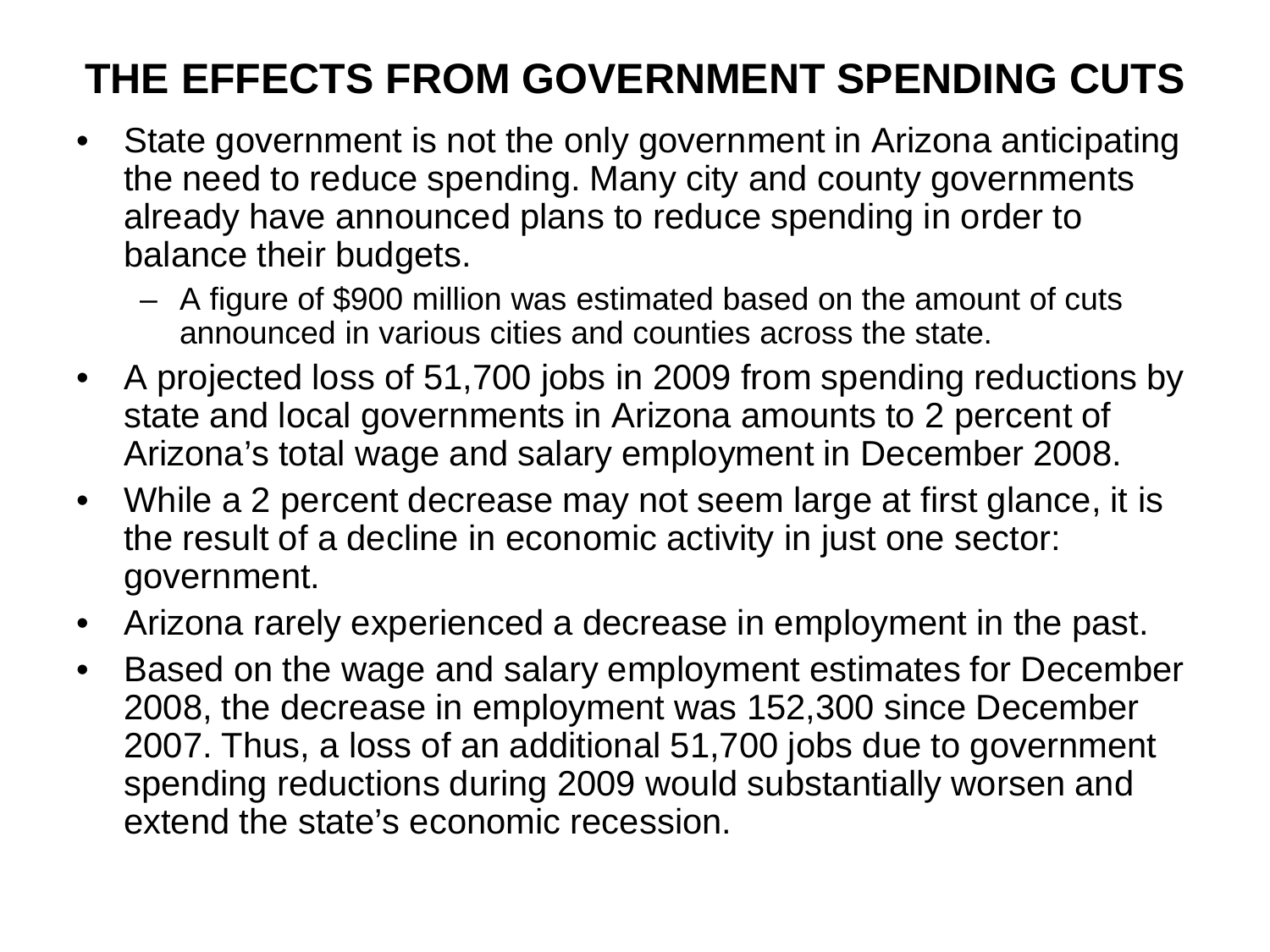## **HISTORICAL PERSPECTIVES ON FISCAL REFORM**

- During the two prior economic recessions, the severity of the state's budget shortfall prompted efforts to study the issue and recommend solutions.
	- In 1989, the Arizona Joint Select Committee on State Revenues and Expenditures ("Fiscal 2000") was formed. Some of its recommendations were adopted, with spending reductions and tax increases resolving the existing structural deficit.
	- A new structural deficit was created by the tax reductions implemented since the early 1990s. In response, the Citizens' Finance Review Commission (CFRC) was formed in 2003. It made a series of recommendations, few of which have been acted upon.
- The need for fiscal reform in Arizona is greater now than it was in 2003.
	- The CFRC's recommendations are as timely today as when they were written.
	- However, the CFRC did not address the issue of the overall amount of revenue to be collected by the state, and thus its recommendations are not adequate to completely resolve the structural deficit.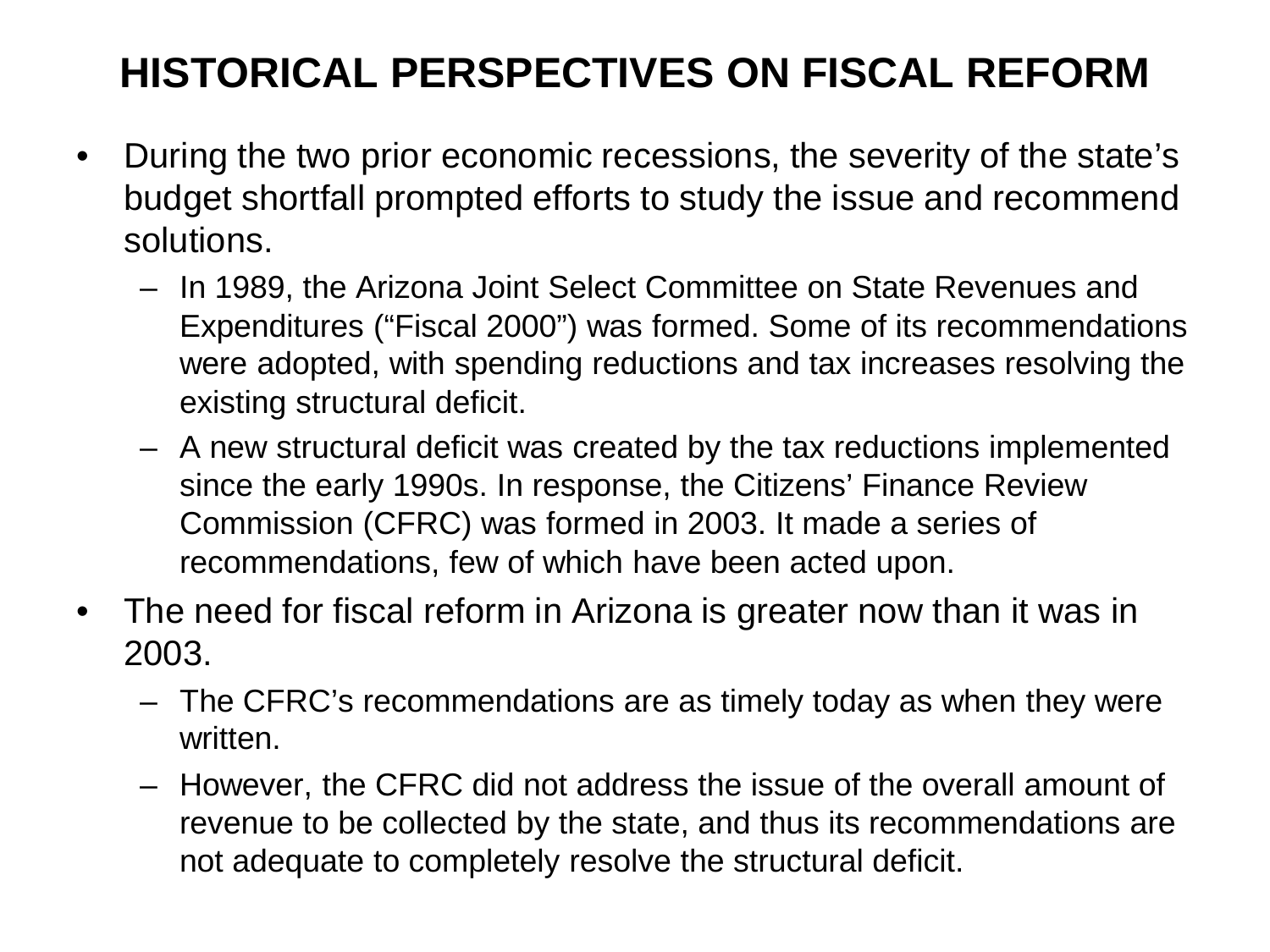# **SHORT-TERM RECOMMENDATION**

- Given the very low level of state government general fund expenditures, no further spending reductions beyond those recently put into effect are recommended.
- Instead, the budget deficit could be resolved largely through a combination of federal government stimulus monies and revenue enhancement.
- The most effective way of raising revenue in the near-term is a temporary increase in the transaction privilege (general sales) tax rate.
	- An increase in the sales tax rate also will provide additional funding to local governments due to the distribution of a portion of state government general sales tax revenue to counties and municipalities, most of which also face budget deficits.
- This temporary surcharge in the general sales tax rate is proposed only as a stop-gap measure, to be replaced by an extensive overhaul of the revenue system to be implemented within the next two years.
- In order to offset the higher tax burden that higher sales tax rates place on low-income households, the tax increase should be returned to very low-income taxpayers by increasing the low-income tax credit.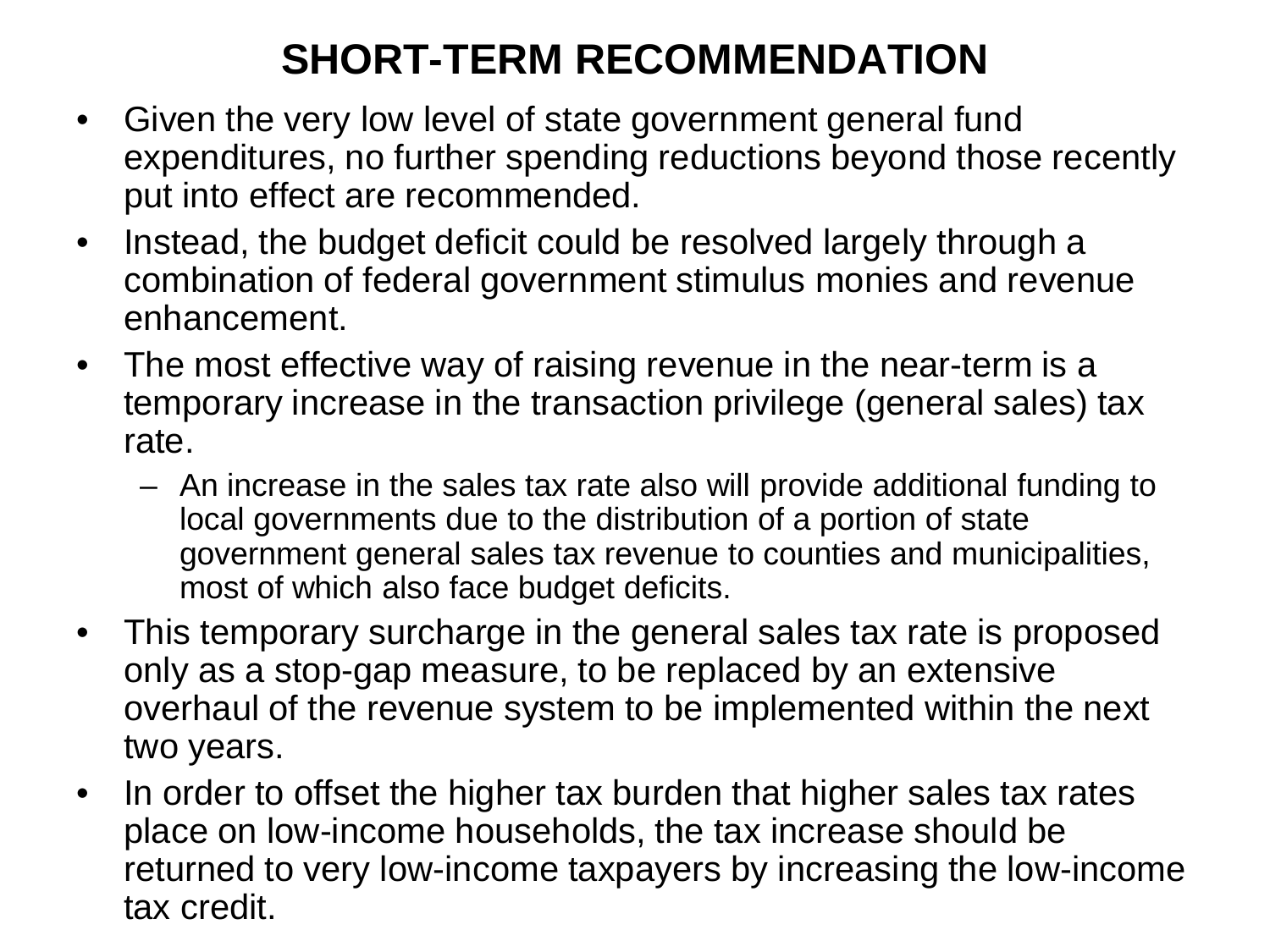## **SIZE OF THE IMMEDIATE TAX INCREASE**

- Increasing the rate two cents on the current distribution base under current economic conditions would generate approximately \$1.6 billion for the state general fund and an additional \$425 million to be distributed to counties and municipalities per year.
- A tax increase of \$1.6 billion equates to less than \$250 per Arizona resident, or less than \$675 per household.
	- The actual tax increase on individuals would be less, given that businesses and visitors to the state would pay a portion of the \$1.6 billion.
- Even assuming that no other state raises taxes, Arizona still would rank as a low-tax state at 34th, based on Tax Foundation data.
- A tax increase of this magnitude would offset only a portion of the state tax cuts implemented between 1993 and 2008.
- This tax increase would be smaller in magnitude than the federal income tax rebate distributed in 2008 and the federal income tax reduction of 2009.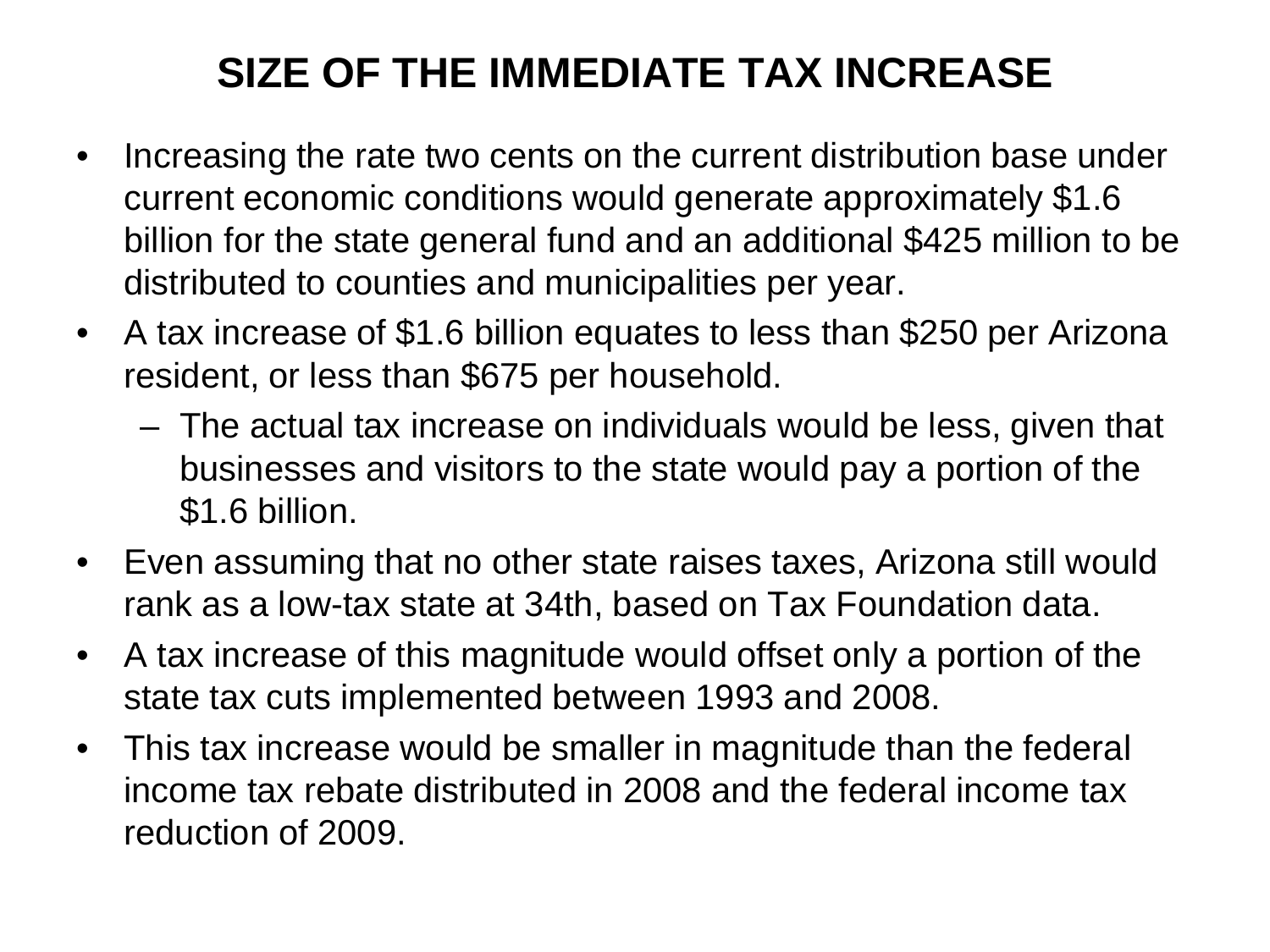### **LONG-TERM PRINCIPLES**

- Permanent changes in the revenue system need to close the structural budget deficit, cause the revenue stream to be less cyclical, and result in revenue growing at the pace of the overall economy.
- The ideal revenue system will have a very broad and varied tax base, but apply low tax rates.
- It will better balance business taxes with personal taxes currently, business taxes are high relative to personal taxes.
	- More broadly, it should promote a business climate conducive to the growth of basic economic activities.
- Other aspects of an improved system will be to ensure a progressive tax structure — either explicitly or through the use of low-income tax credits.
	- In general, however, tax credits and tax exemptions should be minimized.
- More generally, the guiding principles adopted by the CFRC should be widely applied in creating a new revenue system.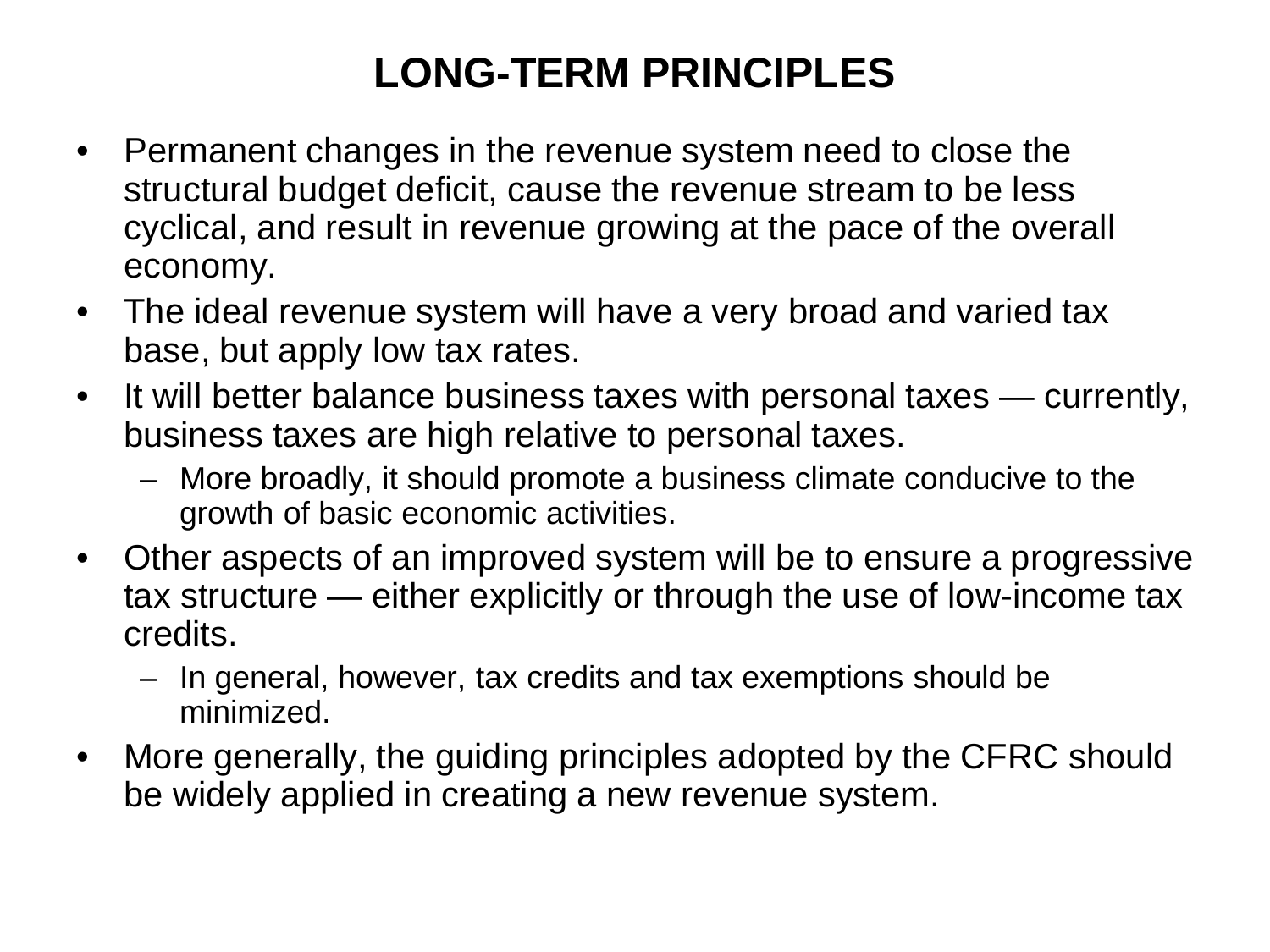# **LONG-TERM RECOMMENDATIONS: REVENUE ENHANCEMENTS AND SPENDING OBLIGATIONS**

- A key recommended change in the revenue system is to reinstitute the state property tax, but to lower property taxes on businesses.
- Another is to broaden the general sales tax base by including some services and eliminating some exemptions, but to reduce the general sales tax rate.
- Other suggestions include expanding the use of debt financing for capital outlays, eliminating tax credits, and raising revenue from nontax sources.

#### **SUMMARY OF REVENUE ENHANCEMENTS/REMOVAL OF SPENDING OBLIGATIONS: ARIZONA STATE GOVERNMENT GENERAL FUND**

#### **Possible Net Effect**

 1. State property tax \$500 million 2. Debt financing  $>$  \$300 million in selected years 3. General sales tax >\$500 million 4. Tax credits >\$100 million 5. User fees Uncertain, but <\$375 million 6. Vehicle license tax \$200 million 7. Money management Uncertain 8. Federal funding Uncertain 9. Selective sales tax <\$100 million, little to general fund 10. Personal income tax <\$100 million in "fairness" tax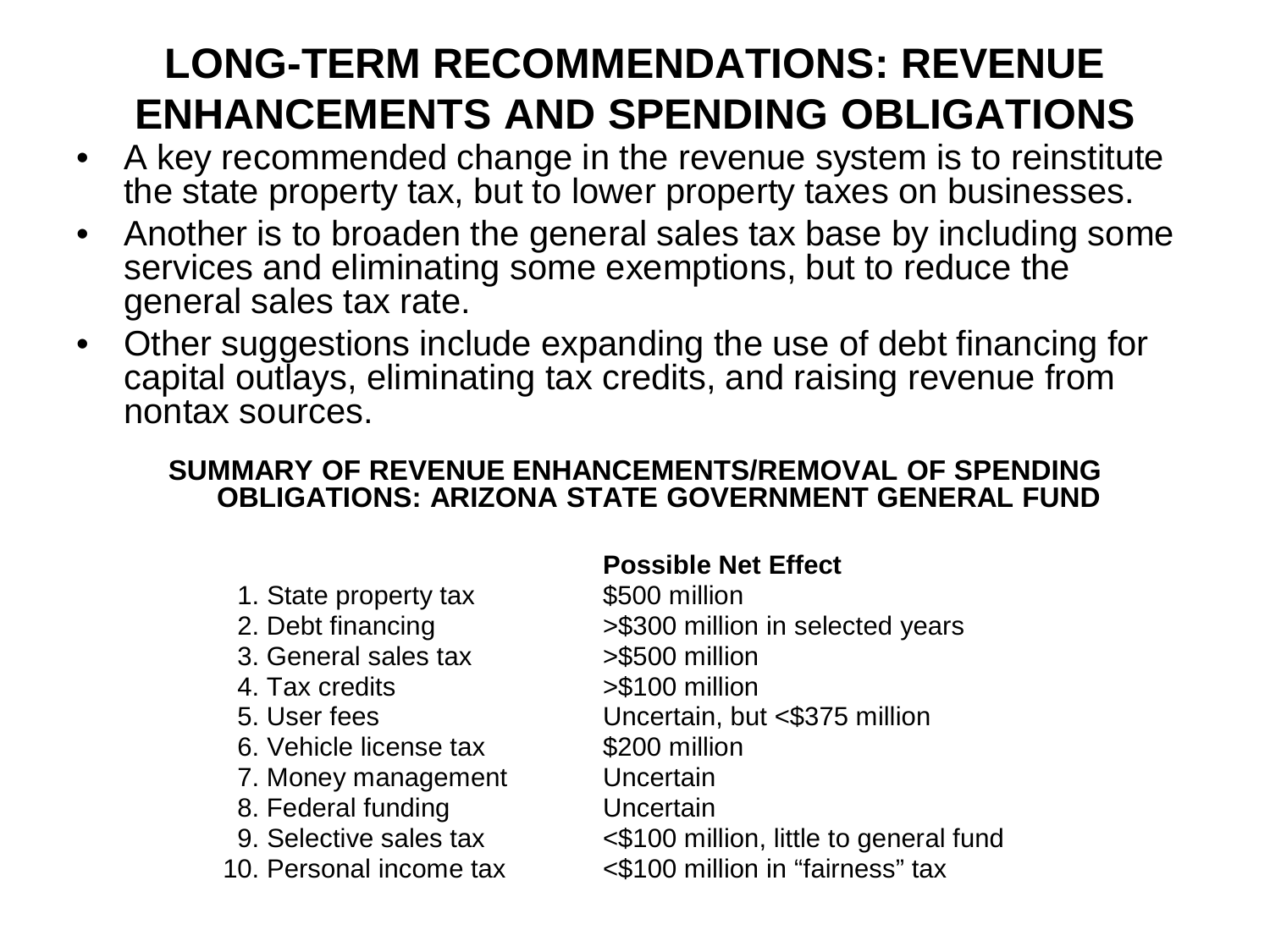#### **LONG-TERM RECOMMENDATIONS: REGULATING REVENUES & EXPENDITURES**

- With a modernized tax code that employs a broad tax base, supplemented by expanded nontax sources of revenue and improved planning and money management, policymakers could be assured of general fund revenue that averages a particular percentage of the state's GDP and that does not vary too widely in any year from the target percentage.
- If controls also were placed on spending, then the size of cyclical budget deficits would be minimized and the rainy-day fund cap could remain at 7 percent.
- Revenue enhancements should be adopted such that general fund revenue is equal to 4-to-4.5 percent of Gross State Product.
	- Establishing a tax base that grows with neither faster nor slower than — the pace of the Arizona economy is the essential ingredient to reestablishing fiscal order.
- Spending increases should be controlled to the sum of population growth, inflation, and real per capita economic growth.